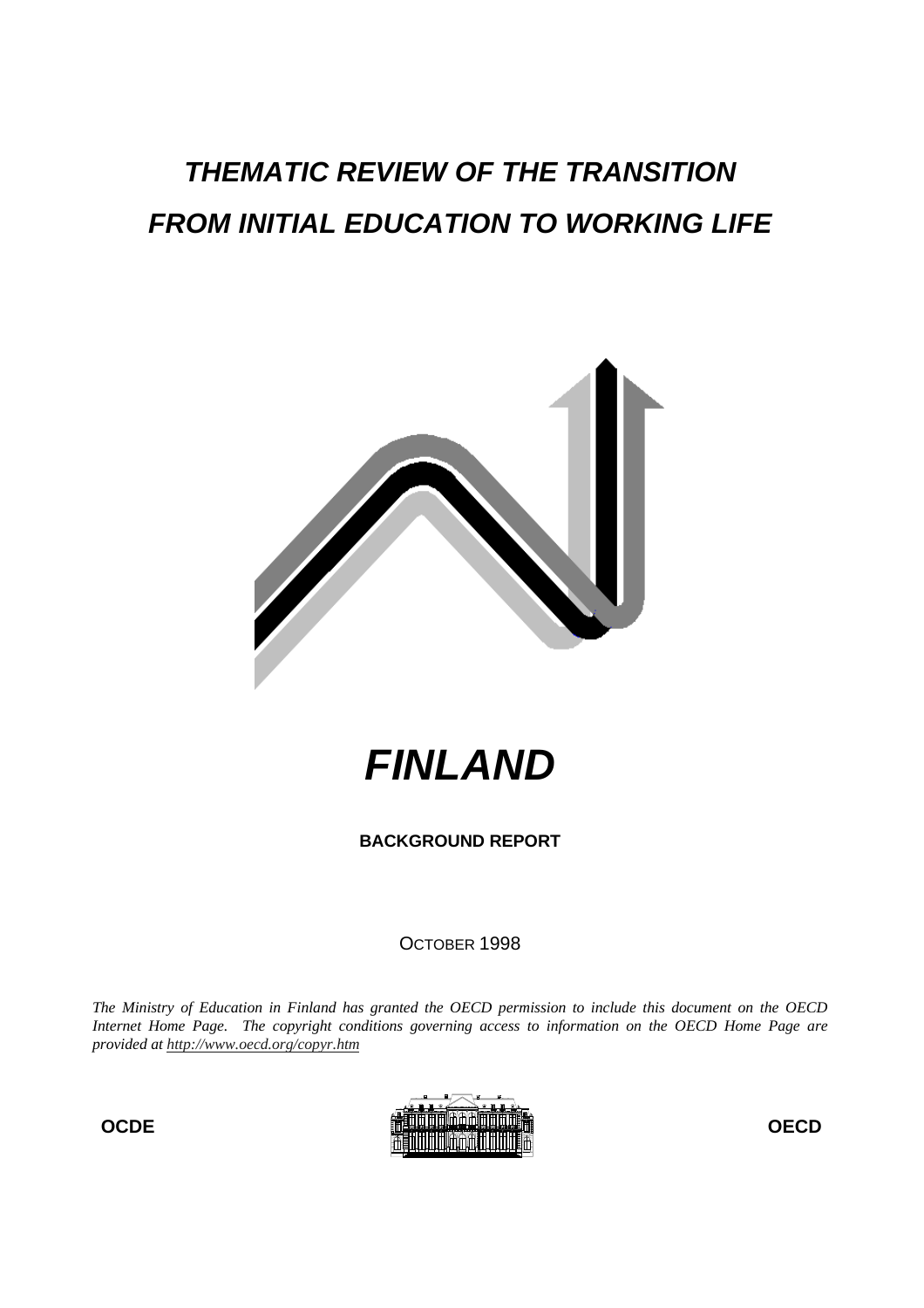# **TABLE OF CONTENTS**

| CHAPTER II: CLARIFICATION OF PERCEPTIONS - THE TRANSITION FROM INITIAL                                                                                                                                      |  |
|-------------------------------------------------------------------------------------------------------------------------------------------------------------------------------------------------------------|--|
| 2.1 Overview of links between education and working life in Finland and the related changes  8<br>2.3 Working during studies, financial possibilities while studying and the financial payback for studying |  |
| CHAPTER III: POLICY CHANGES AND CONCERNS ABOUT TRANSITION PROCESSES AND                                                                                                                                     |  |
| 3.1 Some general features of the educational policy and problems connected to transition processes  22<br>3.2.2.3 Transferring development and reaction responsibilities to regional and local levels  34   |  |
| 4.6 Youth unemployment, young people's expectations and views on the connection between education<br>CHAPTER V: CHANGES OF EXPECTATIONS AND OBJECTIVES OF LABOUR MARKET                                     |  |
|                                                                                                                                                                                                             |  |
|                                                                                                                                                                                                             |  |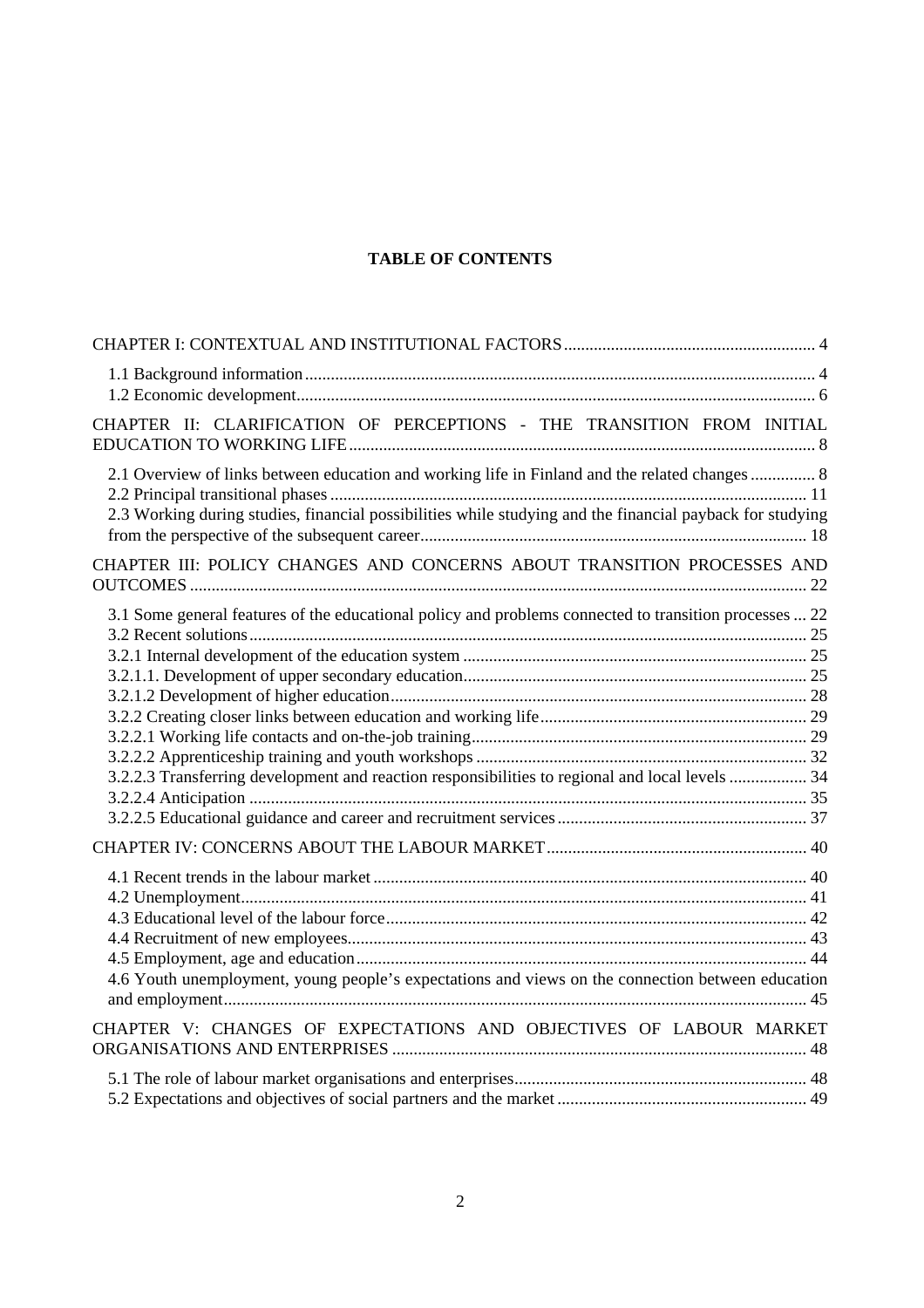| 6.1 Structure of the labour and educational administration and their current policy priorities 54 |  |
|---------------------------------------------------------------------------------------------------|--|
|                                                                                                   |  |
|                                                                                                   |  |
|                                                                                                   |  |
|                                                                                                   |  |
|                                                                                                   |  |
|                                                                                                   |  |
|                                                                                                   |  |
|                                                                                                   |  |
|                                                                                                   |  |
|                                                                                                   |  |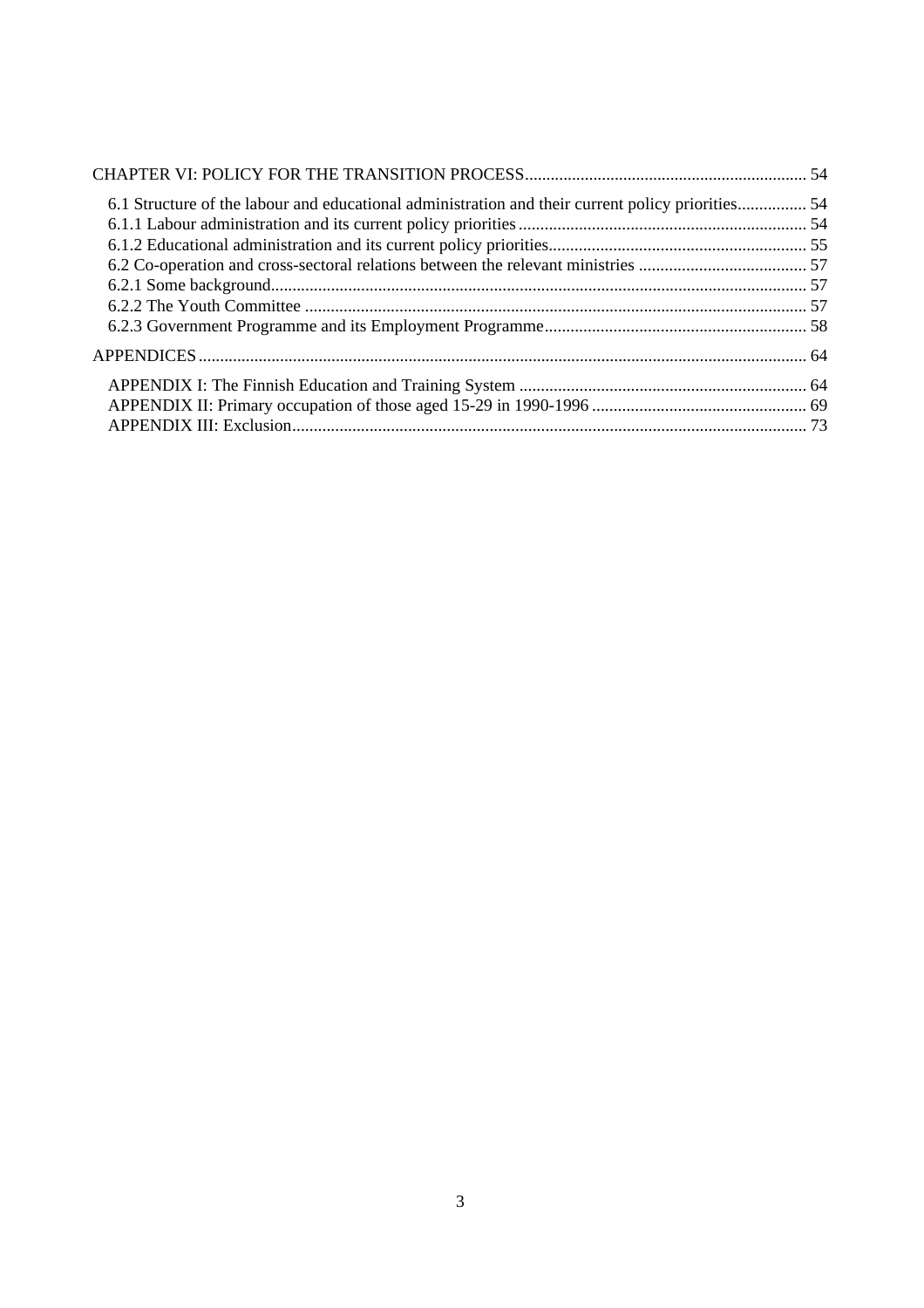## **CHAPTER I: CONTEXTUAL AND INSTITUTIONAL FACTORS**

### **1.1 Background information**

The surface area of Finland covers 338,000 km<sup>2</sup>, making it the  $7<sup>th</sup>$  largest European country in terms of area. Forest covers about 70% of the country and lakes account for a further 10%. The official languages are Finnish and Swedish. Swedish is spoken by about 6% of the population. The Swedish-speaking population is concentrated on the country's southern and eastern coasts. In the northernmost part, known as the Sami region, the Sami language (Lappish) can also be used to deal with the authorities and in education.

The country is divided into 6 provinces. The provinces are Southern, Western, Eastern, Oulu, Lapland and the autonomous province of Åland. The basic units of local government are municipalities. In all, Finland has some 450 municipalities. Some small island municipalities have only a few hundred inhabitants, while the capital city, Helsinki, has half a million.

Finland is a relatively sparsely populated country - the average population density is 17 inhabitants per square kilometre. The population is concentrated in the south of the country, particularly in the Helsinki metropolitan area, which accounts for about a fifth of the entire population, equivalent to approximately one million people. Approximately 80% of the population live in densely populated areas. In all, there are six cities with more than 100,000 inhabitants.

The population in Finland is growing at an annual rate of 20,000-30,000 people. The current population of 5.1 million is being increased because of the positive birth ratio as well as because of immigration and the steadily declining death rate. However, the proportion of foreign nationals in Finland is still among the lowest in Europe, accounting for only 1.1 per cent of the population.

The relative proportion of those belonging to the older age groups is on the increase in Finland, as in other Western countries. At present, there are plenty of working-age people compared with children and pensioners, which is attributed to what are called the 'large age groups' born after the Second World War (born 1945-1950). Those belonging to the large age groups are at present in the middle of the population pyramid (aged 48-53), and they will be retiring within 10-15 years, at which point the proportion of elderly people will increase dramatically. Even at present, the country's labour force is older than ever before. Regional differences in the population structure have been influenced by the active internal migration of the 1960's and 1970's, which has reduced the working-age population of municipalities in almost all parts of the country except for Southern Finland. In some municipalities, pensioners account for even more than 30 per cent, whereas in municipalities gaining in migration, the figure may still remain below 10 per cent.

In the first decade of the next millennium, the size of the large age groups retiring from the labour force will amount to 80,000-90,000 people. At the same time, the size of the age groups entering the labour market will only amount to approximately 60,000. Consequently, the annual net reduction in the labour force will be approximately 20,000-30,000. Due to the diminishing age groups, the number of those under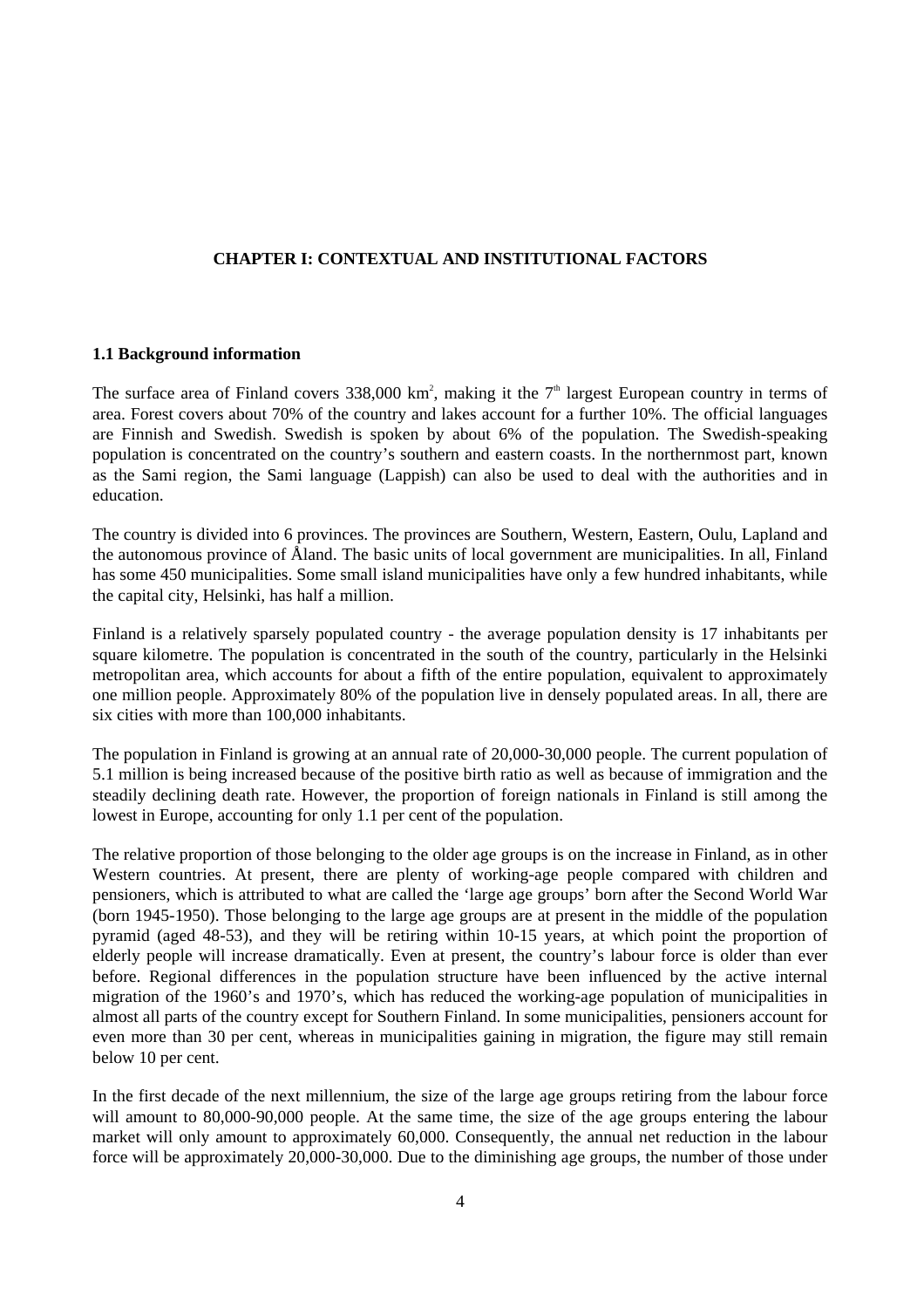15 years of age has decreased by almost 400,000 in 25 years. During the same period, the number of pensioners has more than tripled.

The following table illustrates the primary occupations of the Finnish population between 1980 and 1995. The proportion of gainfully employed out of the population has decreased from 44% to 38% during the same period. The amount of unemployed as a percentage of the total amount of employed people has increased from 5% to 25% during this period. The number of pensioners outside working life has increased, but there are less students to some extent. This can partially be attributed to the diminishing age groups.

| Year | Popula-<br>tion | Employed | $%$ of<br>popula | Empl.<br>women | Unempl. | $%$ of<br>empl | Aged 0-<br>14 | Students,<br>others | Pen-<br>sioners | Depen<br>-dency |
|------|-----------------|----------|------------------|----------------|---------|----------------|---------------|---------------------|-----------------|-----------------|
|      |                 |          | tion             |                |         | oyed           |               |                     |                 | rate            |
|      |                 |          |                  |                |         |                |               |                     |                 |                 |
| 1980 | 4,785           | 2,108    | 44               | 1,035          | 114     | 5              | 965           | 777                 | 819             | 127             |
| 1985 | 4,911           | 2,277    | 46               | 1,152          | 139     | 6              | 951           | 605                 | 938             | 116             |
| 1987 | 4,939           | 2,320    | 47               | 1,129          | 149     | 6              | 953           | 516                 | 1,001           | 112             |
| 1988 | 4,954           | 2,353    | 48               | 1,136          | 130     | 6              | 960           | 500                 | 1,012           | 110             |
| 1989 | 4,974           | 2,373    | 47               | 1,143          | 108     | 6              | 962           | 503                 | 1,026           | 112             |
| 1990 | 4,998           | 2,332    | 47               | 1,134          | 141     | 6              | 964           | 520                 | 1,040           | 114             |
| 1991 | 5,029           | 2,169    | 43               | 1,073          | 301     | 14             | 966           | 543                 | 1,051           | 132             |
| 1992 | 5,055           | 2,014    | 40               | 1,003          | 444     | 22             | 968           | 567                 | 1,062           | 151             |
| 1993 | 5,078           | 1,878    | 37               | 919            | 535     | 28             | 971           | 613                 | 1,081           | 170             |
| 1994 | 5,099           | 1,917    | 38               | 937            | 492     | 27             | 972           | 623                 | 1,095           | 166             |
| 1995 | 5,117           | 1,933    | 38               | 939            | 477     | 25             | 972           | 633                 | 1,103           | 165             |
|      |                 |          |                  |                |         |                |               |                     |                 |                 |

| Table 1. Population according to primary occupation 1980 - 1995 (per 1,000 population) |  |  |  |  |  |  |  |
|----------------------------------------------------------------------------------------|--|--|--|--|--|--|--|
|----------------------------------------------------------------------------------------|--|--|--|--|--|--|--|

<sup>1)</sup> Dependency rate = (unemployed/employed) x 100

The population of Finland, and particularly the younger age groups, is highly educated by international standards. Primary education, as secondary education, is guaranteed to all regardless of domicile, language and wealth. Very few discontinue their comprehensive school education, and age groups move almost entirely on to upper secondary level education, and many continue to higher education. Education has been regarded as nationally important in Finland, and it is widely appreciated.

The population's level of education in Finland is clearly above the average of OECD countries. The younger age groups are particularly close to the top of these countries. In Finland, 83% of those aged from 25 to 34 have at least completed upper secondary level education, whereas the average for OECD countries is 71%. The differences in the level of education between age groups in Finland are, however, among the highest in the OECD countries. This can be attributed to the fact that up until the 1960's, a relatively small proportion of each age group participated in post-lower secondary education in Finland.

The educational attendance rate in Finland is also among the top OECD countries. Of Finns aged 5-29, almost two thirds (64%) participate in some form of education. In Sweden, for example, the corresponding figure is 52%, whereas those for France, Germany and the United States are 60%, 56%, and 57%, respectively.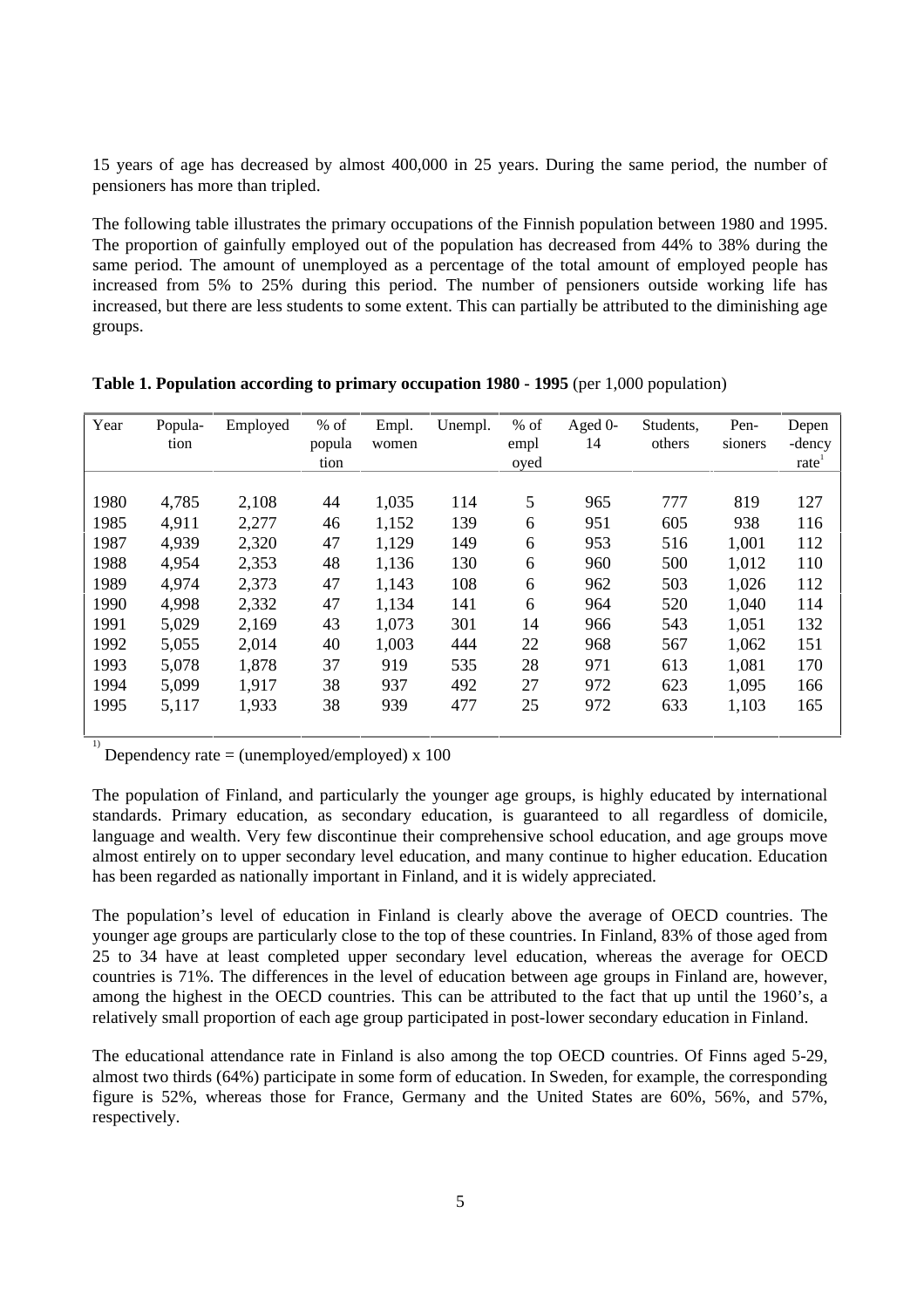#### **1.2 Economic development**

The growth of the economy and welfare in Finland had been rapid, in international terms, during the entire period of independence prior to the recession of the 1990's. The strong growth trend had only been interrupted by the depression of the 1930's and the Second World War, which saw a reduction in production. Soon after the war, however, a long period of growth started. This lasted three decades and saw the GDP increase by about 5% per year. Finland also recovered relatively well from the oil crisis, which strained the economies of the industrial countries in the mid-1970's. The growth of production only came to a temporary standstill, giving way to a new, intense boom in 1978. The growth of production was steady during the entire 1980's, on average almost 4% per year, and the employment rate remained at a good level.

The period of growth ended in the recession of the 1990's, which put a major strain on Finland. Between 1990-1993, the total production decreased by 13% in all and the unemployment rate rose at its worst to about 19% in 1994. The recession had been preceded by the country's rapidly growing foreign debt, which continued whilst the recession grew worse.

On the other hand, the recession of the 1990's lessened belief in the ability of forecasts to predict future events. Nonetheless, a stable, linear development has not been typical of the development of the Finnish post-war economy, but it has been characterised by a structural change strong in international comparison, which has involved radical change in the economic structure. During the 1950's and 1960's, the semiagrarian country moved from the agrarian phase almost directly over the industrialisation phase to the service phase exceptionally quickly. During the post-war period, the rustic society changed to being a society of blue-collar workers and the middle class, which primarily consisted of white-collar workers. Along with the structural change and the transition to the information society, the entire population's level of knowledge, together with the labour force's level of expertise as demanded by business life, has increased considerably. This trend is still continuing vigorously.

The structural change has meant drastic migration both within the country (from the northern and eastern parts to the western and southern parts) and away from the country. During the recession, internal migration decreased, but began to rise again when things turned for the better. The new onset of migration has meant acceleration in urbanisation and rural depopulation, even leading to total desolation of some areas.

The Finnish economy surged upwards again during the third quarter of 1993, when the annual change in GDP volume became positive. At the same time, Finland started to recover from the collapse of eastern trade caused by the disintegration of the Soviet Union, succeeding to compensate for it by directing exports to other countries. Membership of the European Economic Area and subsequent integration into the European Union has increased the volume of trade with other Western European countries. Finland's international competitiveness is currently very good, because the country's currency was devalued at the beginning of the 1990's whilst the cost development remained and has continued to remain at a moderate level with high growth in production. According to the appraisal published by the Swiss International Institute for Management Development (IMD) in the spring of 1998, Finland is the world's fifth best country in terms of competitiveness. This appraisal is particularly based on the labour force's high level of education, well-functioning infrastructure and investment in science and technology.

In spite of the positive economic trend and prospects, however, Finland is still wrestling with mass unemployment. According to the traditional view, the development of employment is clearly associated with economic growth: the larger the growth, the better the employment rate. However, Finland has lately needed more rapid economic growth than its rival countries, in order to improve the employment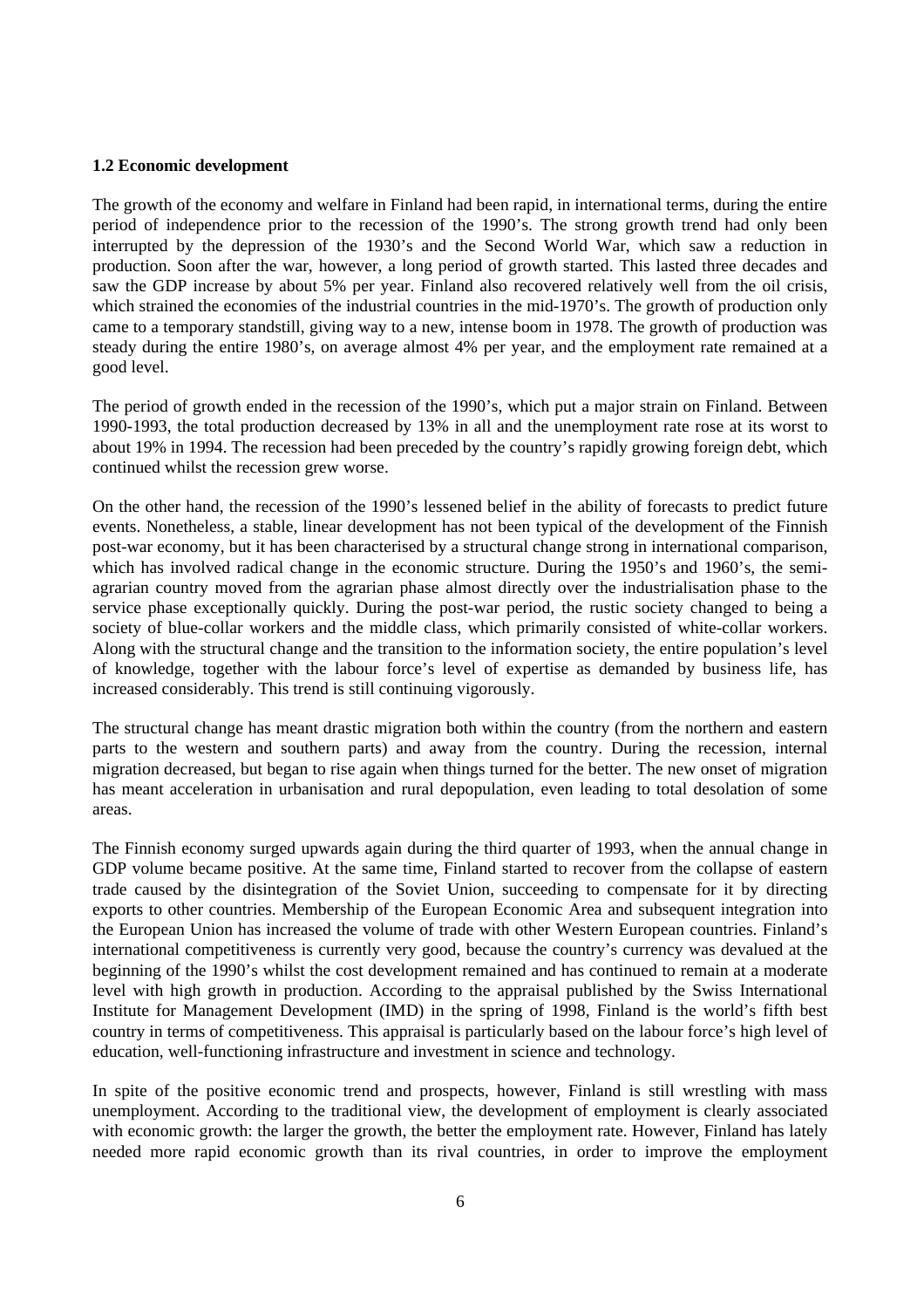situation. Since the deepest phase of the recession, the economic growth rate in Finland has been fast, but the unemployment rate has been slow to decrease.

According to a survey commissioned by the Centre for Finnish Business and Policy Studies (EVA), two thirds of citizens do not believe in full employment. Moreover, quite a few experts also doubt whether it is possible to achieve full employment, at least not through economic growth alone. Because of the structural change of the economy, it has been estimated that the scarce increase in jobs after the recession of the 1990's is a permanent phenomenon, regardless of the rapid economic growth. The history of recent decades also shows that the unemployment rate has continuously increased during the last thirty years. At the end of the 1960's, it rose from one to 2-3%. After the oil crisis of the 1970's, it settled at 6%. In the government's budget proposal for the year 1999, the unemployment rate is estimated to be 9%.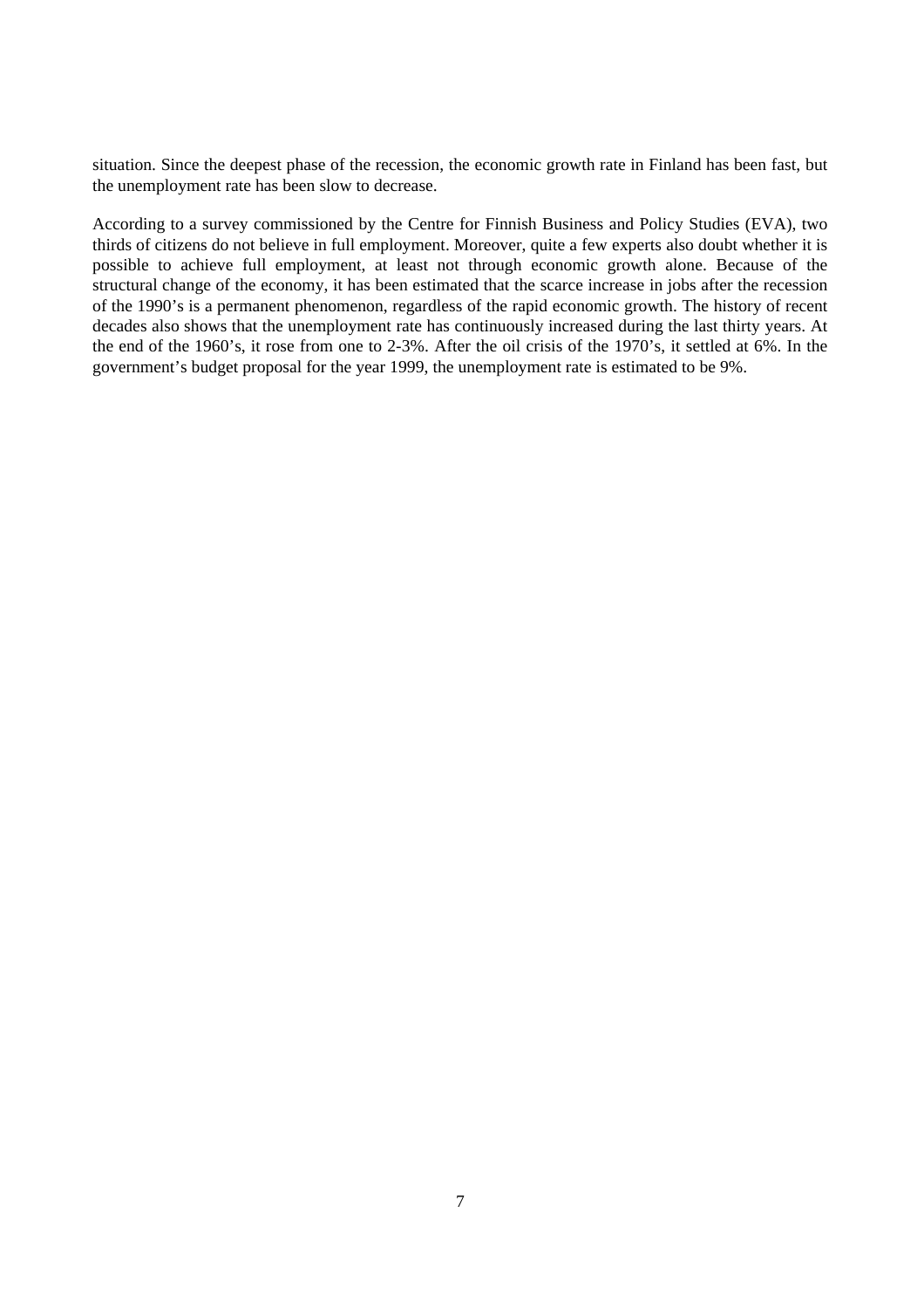# **CHAPTER II: CLARIFICATION OF PERCEPTIONS - THE TRANSITION FROM INITIAL EDUCATION TO WORKING LIFE**

#### **2.1 Overview of links between education and working life in Finland and the related changes**

From an individual's point of view, the social order of Finnish society has to date been based on relatively clear-cut, long periods: from comprehensive school to upper secondary and tertiary further education, after completing education to a permanent, long-term job, and finally from work to retirement. This has been the reality for the majority, but now the social order for young people moving from education to working life is much more fragmented and intermittent. Employment under contracts of definite duration alternates with periods of unemployment and supplementary and continuous education.

Education - both for the young and the adult population - is used to achieve various individual and societal goals. Increasing the level of education has often been regarded as also having a positive effect on the unemployment problem. However, doubts are also raised in public as to the usefulness of education as a promoter of growth and employment. These doubts are based on Finland's high level of public expenditure on education compared with that of many other industrial countries. Increasing the provision of education has also been a means to decrease open unemployment. On the other hand, educational measures have at any rate improved the level of competence, particularly for young people. Therefore, young people increasingly replace older and ageing people in job placements.

Unemployment risk varies by sector, but is strongly influenced by the individual's age and level of education. A high level of education improves the probability of finding employment in all age groups. In an economic recession, the least well-educated are the first to lose their jobs. In an economic recovery, they are the last to find work. In future, education as such - even at the highest level - will not necessarily be enough to guarantee a job; as the volumes of highly educated people continue to grow at an increasing pace, not all of them can find placements on the labour market as easily as before. Suggestions to this effect can be seen in employment statistics from 1996. On the other hand, it has to be borne in mind that the demand for the entirely uneducated labour force is nevertheless the lowest; education can no longer guarantee a job, but no education will almost certainly guarantee unemployment.

The majority of those with no vocational education are men. Girls continue to move into general upper secondary school and other forms of education more often than boys. It must be noted that nowadays even vocational education cannot secure a job. The primary problem is the diminished demand for labour during and because of the recession.

Study and the transition from education to working life have been facilitated by making educational structures more flexible, increasing students' options, providing alternative and individual educational paths, as well as by reducing the rigidity of the education system and increasing local latitude at all levels of education. The core challenge for vocational education is still to create closer links between education and working life. This is pursued by such means as the following: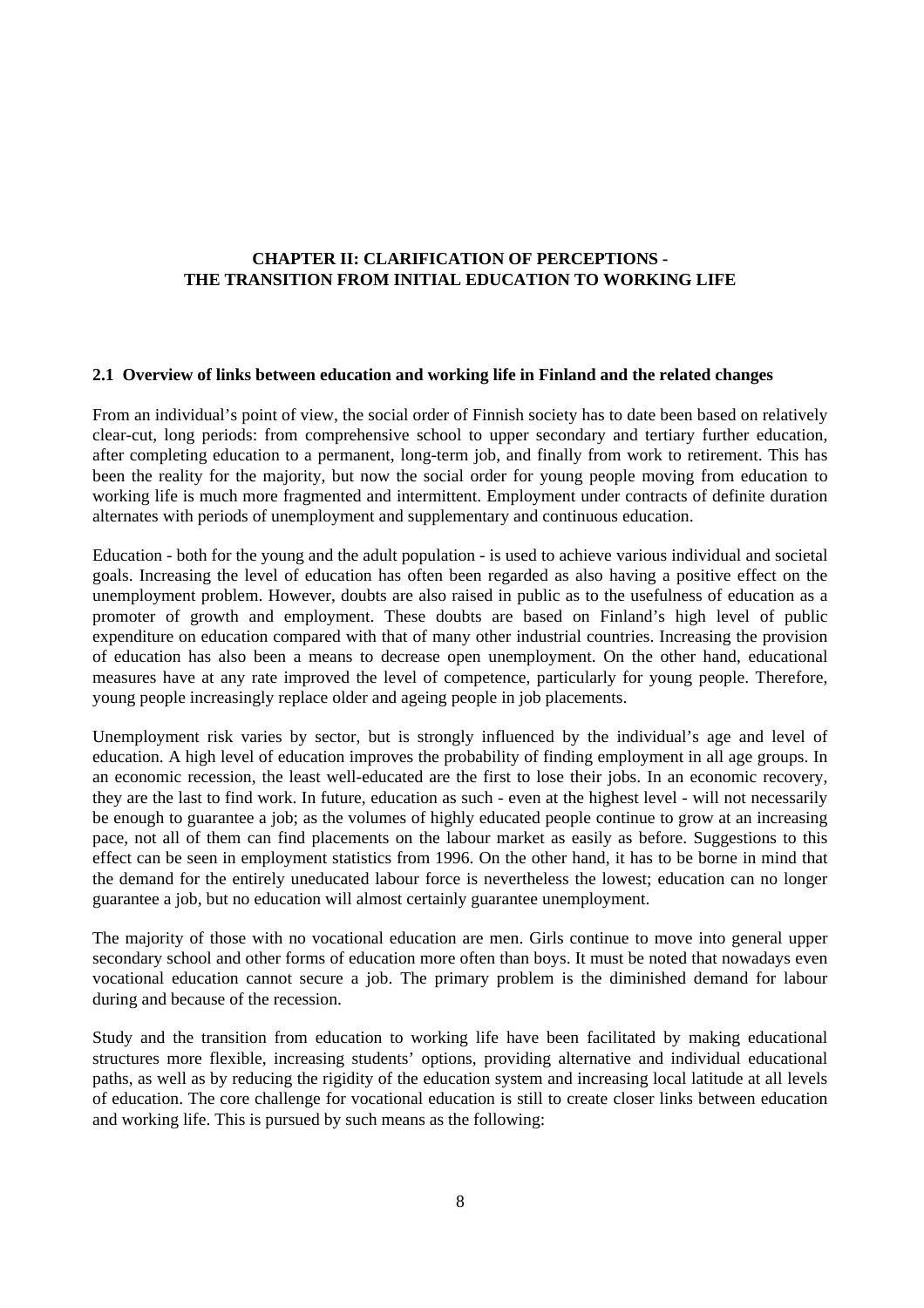- by increasing on-the-job and practical training at all levels of education;

- by expanding the use of apprenticeship training;
- by developing the anticipation of educational needs;
- by transferring development and reaction responsibility to educational institutions and providers;
- by developing student counselling and creating career and recruitment services;
- by expanding the use of competence-based examinations in vocational education.

These measures will be presented in more detail in Chapter 3.

When investigating the factors influencing young people's transition from education to working life, there are issues on several different levels, which have to be considered. These include the following:

- 1. macroeconomic factors essentially the recession of the early 1990's, which probably caused permanent changes in the mechanisms of finding employment;
- 2. the (global) change of socio-economic structures, including the transition to the information society;
- 3. factors related to the education system, such as the efforts to create closer links between education and working life.

Moreover, such issues as age group sizes, general supply of labour, etc. must also be taken into account. The scope of this report did not allow any extensive and, at the same time, analytically deep investigation into the bearing of these various factors on the creation and development of the current situation.

As for the efficiency and cost-effectiveness of the reforms introduced in the education system, it is as yet difficult to evaluate these, as most of the reforms (the AMK institution system, increased choice at upper secondary level, expansion of apprenticeship and on-the-job training, career and recruitment services, etc.) are so new that their effects cannot be seen clearly yet. Moreover, the evaluation of their effects is specifically complicated by the fact that the simultaneous changes in the surrounding society and in the world as a whole may either support or diminish the impact of these measures.

The mass unemployment, on the one hand, and the simultaneously occurring labour shortage in certain fields and occupations, on the other, have been and will probably continue to be a feature of the Finnish labour market in the near future. According to the expert contributors to the Futures Barometer for Education 1997, unemployment and labour shortage will continue to go hand in hand over the next few years. According to the Barometer, the problem will probably be at its worst in 1999. The aim of monitoring the demand for labour is to anticipate developments at the earliest possible phase and to direct persons who need relatively little training to jobs in growth fields. The rapid growth in demand for labour in the strategic fields - such as the electricity, electronics and telecommunications industries - and its primary concentration on young people with the highest education in these fields places great demands on the education system.

In order to meet this challenge, the government adopted a programme to increase education in the field of the information industry in March 1998, to be implemented during the period 1998-2002. This programme will, on the one hand, increase expertise and the volume of degrees by non-recurrent measures in the next few years and, on the other, will raise the permanent provision of education of universities and AMK institutions. The measures will cover more than 20,000 students during 1998-2002. It is estimated that the programme will increase the volume of degrees taken by a good third during 1998-2002. As a nonrecurrent measure, people with qualifications in relevant fields will take a degree in an information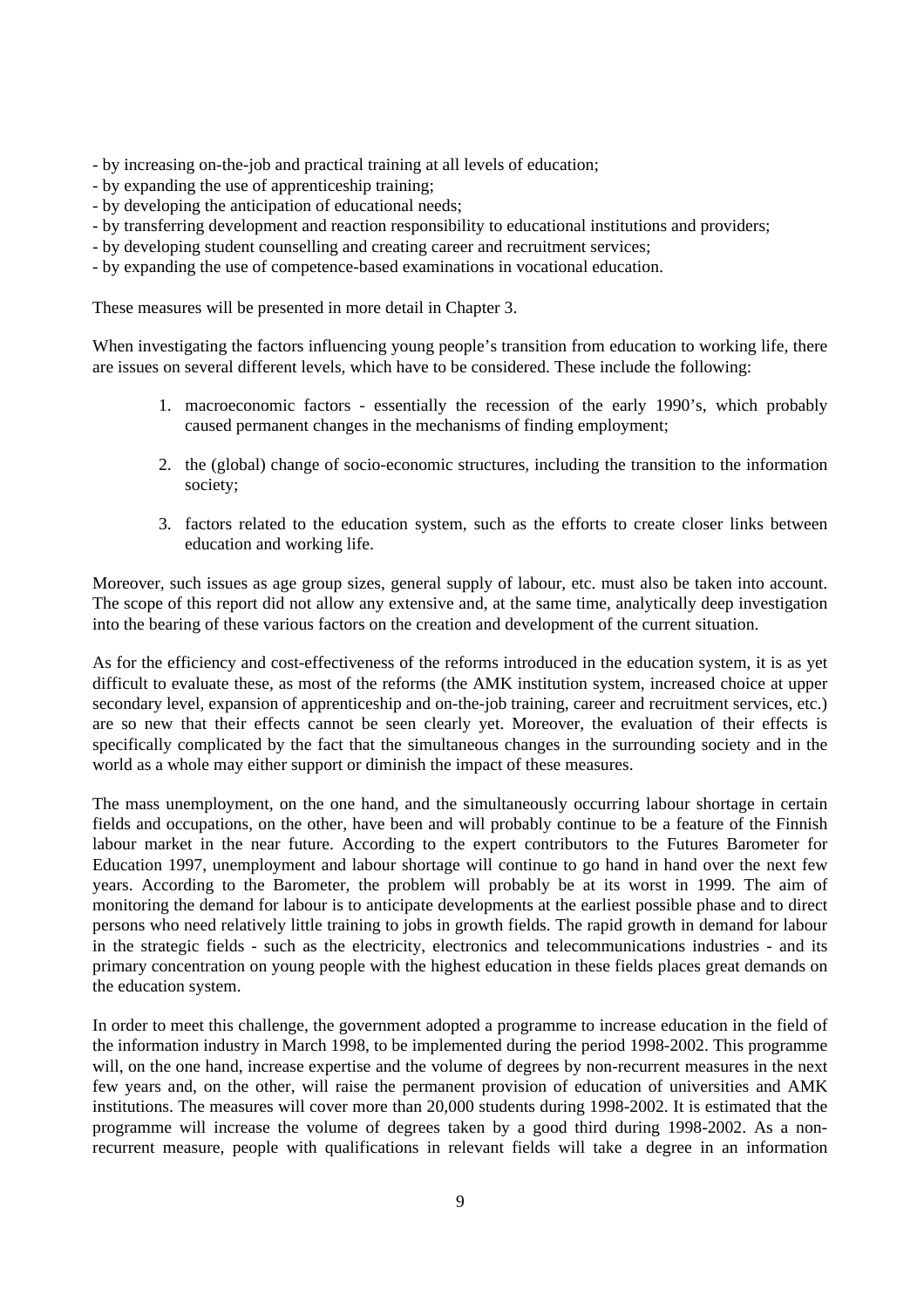industry-related field with approximately two years of additional education. The permanent measures include an increase in the provision of education in the above-mentioned fields with high demand for labour.

Educational differences between generations are relatively large in Finland. The population's level of education in Finland falls within the world's top class, particularly for young people. Conversely, adults' level of education is lower. Roughly speaking, the older the age group in question, the lower the level of education. From this perspective, young people's position on the labour market is not very bad particularly considering that those belonging to the older age groups will be retiring in great numbers in the near future. It can be observed that adults with the lowest level of education are in a weaker position to find jobs compared with younger generations and that their job opportunities seem to continue deteriorating. The adult population's most considerable deficiencies lie in the general skills required in the information society, including foreign languages, information technology and internationality. Conversely, these are the very trump cards for young people.

The large age groups, with lower education levels than younger people, will be retiring after the turn of the millennium. These age groups will be replaced on the labour market by considerably smaller age groups, which should decisively alleviate the unemployment situation. The labour market is starting to favour (well-educated) young people. This can be seen in the fact that regardless of the relatively positive employment trend over the last few years, the older age groups' employment situation has continued to deteriorate. Conversely, there has been a distinct improvement in the employment trend of younger people (cf. Section 4.8).

Nevertheless, the transition from school to working life is not devoid of problems. Traditionally, the educational institution's responsibility for its students terminates upon distribution of graduation certificates. Students will have to seek further education or employment on their own, although employment authorities may assist them in these tasks in the form of careers counselling and employment services. For the subsequent job placement of young people, it is of the utmost importance that they will be able to continue their studies after compulsory education at a general upper secondary school or in vocational upper secondary education. In this respect they are assisted by student counselling. However, educational institutions' responsibility for students' job placements will also be increased in the following phase, in which graduates from vocational institutions should enter the labour market. Universities have already established recruitment units to assist graduates in finding employment, and these are now being set up in AMK and vocational institutions too.

The transition from school to working life is also being promoted by curricular means. Extensive vocational skills have been emphasised in Finland ever since the 1970's as a flexible way of finding employment on the continuously changing labour market. This was the reason for introducing extensive study programmes in the 1980's, aiming to provide general eligibility for the largest possible range of occupations and further studies, rather than mastering several individual work processes, which may quite soon become obsolete. This was also the reason for increasing the proportion of general education material in vocational education. In the 1990's, special attention has been given to entrepreneurship and self-employment. Entrepreneurship is part of the regular curriculum in all vocational institutions.

The Development Plan for Education and University Research for 1995-2000 adopted by the Council of State includes the objective to reform upper secondary level vocational study programmes by the year 2000. The programmes will last three years. The core reform principles are extending the breadth of the programmes on the one hand, and increasing on-the-job training and the correspondence of education to working life requirements on the other. People who will have completed the new study programme must have both extensive basic vocational skills for various assignments in their field and more specialised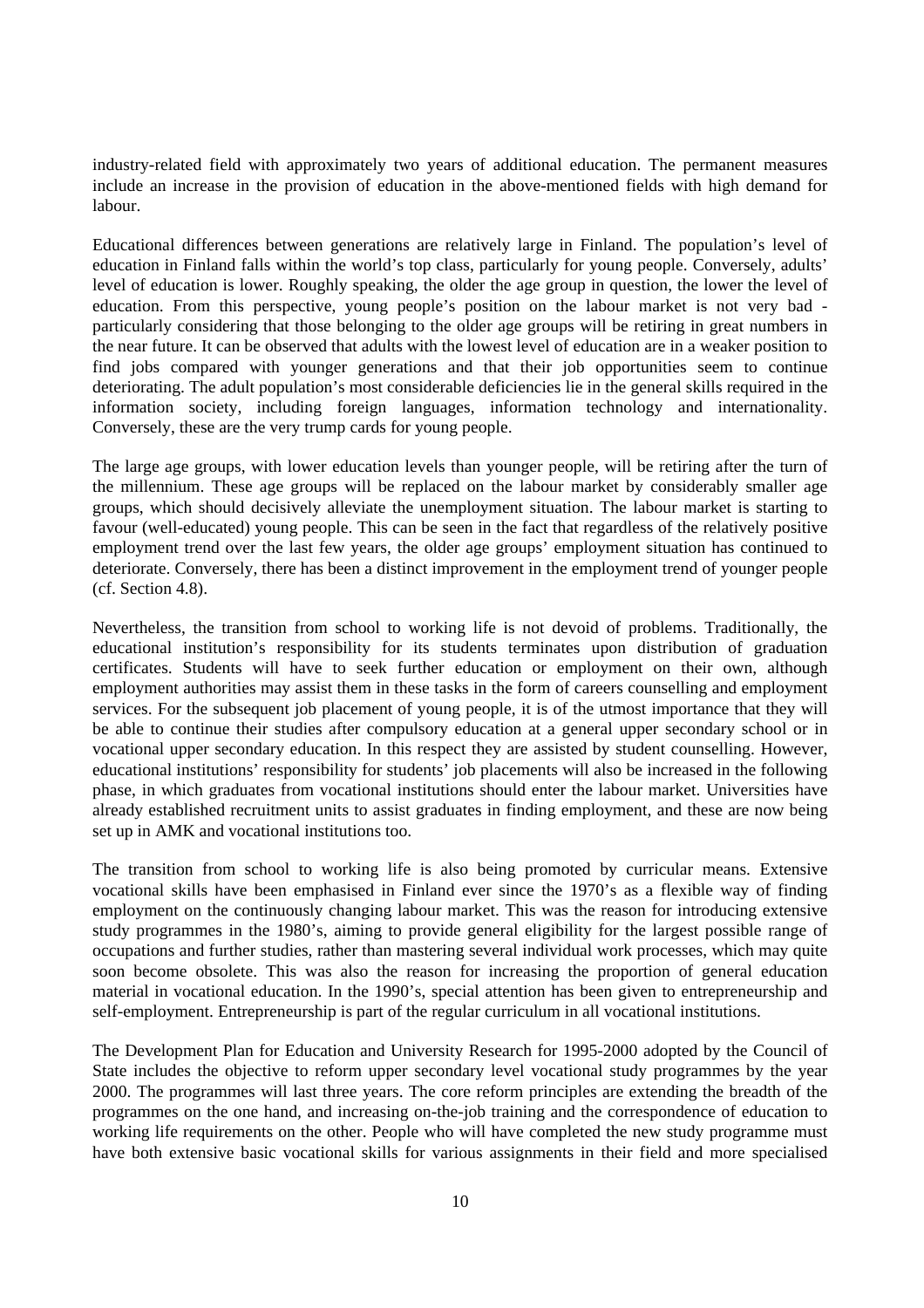expertise and vocational skills required by working life in one sector of the study programme. The reformed study programmes leading to basic vocational qualifications will include a competence-based examination to demonstrate that the objectives of vocational studies have been achieved. These competence-based examinations included in the study programmes will be planned and organised in cooperation with businesses and other representatives of working life. The Ministry of Education and the National Board of Education are investigating models for arranging the competence-based examinations in co-operation with the social partners.

#### **2. 2 Principal transitional phases**

When considered from the perspective of the structure of the education system (cf. adjacent figure), young Finns are entering the labour market in two main waves: after vocational upper secondary education (at the age of 18-19) or after tertiary level education (at the age of 24-29). The number of people entering working life directly after comprehensive school is very low. The clearest direct transition points to working life occur upon graduation from vocational and higher education, whereas the general upper secondary school is chiefly a passage to further education. The majority of those who have completed upper secondary school education will not continue their studies immediately, but will temporarily move out of the education system. For boys, this is influenced by the compulsory military service, which most boys do after the matriculation examination. Transition from university to working life may occur at several different phases: either after taking a Bachelor's or Master's degree or after completing a postgraduate degree (Licentiate, Doctorate). In terms of AMK institutions, the transition to working life happens after taking the first degree or after completing specialisation studies supplementing the degree.

Alternating between work and studies has become increasingly common, and it is not necessarily possible to present any absolute transitional phases. Transition seems to have increasingly developed into a longterm process, where work and studies alternate or may even go side by side. It is increasingly common that a young person starts working whilst still studying. Neither does job-seeking terminate upon finding the first placement, but a more permanent position is usually acquired only after a few years of short-term, alternating periods of employment, unemployment and study. There are several different paths between various forms of education and work; consequently, it is not possible to present absolute boundaries as such.

This development can be attributed to changes in the labour market (such as the atypical forms of employment brought about by the recession, which do not promote a long-term attachment to or placement in working life), on the one hand, and to the transition of socio-economic structures towards the information society, on the other. This change requires a continuous learning process and a parallel acquisition of work experience and education. Moreover, the lifestyle of young people has also undergone some change: 'from education to work and from work to retirement' certainly does not satisfy all young people, but instead of the 'tubular' progress, there are many people who prefer to alternate study and work periods and self-motivated, individual courses and routes of life.

The parallelism and/or alternation between work and studies are part of the principle of lifelong learning, which has been included in such schemes as the Development Plan for Education and University Research for 1995-2000. Based on the principle of lifelong learning, education and training is seen as an integrated whole extending from institution-centred study methods to all educational forms and environments and all stages of life. Moreover, working life and societal duties external to the formal education system are regarded to include elements of learning and teaching.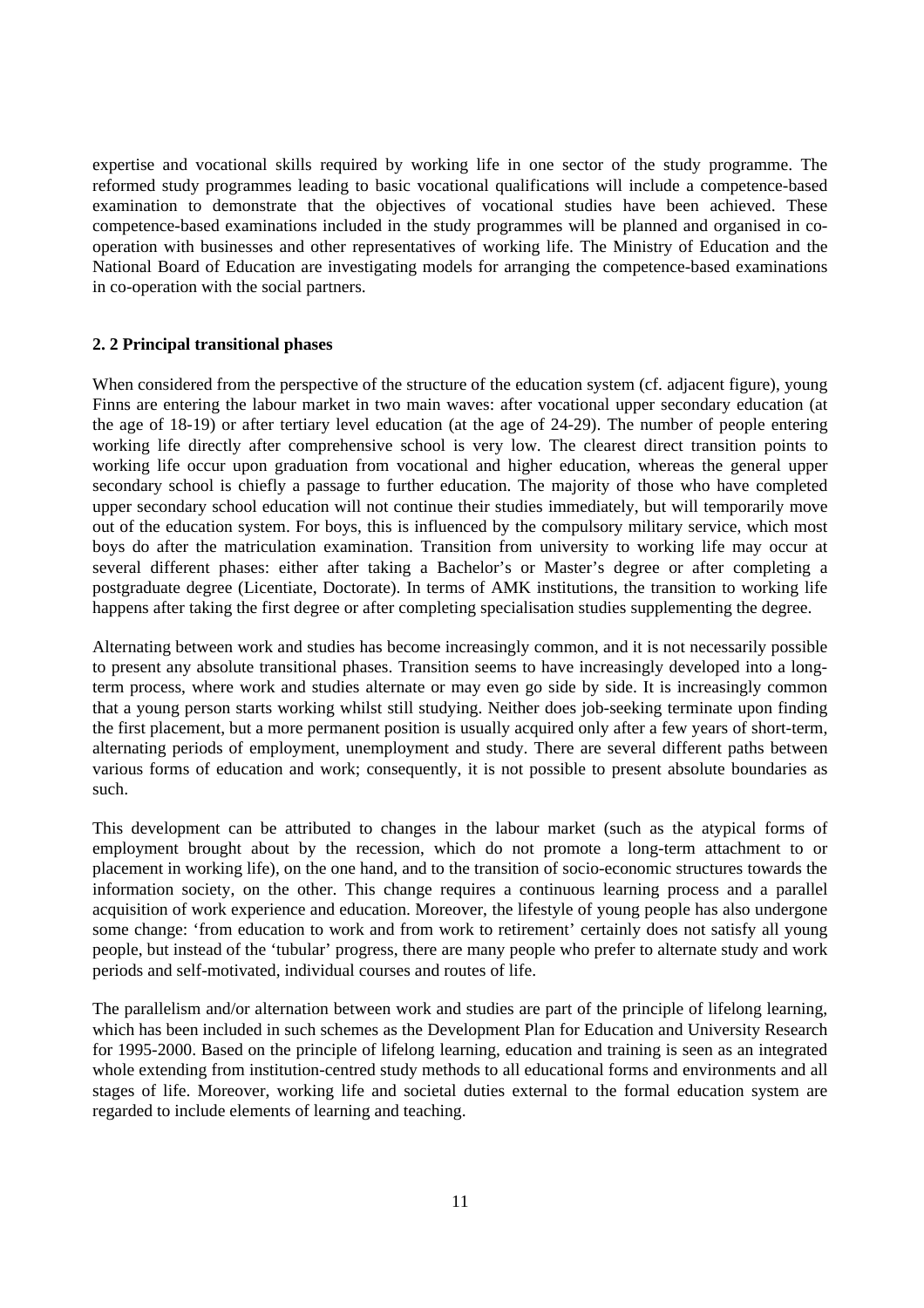

For more detailed information on the various sectors of the education system, see Appendix I.

Generally speaking, people are spending more time within the education system and are moving on to higher levels, which can be partially attributed to the mass unemployment and partially to the high esteem people have for education. Whereas 33.2% of all those aged from 15 to 29 participated in education in 1978, the corresponding figures in 1990 and 1994 were 38.6% and 45.9% respectively. In 1995, the rise in educational attendance seemed to have slightly stabilised - compared with the situation a few years earlier, the rise was only 0.5 percentage points, meaning that 46.4% of all young people aged 15-29 participated in education. Examined by age group, it can be observed that participation in education is the more likely, the younger the age group in question. This is clearly illustrated by the following table presenting the volumes (%) of those in full-time education from each age group in 1995: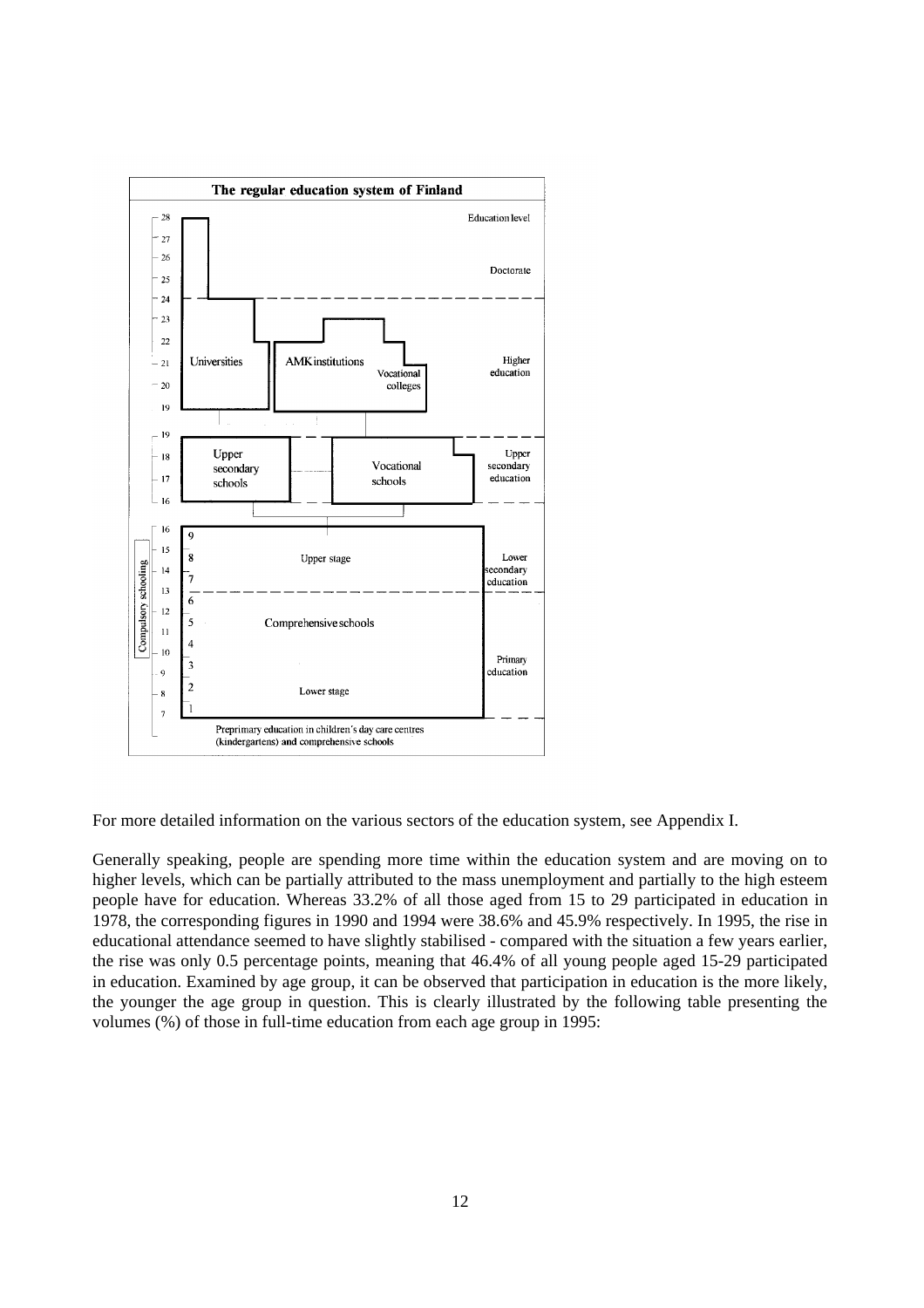#### **Participation rates in education for people aged 15 to 29 years, 1995.**

| Age in years<br><b>Total</b> | 15 16 17 |                                              |  |  |  |  |  | 18 19 20 21 22 23 24 25 26 27 28 29 |  |
|------------------------------|----------|----------------------------------------------|--|--|--|--|--|-------------------------------------|--|
| All full-time education      |          | 99 93 92 83 42 42 47 46 41 34 28 22 18 15 12 |  |  |  |  |  |                                     |  |
| Men                          |          |                                              |  |  |  |  |  |                                     |  |
| All full-time education      |          | 99 92 93 78 32 28 38 40 38 33 27 22 17 14 12 |  |  |  |  |  |                                     |  |
| Women                        |          |                                              |  |  |  |  |  |                                     |  |
| All full-time education      |          | 99 95 92 89 53 57 57 52 44 35 29 23          |  |  |  |  |  | 19 15 13                            |  |

As the figure shows, women participate in education to a greater extent than men in almost all age groups examined.

The following subsections present the transition points from education to working life, further education, unemployment or elsewhere by level of education.

#### *Transition from lower secondary education*

The completion of comprehensive school education provides the first opportunity to move from education into working life. In practice, however, this is relatively rare. Almost all - about 90% - of those completing comprehensive school education will continue their studies on the upper secondary level, either at a general upper secondary school or in vocational education. Moreover, the number of those discontinuing comprehensive school education or leaving school without a leaving certificate is extremely low and, consequently, this type of marginalisation does not occur much in Finland and does not constitute a problem. The number of people discontinuing comprehensive school education is approximately 200 per year, which is less than 1% of the age group of 65,000 young people.

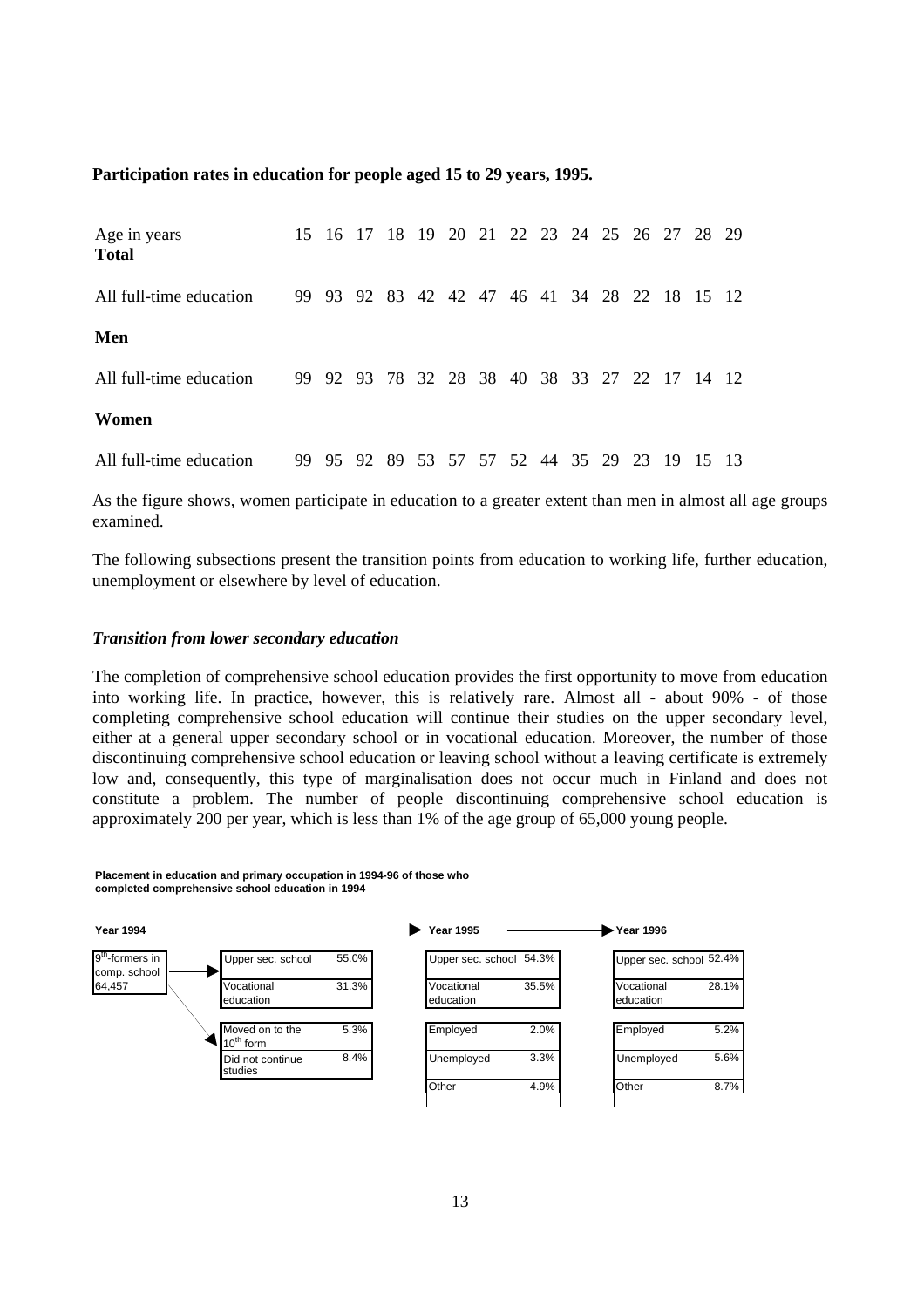|      | Placement in education and primary occupation in 1994-1996<br>of those who completed comprehensive school education in 1994 |        |        |        |         |        |          |  |  |
|------|-----------------------------------------------------------------------------------------------------------------------------|--------|--------|--------|---------|--------|----------|--|--|
| Year | Form of further education<br>and primary occupation                                                                         | Total  | male   | female | Total % | male % | female % |  |  |
|      | 9 <sup>th</sup> -formers in                                                                                                 |        |        |        |         |        |          |  |  |
|      | comprehensive school                                                                                                        | 64,457 | 33,009 | 31,448 |         |        |          |  |  |
| 1994 | Upper secondary school                                                                                                      | 35,471 | 15,016 | 20,455 | 55.0    | 45.5   | 65.0     |  |  |
|      | Vocational                                                                                                                  | 20,161 | 13,810 | 6,351  | 31.3    | 41.8   | 20.2     |  |  |
|      | education                                                                                                                   |        |        |        |         |        |          |  |  |
|      | Moved on to the 10 <sup>th</sup> form                                                                                       | 3,434  | 1,497  | 1,937  | 5.3     | 4.5    | 6.2      |  |  |
|      | Did not continue                                                                                                            | 5,391  | 2,686  | 2,705  | 8.4     | 8.1    | 8.6      |  |  |
| 1995 | Upper secondary school                                                                                                      | 34,975 | 15,011 | 19,964 | 54.3    | 45.5   | 63.5     |  |  |
|      | Vocational                                                                                                                  | 22,871 | 14,520 | 8,351  | 35.5    | 44.0   | 26.6     |  |  |
|      | education                                                                                                                   |        |        |        |         |        |          |  |  |
|      | Employed                                                                                                                    | 1,319  | 744    | 575    | 2.0     | 2.3    | 1.8      |  |  |
|      | Unemployed                                                                                                                  | 2,103  | 1,219  | 884    | 3.3     | 3.7    | 2.8      |  |  |
|      | Other                                                                                                                       | 617    | 367    | 250    | 1.0     | 1.1    | 0.8      |  |  |
|      | Unknown                                                                                                                     | 2,572  | 1,148  | 1,424  | 4.0     | 3.5    | 4.5      |  |  |
| 1996 | Upper secondary school                                                                                                      | 33,793 | 14,569 | 19,224 | 52.4    | 44.1   | 61.1     |  |  |
|      | Vocational                                                                                                                  | 18,101 | 10,668 | 7,433  | 28.1    | 32.3   | 23.6     |  |  |
|      | education                                                                                                                   |        |        |        |         |        |          |  |  |
|      | Employed                                                                                                                    | 3,381  | 2,121  | 1,260  | 5.2     | 6.4    | 4.0      |  |  |
|      | Unemployed                                                                                                                  | 3,601  | 2,543  | 1,058  | 5.6     | 7.7    | 3.4      |  |  |
|      | Other                                                                                                                       | 1,146  | 918    | 228    | 1.8     | 2.8    | 0.7      |  |  |
|      | Unknown                                                                                                                     | 4,435  | 2,190  | 2,245  | 6.9     | 6.6    | 7.1      |  |  |

Although the majority of those who have finished comprehensive school continue their education, it must be noted that not all of them get to study the field of their choice. For this reason, or for other reasons, they may discontinue their studies even at this early stage. From society's point of view, these young people form a central group exposed to the risk of marginalisation. Those who have discontinued their studies cannot be reached by student counselling and not always by the employment offices. Alternative channels have been and are still being developed for these young people, such as workshop activities (see Section 3.2.2.2). The number of young people excluded from post-comprehensive school education and working life is presented in Appendix III. It shows that the number of these young people (aged 15-29) is both in absolute and relative figures (8.1%) lower when compared to 1970 (11.7%), for example, but somewhat higher compared with 1990 (6.4%).

#### *Transition from upper secondary education*

The majority of each age group continues to upper secondary level (ISCED 3) after completing comprehensive school education - either at an upper secondary school providing general education or in vocational upper secondary education at a vocational institution or in apprenticeship training. In 1996, of the 63,600 pupils who had finished their comprehensive school education, 55% moved up to general upper secondary schools and 34% to vocational institutions, whereas 4% continued to the additional  $10<sup>th</sup>$  form of comprehensive school. Only 7% did not continue their studies immediately.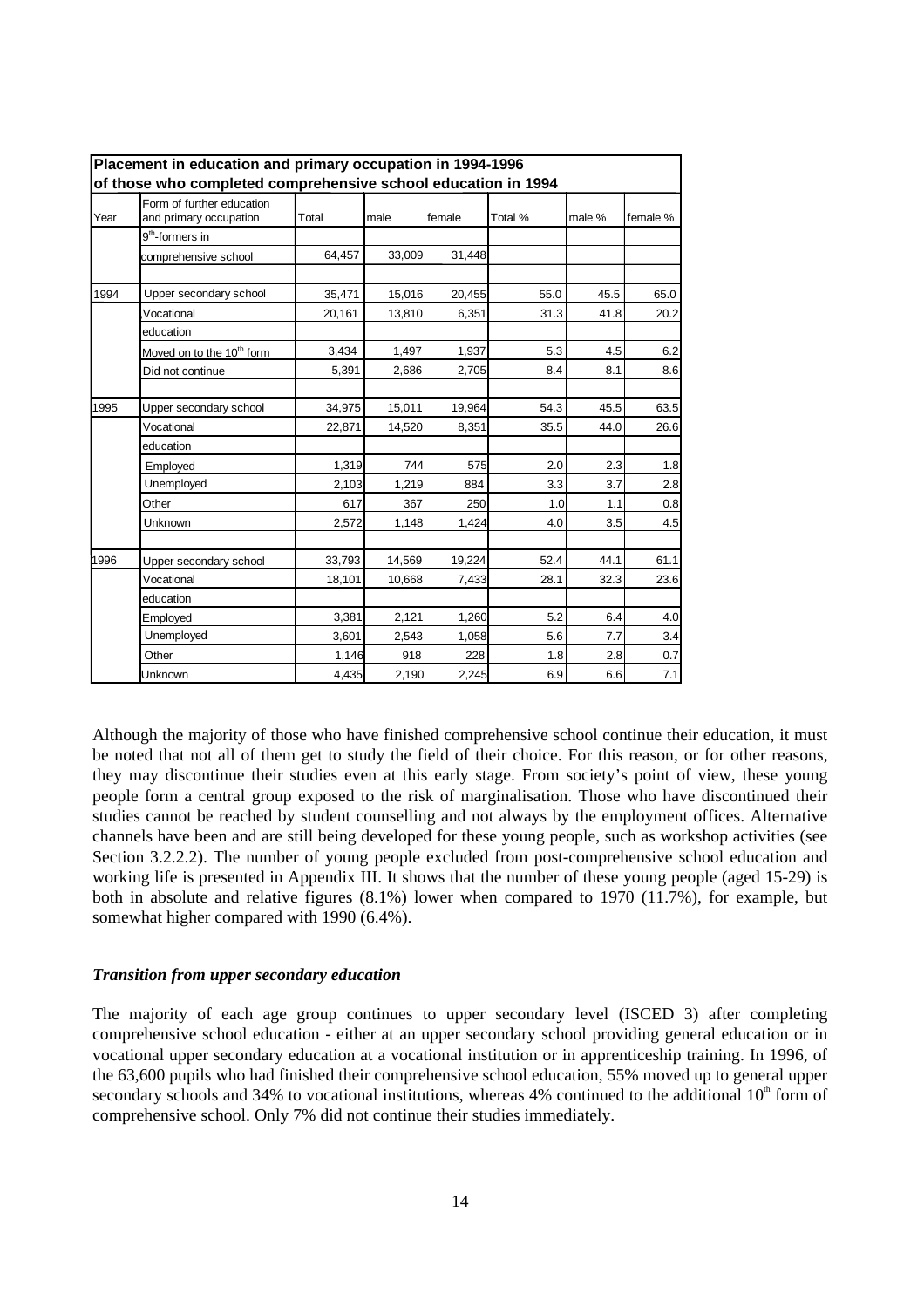The division of the age group into two different educational routes after comprehensive school education defines the position of education as being part of young people's operating environments. For upper secondary school students, various educational organisations present the fora dominating their lives during the transition process to adulthood. Moreover, the level of education has a more significant impact on the lives of those who have completed upper secondary school education compared with those progressing through the vocational route, where transition from youth to adulthood is more uniform. Those young people who have chosen the vocational route enter the labour market at the age of 18-20, depending on the duration of their education and on whether they are male or female. After upper secondary school education, the transition to working life occurs at the age of 22-26.

#### *Transition from general upper secondary education*

Of the forms of upper secondary education, the general upper secondary school has been the most popular. This preference for the upper secondary school, i.e., the general education form, and the subsequent 'jam' of upper secondary school graduates has been regarded as a problem. Consequently, there have been efforts to increase the attraction of vocational education by raising its status. Moreover, more and more of those who feel that institutional education is unsuitable for them have been offered apprenticeship training as an alternative way of acquiring vocational skills.

The scope of the syllabus of the general upper secondary school lasts three years, but in practice students may complete their studies individually either in more or less time (a maximum of four years). This was made possible by what is called the non-graded upper secondary school system with no division to forms. Its purpose has been to prepare students for university-like studying, where the primary responsibility for progress and choices rests with the students themselves. At the same time, the new system has allowed a wider range of choice and specialisation.

**Placement in education and primary occupation in 1994-96 of those who completed their matriculation examination in 1994**

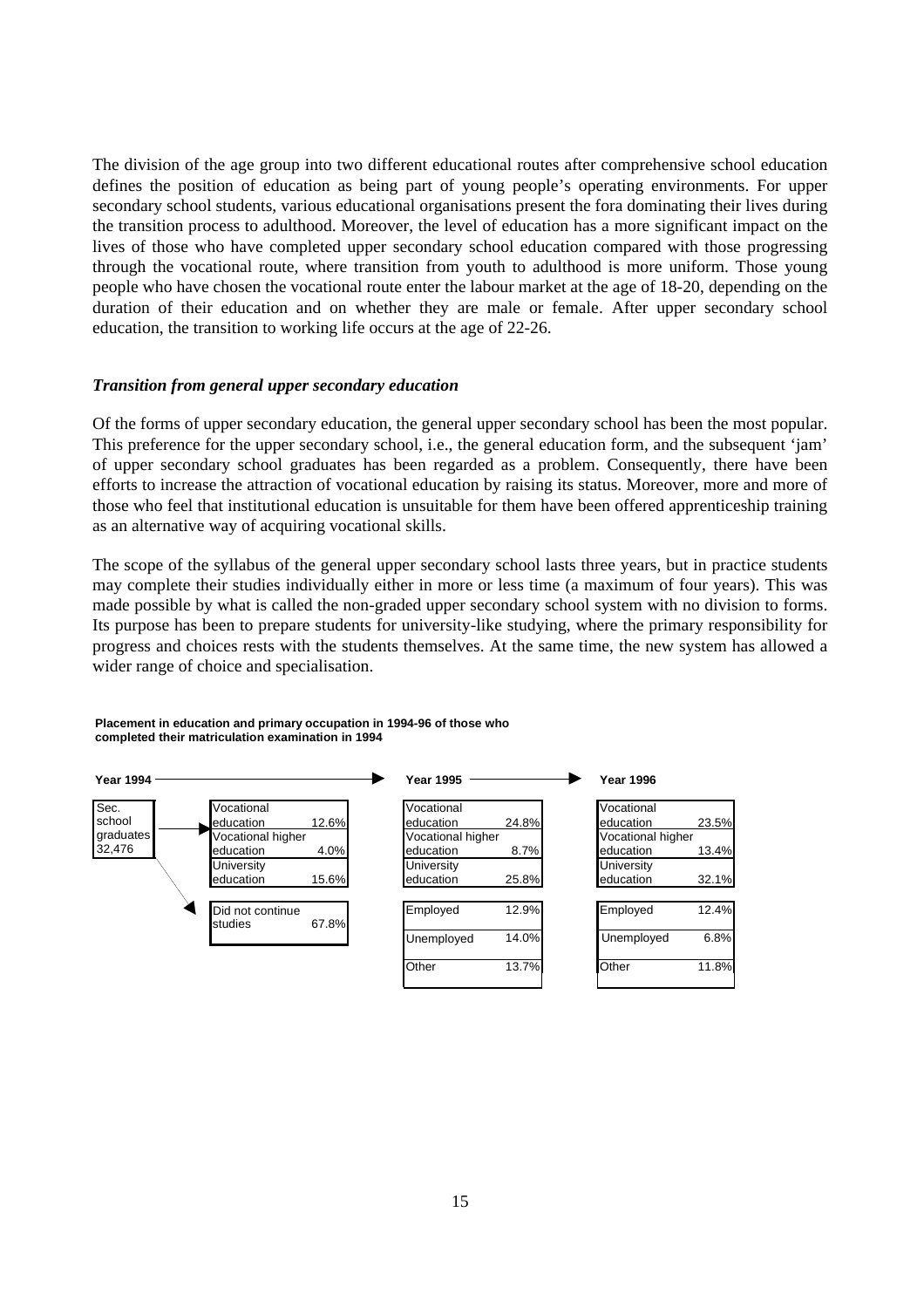|      | Placement in education and primary occupation in 1994-1996 of those who |        |        |        |         |        |          |
|------|-------------------------------------------------------------------------|--------|--------|--------|---------|--------|----------|
|      | completed their matriculation examination in 1994                       |        |        |        |         |        |          |
| Year | Form<br>further<br>of<br>education<br>and primary occupation            | Total  | male   | female | Total % | male % | female % |
|      |                                                                         | 32,476 | 13,520 | 18,956 | 100.0   | 100.0  | 100.0    |
|      |                                                                         |        |        |        |         |        |          |
| 1994 | Vocational                                                              | 4,099  | 655    | 3,444  | 12.6    | 4.8    | 18.2     |
|      | education                                                               |        |        |        |         |        |          |
|      | Vocational higher                                                       | 1,300  | 429    | 871    | 4.0     | 3.2    | 4.6      |
|      | education                                                               |        |        |        |         |        |          |
|      | University education                                                    | 5,074  | 2,316  | 2,758  | 15.6    | 17.1   | 14.5     |
|      | Did not continue                                                        | 22,003 | 10,120 | 11,883 | 67.8    | 74.9   | 62.7     |
|      | Total                                                                   | 32,476 | 13,520 | 18,956 | 100.0   | 100.0  | 100.0    |
|      | sec. school graduates                                                   |        |        |        |         |        |          |
| 1995 | Vocational                                                              | 8,070  | 1,760  | 6,310  | 24.8    | 13.0   | 33.3     |
|      | education                                                               |        |        |        |         |        |          |
|      | Vocational higher                                                       | 2,841  | 1,080  | 1,761  | 8.7     | 8.0    | 9.3      |
|      | education                                                               |        |        |        |         |        |          |
|      | University education                                                    | 8,393  | 3,684  | 4,709  | 25.8    | 27.2   | 24.8     |
|      | Employed                                                                | 4,180  | 1,724  | 2,456  | 12.9    | 12.8   | 13.0     |
|      | <b>Unemployed</b>                                                       | 4,548  | 2,885  | 1,663  | 14.0    | 21.3   | 8.8      |
|      | Other                                                                   | 2,038  | 1,626  | 412    | 6.3     | 12.0   | 2.2      |
|      | Unknown                                                                 | 2,406  | 761    | 1,645  | 7.4     | 5.6    | 8.7      |
|      | Total                                                                   | 32,476 | 13,520 | 18,956 | 100.0   | 100.0  | 100.0    |
|      | sec. school graduates                                                   |        |        |        |         |        |          |
|      |                                                                         |        |        |        |         |        |          |
| 1996 | Vocational                                                              | 7,616  | 2,399  | 5,217  | 23.5    | 17.7   | 27.5     |
|      | education                                                               |        |        |        |         |        |          |
|      | Vocational higher                                                       | 4,360  | 2,001  | 2,359  | 13.4    | 14.8   | 12.4     |
|      | education                                                               |        |        |        |         |        |          |
|      | University education                                                    | 10,416 | 4,715  | 5,701  | 32.1    | 34.9   | 30.1     |
|      | Employed                                                                | 4,034  | 1,654  | 2,380  | 12.4    | 12.2   | 12.6     |
|      | Unemployed                                                              | 2,208  | 994    | 1,214  | 6.8     | 7.4    | 6.4      |
|      | Other                                                                   | 782    | 452    | 330    | 2.4     | 3.3    | 1.7      |
|      | Unknown                                                                 | 3,060  | 1,305  | 1,755  | 9.4     | 9.7    | 9.3      |
|      | Total<br>sec. school graduates                                          | 32,476 | 13,520 | 18,956 | 100.0   | 100.0  | 100.0    |

Of the 34,700 upper secondary school graduates in 1996, 17% continued at university, 10% at an AMK institution and 12% in vocational education. The majority (61%) did not continue their studies immediately. However, as many as three out of four apply for a place in further education during the first year after upper secondary school, and during the next four years, 98% of all upper secondary school graduates have applied to further education at least once.

Acquiring a study place can take a few years for many upper secondary school graduates. The average delay in starting further education is two years from the completion of the upper secondary school syllabus. However, it must be borne in mind that for men, these figures include the one year of military service, which the majority will do directly after upper secondary school. Transition to further studies for upper secondary school graduates happens a few years later, but on the whole, the majority will succeed in finding a further study place.

There are considerable regional differences in the behaviour of upper secondary school graduates; Southern Finnish graduates seem to acquire a job while waiting to go to university, whereas those from Northern and Eastern Finland opt for vocational education to obtain a vocational qualification prior to being (possibly) admitted to university.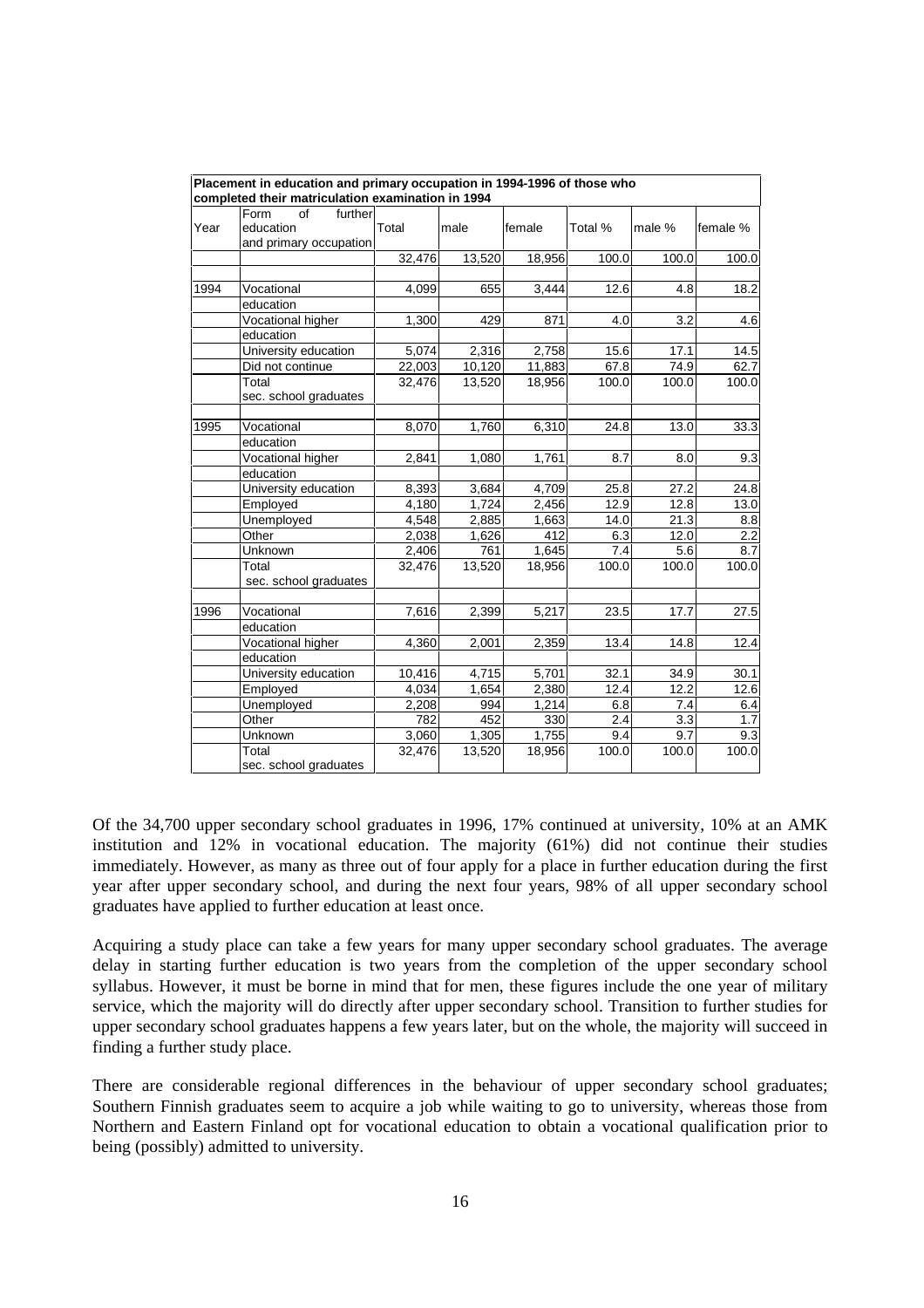#### *Transition from vocational upper secondary education*

Vocational upper secondary education is the other channel to post-comprehensive school education. This channel is also open to general upper secondary school graduates, who receive credits for their upper secondary school studies for between 6 and 12 months (worth 25-40 credits, with one credit corresponding to one 40-hour week). Contrary to what was done previously, students who have completed general upper secondary education are no longer provided with separate study lines in vocational upper secondary education, but separate study groups are possible.

In recent years, more and more young people who had initially only completed their comprehensive school education have entered vocational upper secondary education. This can partially be attributed to the adverse employment situation and partially to measures to encourage young people to obtain a vocational education, which is the prerequisite for receiving what is known as cash labour market support (see Section 6.2.3). Since the majority of young unemployed people had previously only completed lower secondary level education, it was regarded as appropriate to encourage them to study a trade instead of just being passively unemployed. For further information on this reform, see Section 6.2.3.

Vocational upper secondary education can at present last 2, 2½ or 3 years. By the year 2001, all education will be based on three-year programmes. A consistent three-year education is needed because a compulsory on-the-job training period of at least six months will be attached to the study programmes and introduced in all fields. Moreover, the reform will clarify the structure of education and abolish inequalities in opportunities in further education, for instance; all three-year study programmes will provide eligibility for institutions of higher education.

People who graduate from vocational upper secondary education are of approximately the same age as those graduating from general upper secondary schools, i.e., at the age of 18 or 19, provided that they have started their studies directly after leaving comprehensive school. Conversely to general upper secondary education, vocational upper secondary education provides direct vocational qualifications, and many people enter working life after graduation. Field-specific job placement data will be presented in the following section.

## *Transition from higher education to working life*

Higher education (ISCED 6-7) in Finland consists of two sectors: universities and AMK institutions (polytechnics). General upper secondary school graduates have a universal eligibility for higher education, which means that they can apply to both. Those who have completed a vocational qualification in a threeyear programme (120 credits) are also granted universal eligibility for higher education as from 1 August 1998. Those who have completed a shorter vocational education programme (lasting 2 or 2½ years) have the opportunity to apply to AMK institutions providing studies in the same field; in order to be granted universal eligibility for higher education, they will have to take the matriculation examination at a general upper secondary school or at least certain subjects included in the examination. The difference in the eligibility for further education will be abolished when all vocational education is based on three-year programmes in the year 2001.

University degrees are Master's degrees. Moreover, it is also possible to complete Bachelor's degrees. The estimated time needed to take the lower qualification, the Bachelor's degree, is about three years (total of 120 credits, 40 credits per year), while for the upper qualification, the Master's degree, it is about five years. Postgraduate degrees are Licentiates and Doctorates. Researcher training provided by universities was intensified by the establishment of graduate schools in 1995. The aim was to lower the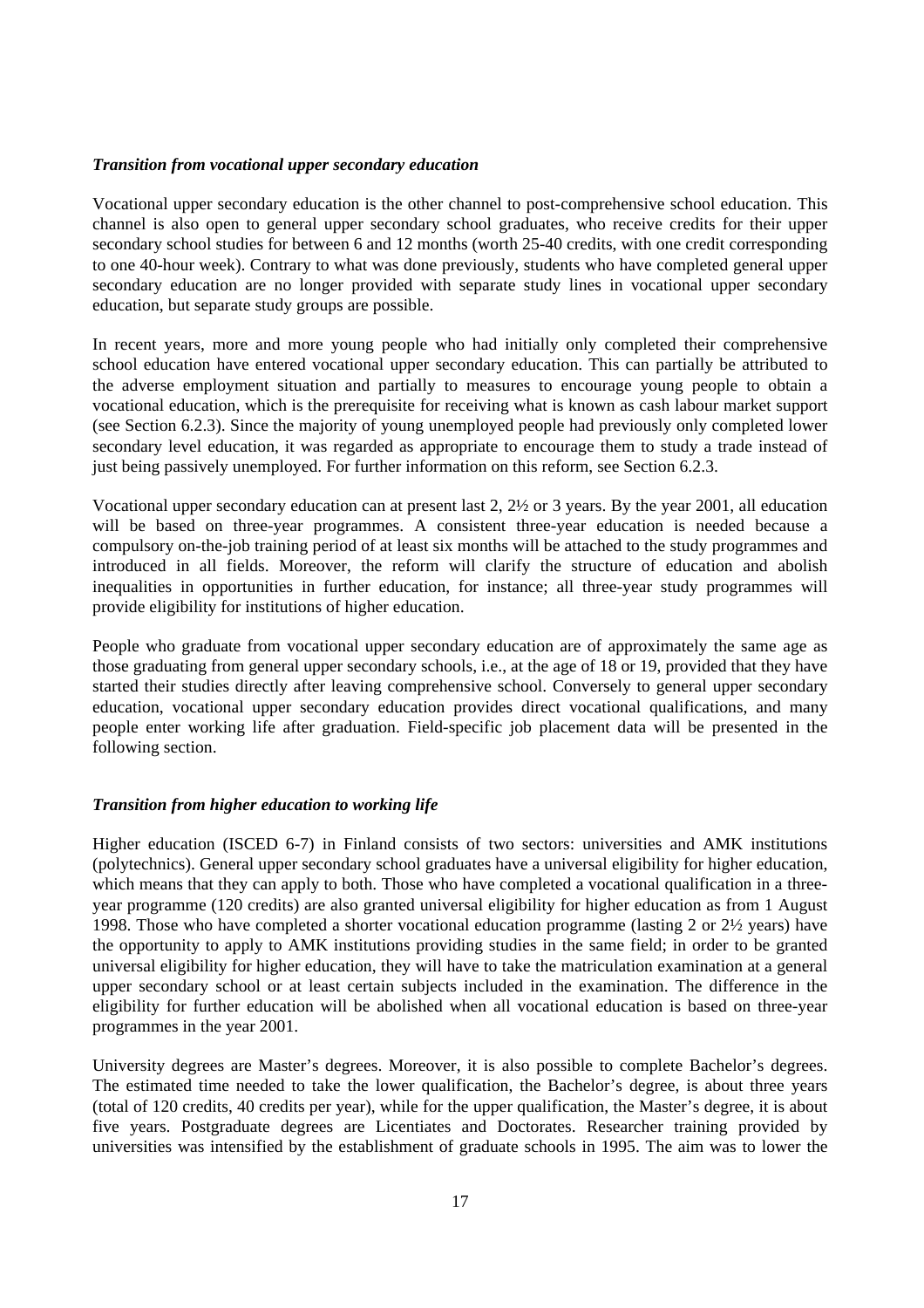age, at which Doctorates were completed and to educate doctors, in particular, with a view to meeting working life needs.

AMK degrees are the basic degrees provided by AMK institutions. The programmes leading to AMK degrees consist of basic and professional studies, optional studies, practical training to promote vocational skills, and theses. The extent of studies leading to an AMK degree is as a main rule either 140 or 160 credits, sometimes also 180 credits. Professional specialisation studies are either programmes based on the AMK degree and leading to a further vocational qualification or other extensive supplementary programmes. The extent of professional studies is 20-40 credits.

Placement from education to working life or elsewhere (within one year of graduation) by educational segment and level is illustrated in the tables in the Appendices, together with the primary occupations of graduates at the end of 1996 by educational level and field.

## **2.3 Working during studies, financial possibilities while studying and the financial payback for studying from the perspective of the subsequent career**

### *Students' working patterns*

An increasing number of young people start working whilst still studying. About one in four students combined work and studies at the end of 1995, amounting to approximately 106,000. Working was most prevalent among university students, with 42% having a job.

Of students, 14% worked throughout the year. Of university students, a little over a quarter worked throughout the year. Of these, a higher percentage of men than women had jobs. Of AMK students, a little less than a fifth had a job, whereas the figure for students at vocational institutions was a little less than one tenth.

Working during studies lengthens graduation time for students. On the other hand, working may facilitate finding a placement on the labour market after graduation, since people have already obtained the necessary work experience during their student years, especially if the job was related to their field of study.

## *Financial aid for students*

In general, tuition is free at all levels of education. Comprehensive school education is completely free for pupils but, starting from the upper secondary level, students may have to pay for teaching materials, meals and transport.

Student financial aid is available for full-time post-comprehensive school studies lasting at least two months at an upper secondary school, folk high school, vocational school, AMK institution or a university all the way up to a doctorate. Financial aid is also available for study abroad. Full-time studies include those courses, which require the student's day-time attendance, as well as those that yield at least 3 credits per month, or require the student to dedicate at least 25 hours per week to studying.

Student financial aid is intended to secure the livelihood of students in so far as the student's parents are not considered to be responsible for it and the funds are not available under any other provisions. In order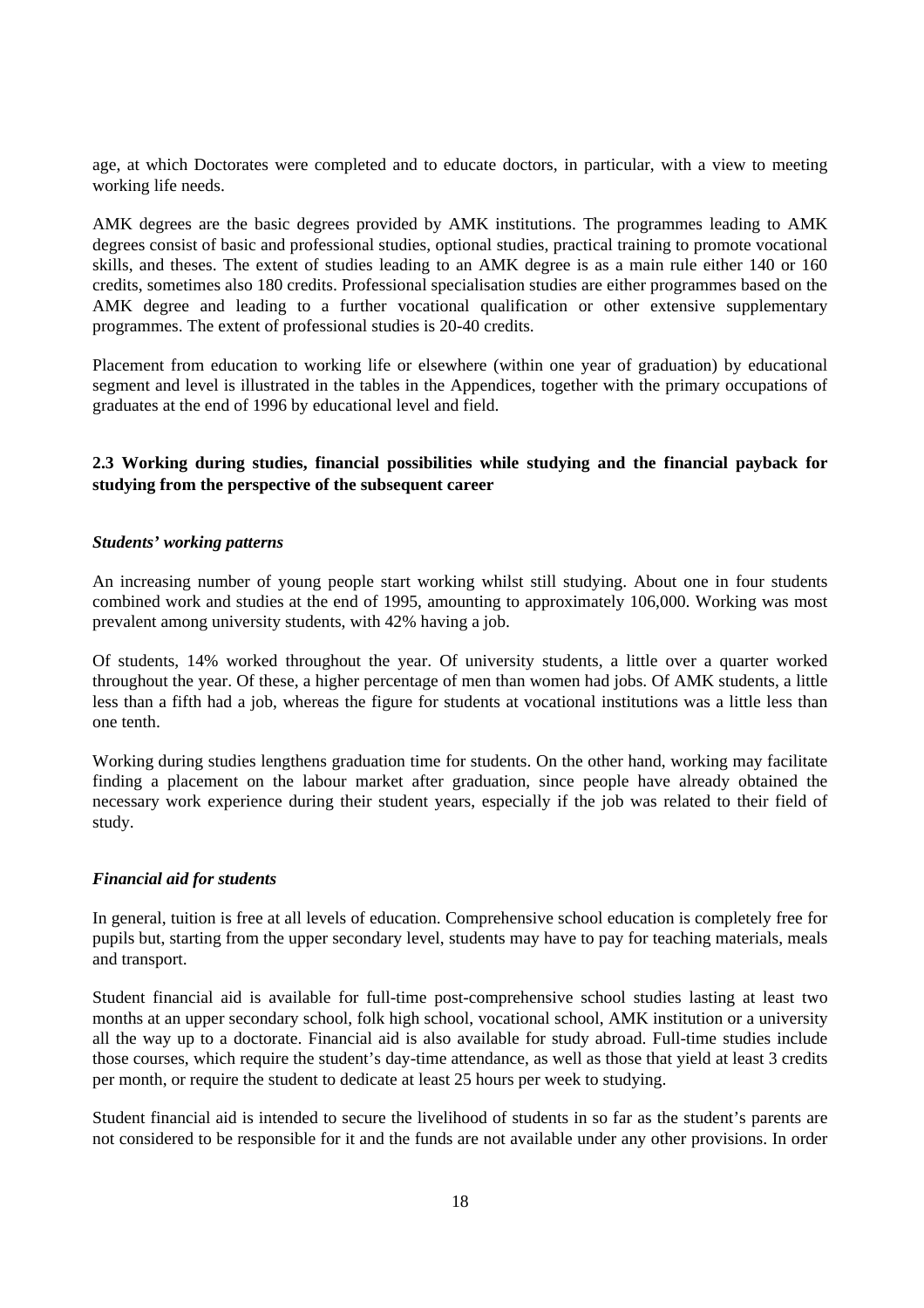to qualify, a student must have gained admission to a school, be studying full time, and be in need of financial assistance. Ordinary financial aid for students consists of a study grant, a housing supplement and government-guaranteed student loans. The study grant and housing supplement are governmentfinanced benefits paid monthly. The study grant is subject to tax.

The amount of aid depends on the type of school, the age and marital status of the student, and the type of accommodation. The student's overall financial status is also taken into account. When the need for financial aid is evaluated, the student's own income is considered as well as that of his or her parents under certain circumstances. Consequently, the current system of livelihood during the years of study is composed of the financial responsibilities of both the individual and his or her family as well as those of society.

The state pays for the means-tested cash benefit and guarantees the student loans. Responsibility for the remaining part of the subsistence remains with the student or, in certain cases, with his or her parents and can take the form of a student loan, income from work or parental assistance. The parents' financial responsibility is especially important for young people studying at institutions other than universities and living with their parents. The current scheme is subject to performance in the sense that aid can only be granted as long as students progress in their studies. Failing that, the payment of the aid may be suspended. In this case, students will have to provide for themselves by other means.

From the incentive and equality perspective, there are still problems, which particularly concern the low level of study grant in relation to the forms of benefit granted for more passive contingencies and the strict means-testing, based on the student's parents' earnings, applied to those under 20 studying at institutions other than universities. Consequently, the parents of non-university students must participate in financing their children's educational costs more than parents of university students.

Relations between the student financial aid scheme and other forms of income security have been clarified by combining the schemes (living allowance and unemployment security). The aim has been to avoid situations where people find themselves excluded from both schemes and to ensure that education would be a more attractive alternative than existence on a 'passive' benefit. The threat of falling outside the schemes has been reduced by clarifying the rules governing transfers from within one form of support to another. Applying for education has been promoted by tightening the terms of granting labour market support in such a manner that it is only payable to a person under 25 years of age without vocational education for the period of education or practical training. A young person's living allowance can also be reduced if he or she has refused education.

The various forms of benefit with the amounts (in FIM) are illustrated in the following table:

| Family allowance       | 535             |
|------------------------|-----------------|
| Study grant            | $130 - 1,540$   |
| - with student loan    | $1,030 - 2,840$ |
| Adult study grant      | $1,540 - 2,800$ |
| - with student loan    | $3,340 - 4,600$ |
| Labour market support  | 2,500           |
| - living with parents  | 1,500           |
| Living allowance       | 2,021           |
| - living with parents  | 1,475           |
| - if education refused | 1,180           |
| State pension          | 2,532           |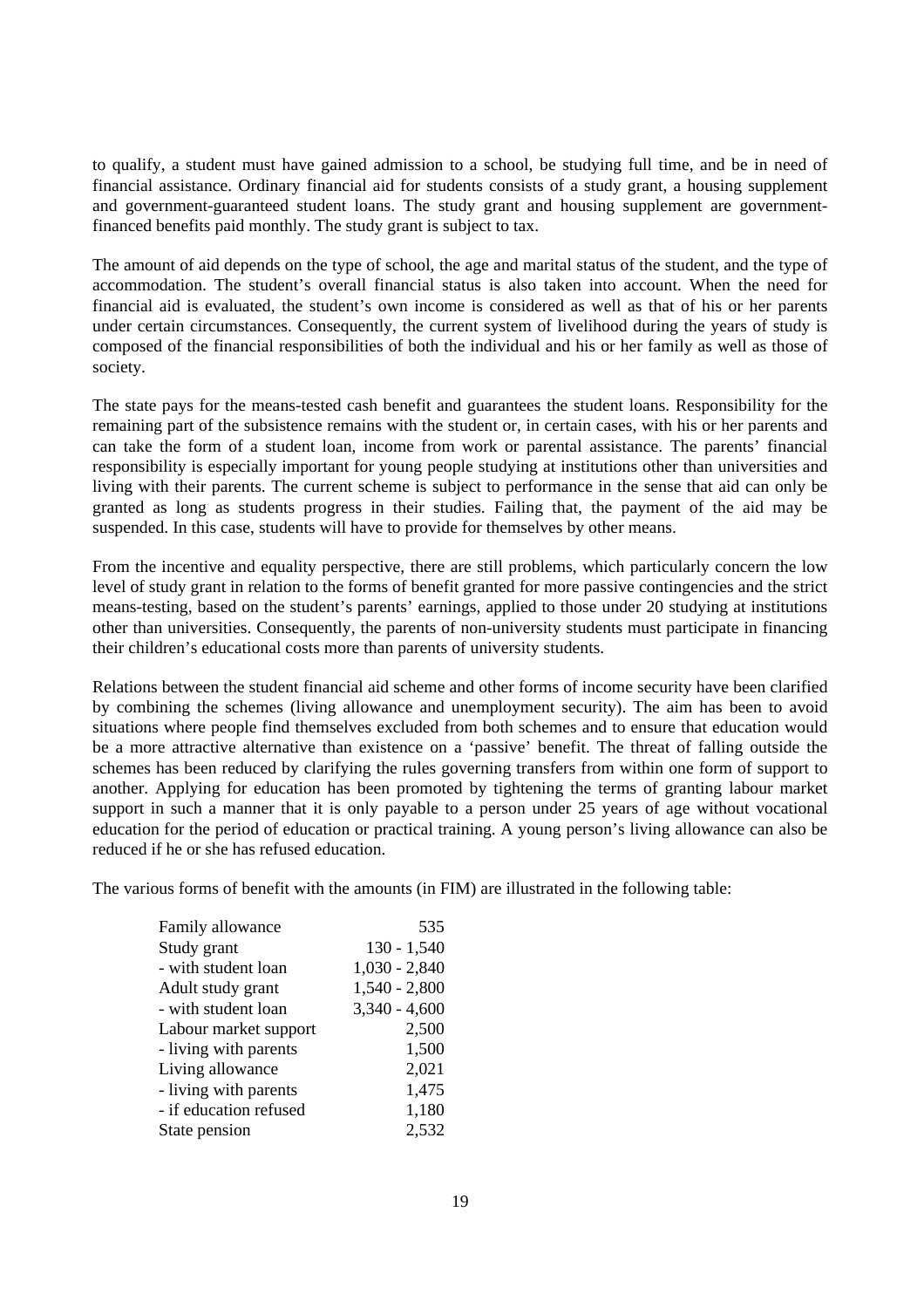#### *Earnings of the gainfully employed by level of education, age and gender*

Education in Finland has been economically attractive and profitable in the sense that almost without exception, the average income from work has generally been higher, the higher the person's level of education (see tables below). On the other hand, it has to be borne in mind that long-term study involves costs, and calculations must also allow for earnings lost during the years of study. Consequently, a person who has entered the labour market after, say, upper secondary education has already been employed for several years before a person of the same age who has moved up to higher education even starts to be economically active. According to some estimates, a graduate from the higher education system reaches the point of financial 'payback' for educational costs and earnings lost during the years of study at the average age of 40. On the other hand, it has to be borne in mind that during periods of high unemployment, employment opportunities have not necessarily existed in reality, which means that there has been no alternative to studying in terms of working and earning. Moreover, it is notable that at present, the earnings of those who have received higher education are essentially higher only within the older age groups, among which the difference is obvious when compared to less well-educated people.



*Earnings of the gainfully employed by level of education, age and gender*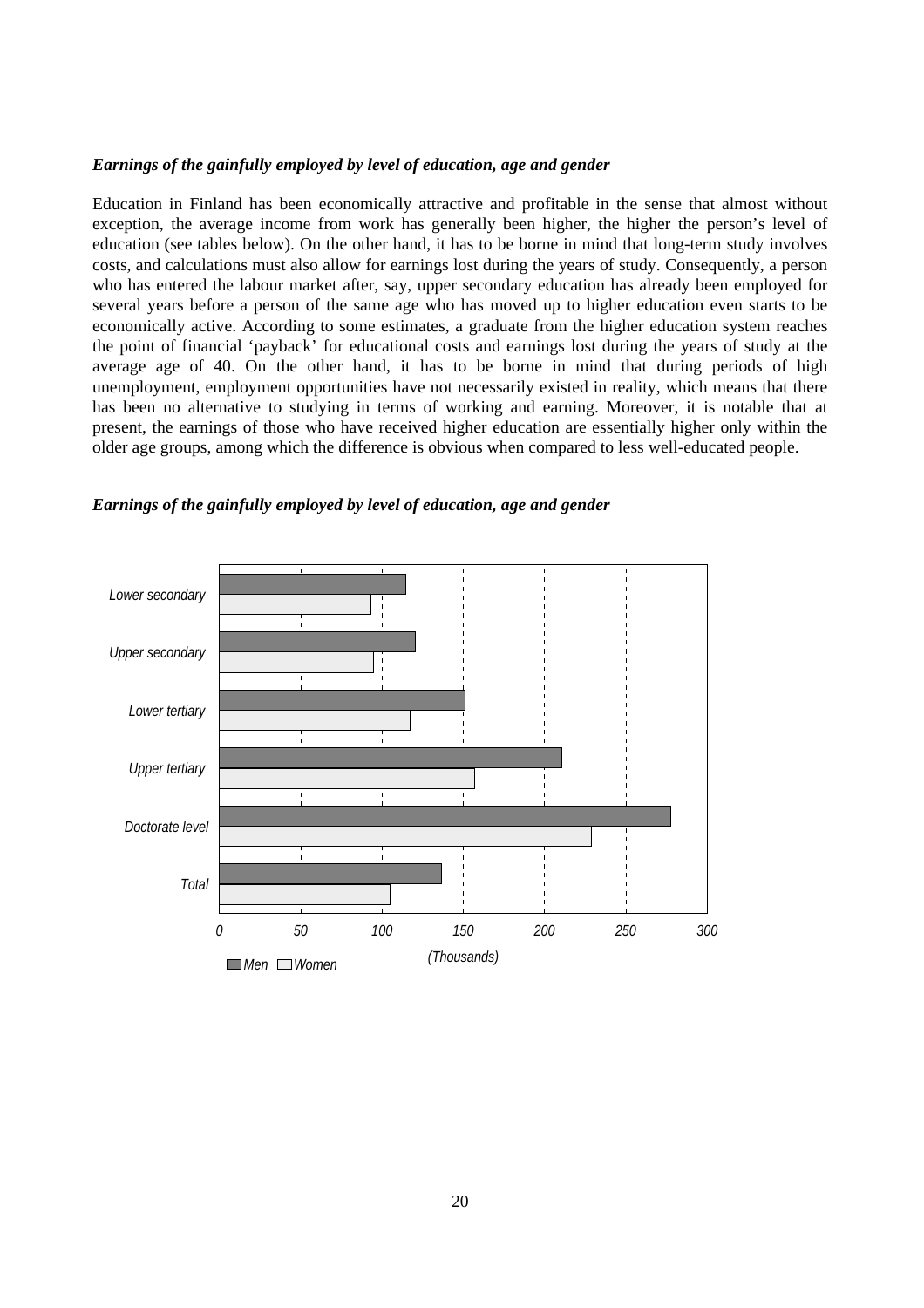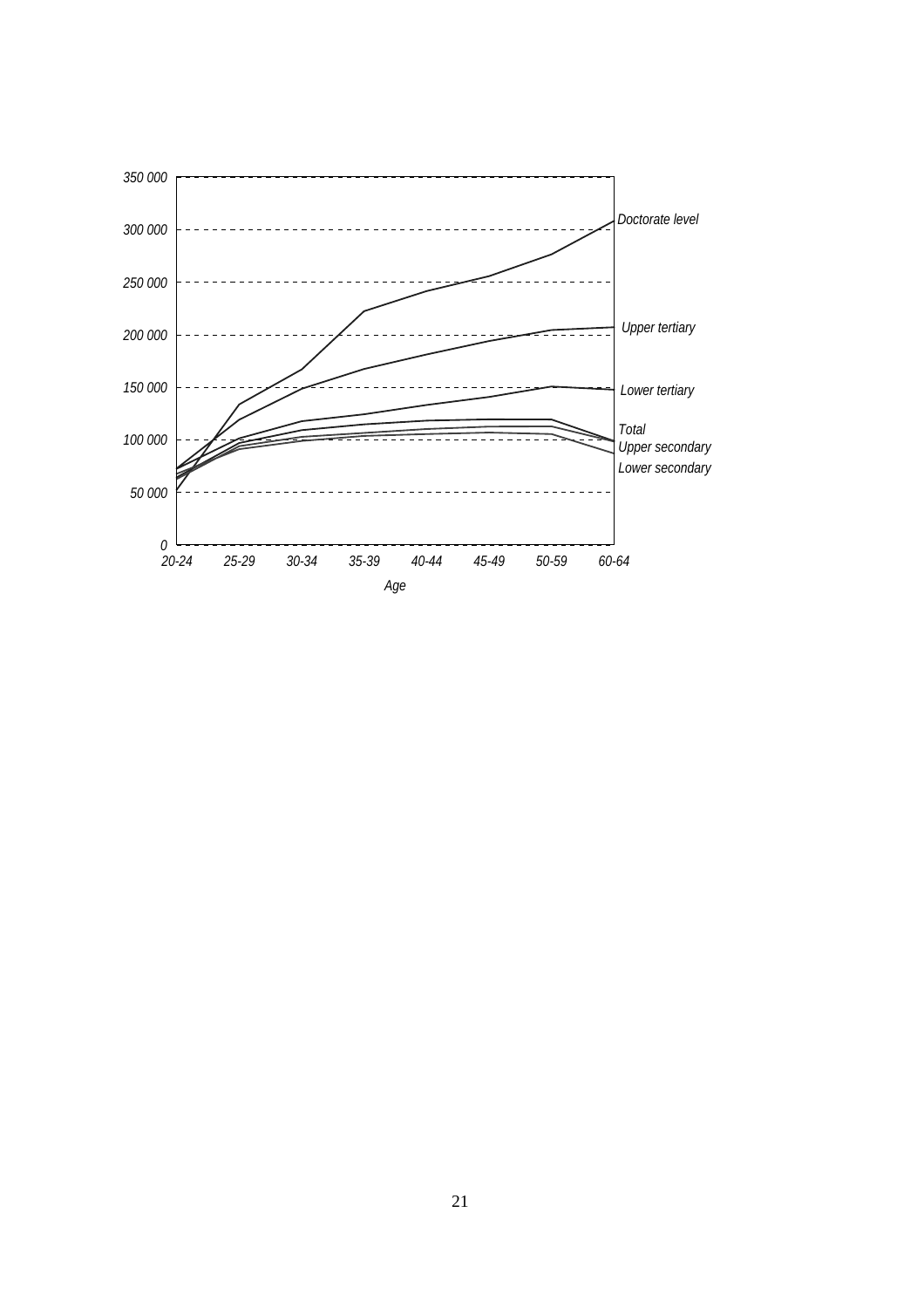# **CHAPTER III: POLICY CHANGES AND CONCERNS ABOUT TRANSITION PROCESSES AND OUTCOMES**

#### **3.1 Some general features of the educational policy and problems connected to transition processes**

One of the leading principles of Finnish educational policy is the provision of post-compulsory education for the whole of each age group. In international comparisons, a large proportion of each age group does indeed continue in post-comprehensive school upper secondary education: more than 90% of those completing comprehensive school move up to either general upper secondary schools or to vocational upper secondary education. Finnish educational policy aims to raise the entire population's level of education and to satisfy society's educational and economic needs. The Development Plan for Education and University Research includes the objective of providing higher education for 60-65% of each age group. The intention is that 15,000 young people and 5,000 adults will start at universities and 24,000 young people and 8,000 adults will start at AMK institutions each year.

Education is highly appreciated in Finland. Education in general has been noted to have had and to still have a strong influence in defining the courses people follow in life. The duration of education and the level of the qualification completed have strong ties with the type of work a person does, the level of earnings, the standard of living and lifestyle, etc. Participation in education has been increasing continuously in Finland - studies are pursued over longer and longer periods and to higher and higher levels. On average, boys who started comprehensive school in 1995 had 15 years of education ahead of them, whereas girls had 16 years.

In addition to the high esteem attached to education, citizens trust the Finnish education system. The Education Barometer (1998) published by the National Board of Education shows that a large proportion of Finns regards the level and quality of teaching in Finland to be generally good and that the vast majority (about 2/3 of those interviewed) also trust the ability of the education system to provide opportunities to succeed at work and in life. Conversely, the ability of the education system to meet the changing requirements of working life was only considered to be good by less than half of those interviewed, whereas one in four considered it to be poor or very poor.

The series of Youth Barometers implemented on the initiative of the Advisory Council for Youth Affairs (NUORA) was started in 1994. The background for the Barometers was the severe economic recession and the subsequent mass unemployment, which was particularly hard on young people. With the aid of the Barometers, the Advisory Council for Youth Affairs has aimed to determine the effects of changes in the country on young people's lives, values and attitudes. The central themes of the Barometers have included young people's relationships with work, unemployment and education. In terms of these issues, based on the surveys conducted, young Finns have proved that they have retained a strong belief in education and its possibilities to guarantee a channel to the labour market. In addition to valuing education, young people also appreciate the education system as such and the general societal capabilities it provides. Unemployment seems to have little bearing on young people's opinions on education and its significance,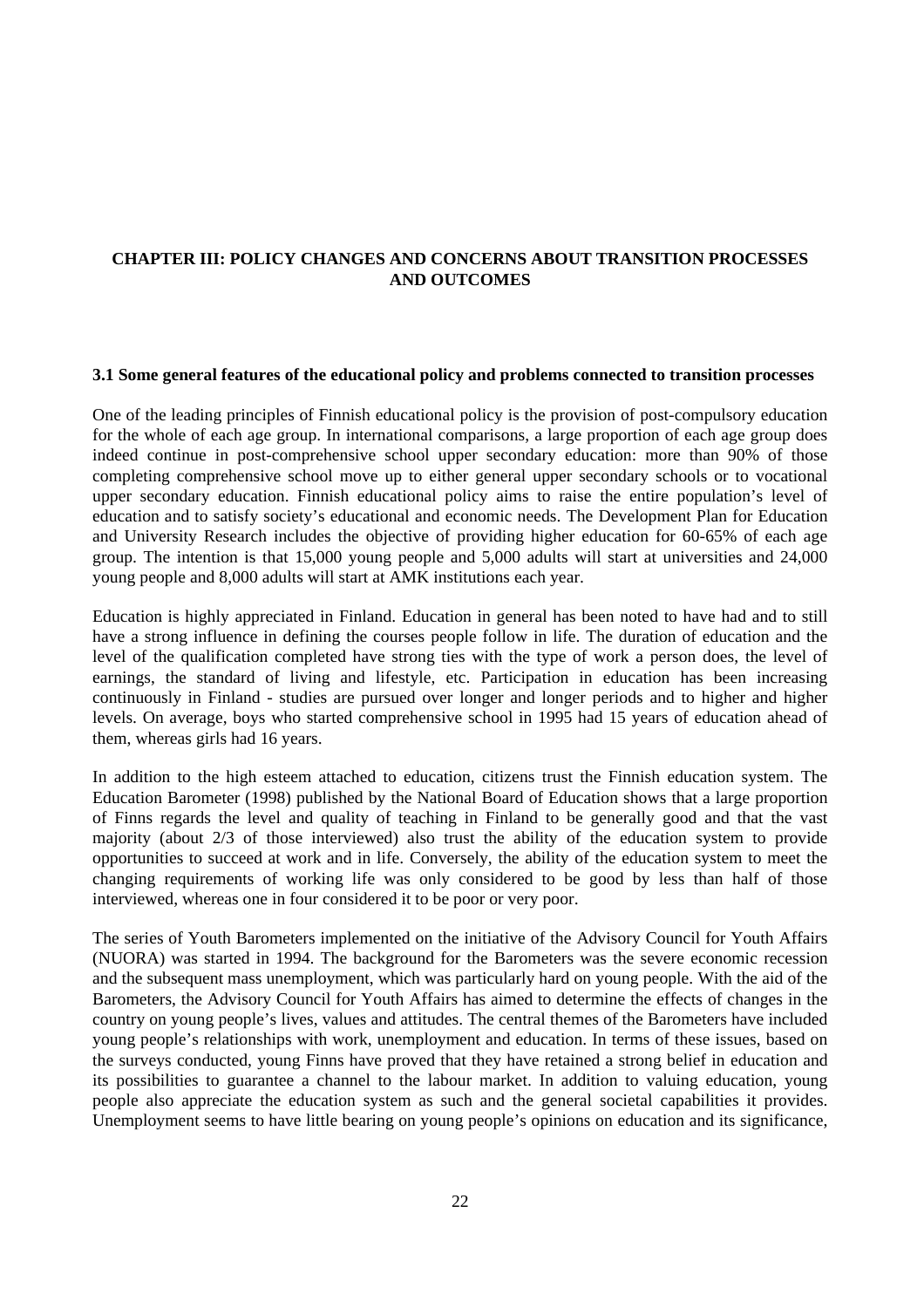since esteem for education has remained at a high level, according to the Barometers, among unemployed people as well.

The general esteem for the school system is also partially influenced by young people's ideas of the competence provided by schools to function as a member of society. The Barometer of the autumn of 1997 presented young people with the following statement: 'The school system has provided me with good competence to function as a member of society.' Almost 90% of all those interviewed agreed either fully or to some extent with the statement.

The main objective of educational policy has been to create equal opportunities for all and to open educational channels from the primary to higher level for everyone. This has meant that education must be sufficiently extensive to provide competence for further studies - also within the vocational sector. The simultaneous study of vocational expertise and the (broadest possible) general educational material has also led to pressure to lengthen the duration of study.

Recent educational policy definitions also emphasise the correspondence of education with working life requirements, particularly in vocational upper secondary education. In order to improve this correspondence for vocational education, vocational qualifications are being reformed during 1998-2001. The basic qualifications will be based on three-year programmes, and at least six months of this period will take place at workplaces. The purpose of the new qualifications is to ensure that those who have completed a vocational qualification will have extensive basic vocational skills for the various assignments in their field together with more specialised expertise and skills required by working life in one sector of the study programme in question. The study programmes aim to promote the transition to working life immediately after completing a qualification, to ensure mobility and flexible transfers on the labour market from one task to another within the field, and to otherwise emphasise the vocational skills required in working life.

Even at its best, the education system produces workers with basic education for new occupations with a few years' delay, and the extensive study programmes, which do produce a diversely educated labour force, have further prolonged graduation times. In the rapidly developing telecommunications and similar fields, companies have been known to recruit new employees directly from educational institutions, prior to their graduation. Particularly in the fields of technological sciences and specifically in the information industry, students are being pulled to working life before graduation in an untimely way.

In principle, all educational channels are open, but the number of openings does not meet demand in all fields, which means that some young people and also some adults are excluded from the field of their choice. This especially applies to universities, to which about a third of the 30,000 young people who complete the matriculation examination each year are admitted as soon as they graduate. In addition, the majority of upper secondary institutions have a limited number of study places, particularly in the more popular fields. Consequently, not all young people obtain study places in the field of their preference. They may interrupt their studies to change fields and are recorded in the statistics among those who have discontinued their studies. They may also wait for the following year to reapply for their preferred study place.

In order to increase the efficiency of education and to improve its correspondence with the requirements of working life, educational flexibility and students' individual options have been expanded. This means that students may flexibly include studies of their choice in their study programme without having to apply for a separate right to study a particular subject and/or to complete entire programmes (at the same level) from the beginning. However, flexibility and freedom of choice are to some extent difficult to achieve in a sparsely populated country with a relatively comprehensive, but geographically dispersed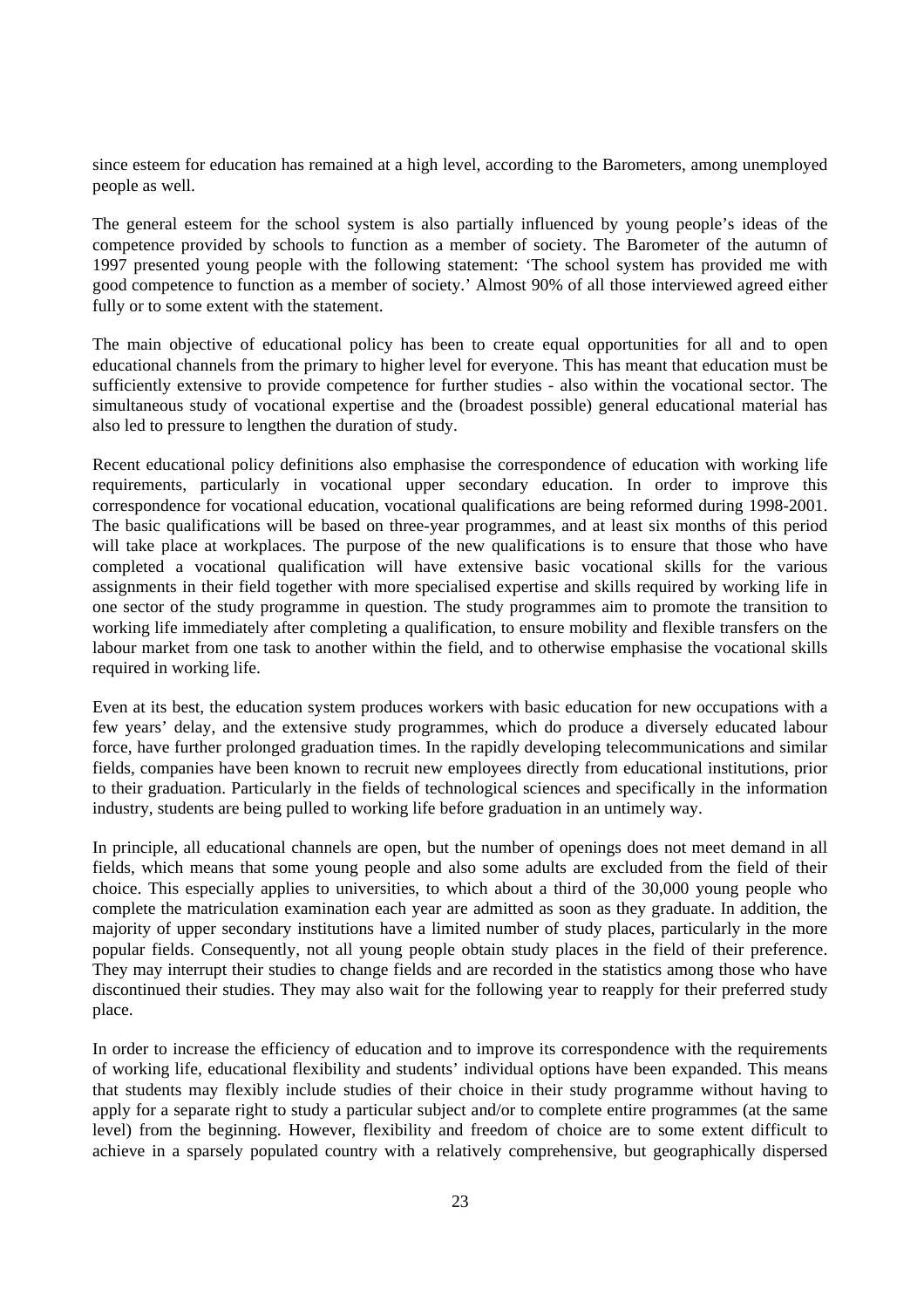institutional network. The prerequisites for education aiming at flexible progress and combination of different types of study are not always as good as they can be. Education is tied to existing facilities, equipment and teaching staff resources.

For a long time the Finnish education system has believed in institutional education with a high proportion of theoretical studies. Apprenticeship training and various forms of on-the-job training have only started to have a stronger emphasis in recent years.

The Finnish university system has changed dramatically over the last 40 years. There has been a transition from a situation of university education only being available to a small proportion of each age group to a situation where more than half of each age group can be eligible for universities. As the numerus clausus system applies to all educational fields at universities, it has been evident that not all applicants have been able to gain access to university education. This so-called graduate jam has led to a situation where many upper secondary school graduates have opted for vocational education with a view to repeatedly applying to university. Consequently, increasing the attraction of vocational education and directing educational ambitions towards vocational studies as well have constituted one of the main concerns in Finnish educational policy. There has been a similar problem in most OECD countries.

The system of AMK institutions (polytechnics) was brought up in discussions in the early 1980's, when the OECD conducted a country-specific investigation on the Finnish educational system. At that time, researchers noticed the unclear structure of the vocational education system and its insufficient transparency. The proposal was rejected at the time, but discussions were resumed at the end of the 1980's.

The AMK reform was launched in experimental form in 1992. Based on the experiences and evaluations gained from the experiment, it was decided to set up a permanent network of AMK institutions as of the autumn term of 1996. The government proposed that specific objectives of the reform should be to raise the educational level, fulfil new vocational skill requirements, increase the attraction of vocational education, enhance the international comparability of vocational education and to improve the functionality of the vocational education system and its regional effectiveness.

The government's proposal stated that AMK degrees were to be more oriented towards vocational and practical skills when compared to the degrees provided by scientific universities and art academies and that their starting points should be more clearly focused on the knowledge and skills required in expert positions in working life.

The intention has been to create a system of higher education consisting of two complementary sectors with both having clearly distinctive profiles of their own. The Finnish higher education model is a system consistent with the German and Dutch dual model, where the university and AMK systems operate side by side. University studies are scientific-theoretical in nature, whereas AMK studies are vocational-practical. Scientific research is the main task of universities, whereas AMK institutions particularly focus on research and development work in co-operation with working life.

Just over 70% of those entering AMK institutions have taken the matriculation examination at upper secondary school. This proportion varies considerably from one institution and field to another. The Ministry of Education has emphasised the need to maintain a 'wide' enough channel for those coming from the vocational education sector. The performance agreements include a set objective for AMK institutions, stating that gradually 35% of those entering AMK institutions should come from vocational institutions.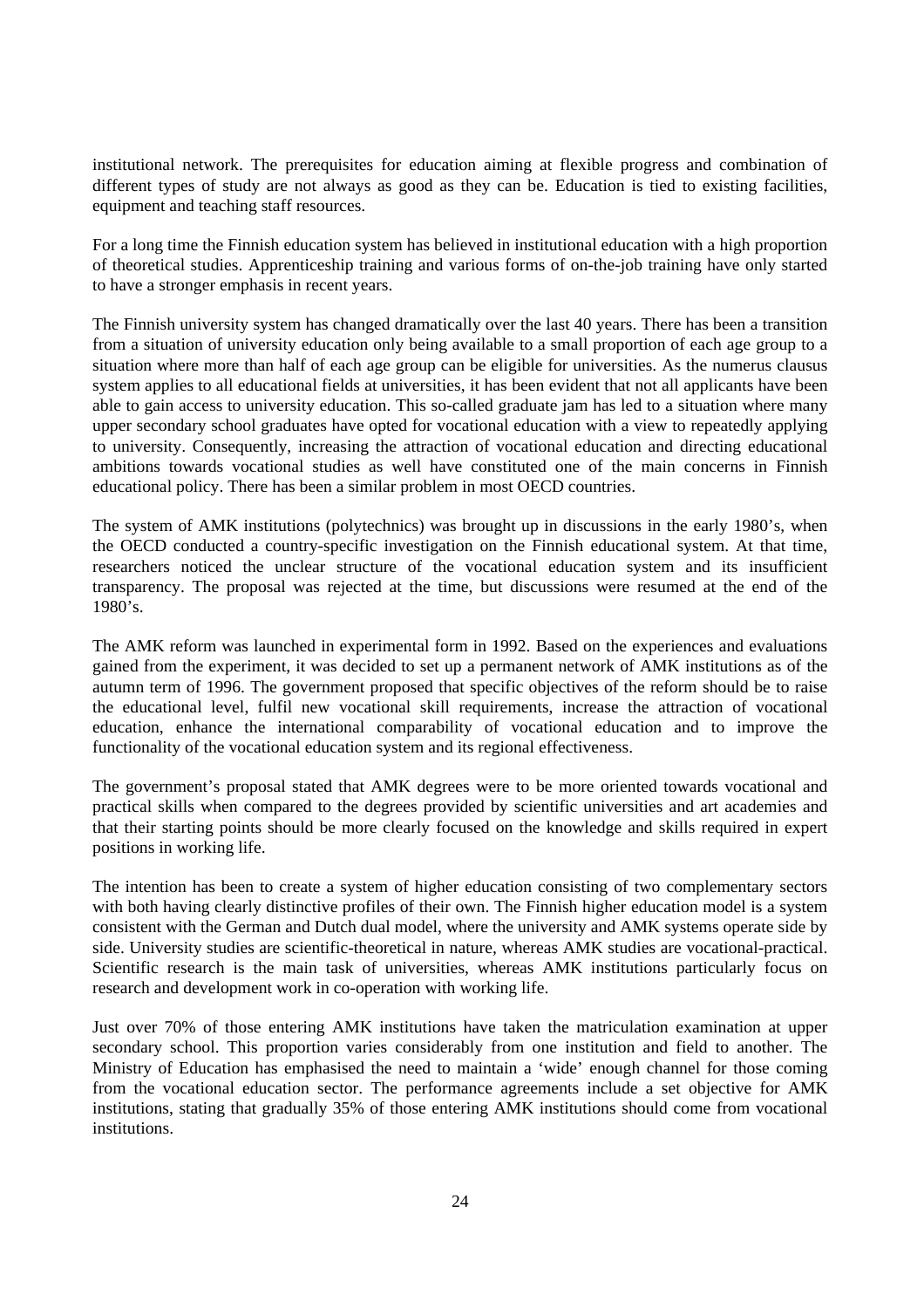Diverse co-operation activities have been established between universities and AMK institutions in areas such as international projects and continuing education for AMK teaching staff. However, for the most part, this co-operation is still seeking its final form.

Universities are maintained by the State, thus falling directly under the supervision of the State and the Ministry of Education. Universities were among the first to introduce the management by results practice implemented gradually in the state administration. Conversely, the ownership and financial base of AMK institutions differs from those of universities. The Council of State grants licences for maintenance of AMK institutions to municipalities, federations of municipalities, registered associations or foundations, and the institutions receive state funding, which accounts for 57% of their basic funding.

## **3.2 Recent solutions**

There have been attempts to facilitate and accelerate students' transfers within the education system and further on to working life with the aid of measures such as the following:

- a) by enhancing the education system's internal flexibility by means of increasing individual choice and possibilities for flexible progress in studies;
- b) by creating closer links between education and working life at all levels of education.

### **3.2.1 Internal development of the education system**

#### **3.2.1.1. Development of upper secondary education**

The flexibility of upper secondary level education at general upper secondary schools and vocational institutions has been increased in many ways. Flexibility has been promoted by measures such as a less stringent time allocation at upper secondary schools, the temporal dispersal of taking the matriculation examination and the general transfer from national curricula to institutional curricula based on national framework curricula. The framework curricula define the starting points for education provided in upper secondary education (upper secondary schools and vocational institutions).

In the framework curricula, the following factors create opportunities for flexible educational solutions:

- 1) a considerable increase in options in the national decision on time allocation;
- 2) the modular structure of the curriculum;
- 3) the possibility for a non-graded education structure;
- 4) the essentially less stringent definition of course contents than previously;
- 5) the stronger role of the institution in the preparation of the curriculum;
- 6) the emphasis on the process-like nature of the curriculum;
- 7) the intensification of co-operation and interaction between educational institutions.

Educational policy definitions have set objectives, which may be grouped into those concerning study programmes and those concerning teaching arrangements: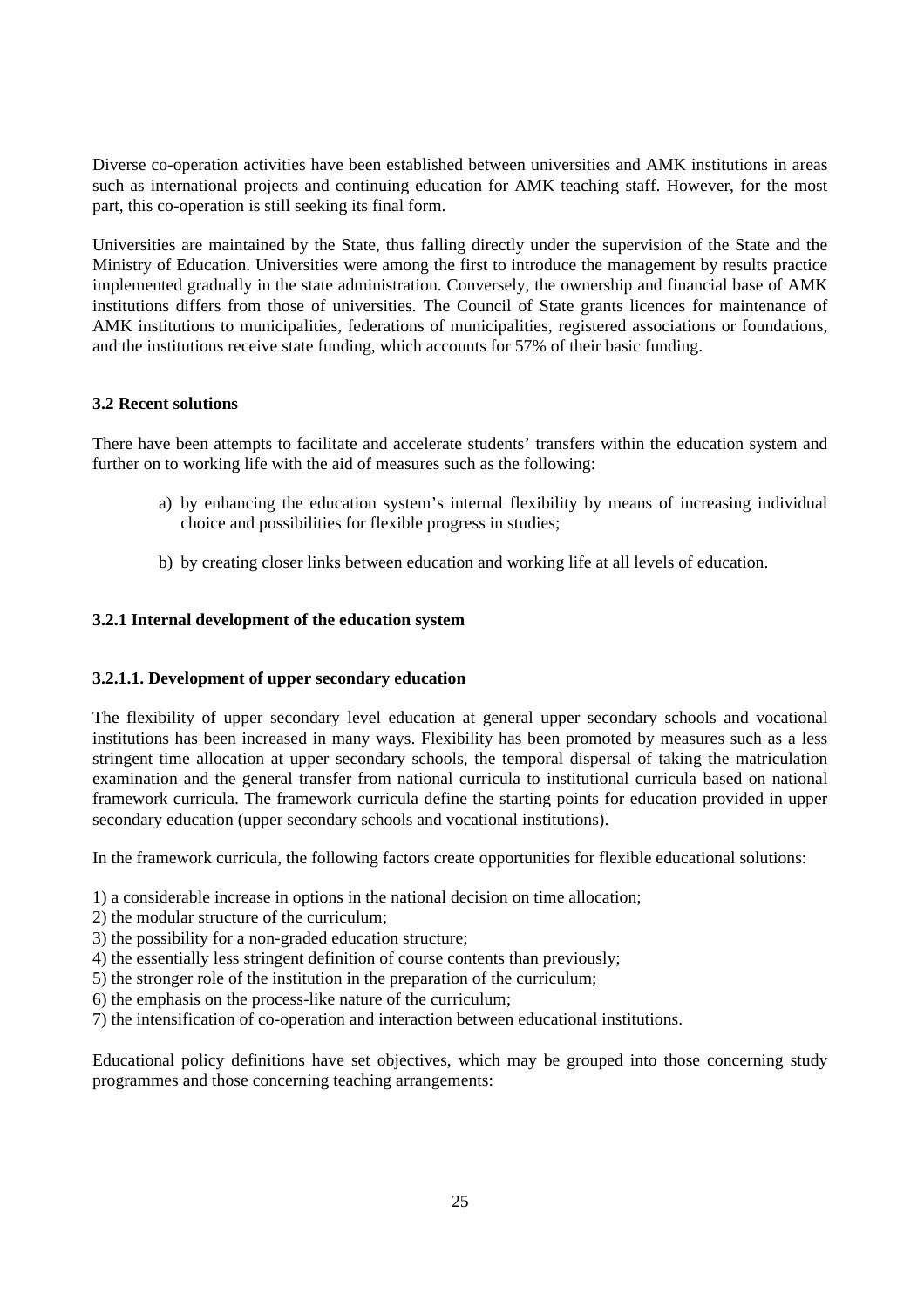## *Objectives related to study programmes:*

- Possibilities to form personal study programmes are to be increased.
- Possibilities to choose courses from different educational institutions are to be increased.

## *Objectives related to teaching arrangements:*

• Co-operation between upper secondary schools, vocational institutions and other educational institutions is to be increased in such a manner that a young person may utilise the region's entire educational provision to the largest possible extent.

The new legislation, effective as of 1 January 1999, aims to promote students' flexible choice firstly by obligating providers of education to prepare the institution's curricula in such a manner that they support individual students' personal choices as much as possible, utilising the services of another provider of education, if necessary. Secondly, providers of education will be obligated to co-operate in the provision of education. Thirdly, they will be obligated to recognise previously completed studies and those to be completed at another institution. Fourthly, the providers will be granted complete freedom in organising their institutions.

## *Development of general upper secondary education*

In their general upper secondary studies, students must complete the compulsory courses to be complemented by a certain number of what are called specialisation and applied courses. Students may choose these specialisation and applied courses from those provided by their own school and also by other institutions. This means that a student may choose courses suitable for his or her own study programme from a vocational institution, for example. General upper secondary schools may give their instruction a certain emphasis by focusing on a special field of their choice in their specialisation and applied courses (such as various aesthetic subjects, mathematics, languages, etc.).

New curricula were introduced at upper secondary schools gradually starting from the autumn of 1994. The new time allocation gives students the opportunity to choose freely at least 40% of the total number of courses they take. Some of the choices must be directed at specialisation courses deepening the knowledge obtained from common subjects, but quite a considerable part of the studies may be chosen from applied courses crossing the subject boundaries. The upper secondary school syllabus requires the minimum number of 75 courses to be taken - there is no maximum. The more extensive a study programme students prepare for themselves, the larger the proportion of free-choice courses they have.

The non-graded form of the upper secondary school allows students to include individual courses of their own choice (38 hours' worth) in their study programmes. Students may choose the number of courses in each subject over and above the common basic courses. This is also possible in common subjects, in which all students previously proceeded according to uniform syllabi. A student's study programme may also include courses completed at other institutions or abroad.

Nearly all upper secondary schools operate without division into forms, which means that the students' progress is not tied to year classes. Students may choose the point at which to complete the courses provided by the school. However, the upper secondary school must be completed within a maximum of four years - a continuation of the completion period may only be granted for very good reasons.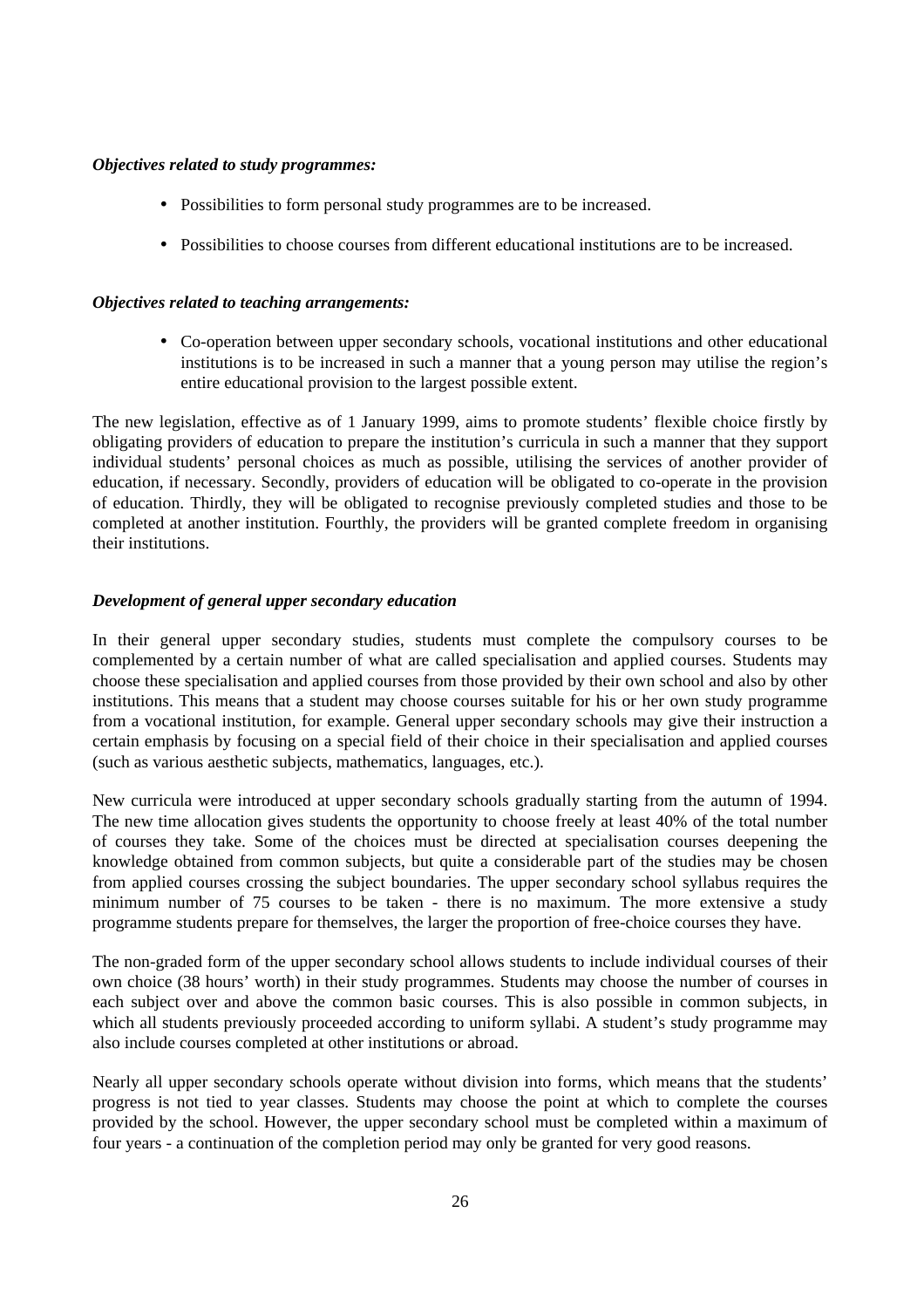## *Development of vocational upper secondary education*

In addition to the common objectives set for upper secondary education presented above, the development work of vocational education focuses on increasing the correspondence of education with working life requirements. In order to improve this correspondence for vocational education, vocational qualifications are being reformed during 1998-2001. The basic qualifications will be based on three-year programmes, and at least six months of this period will take place at workplaces. The purpose of the new qualifications is to ensure that those who have completed a vocational qualification will have extensive basic vocational skills for the various assignments in their field together with more specialised expertise and vocational skills as required by working life in one sector of the study programme in question. The study programmes aim to promote the transition to working life immediately after completing a qualification, to ensure mobility and flexible transfers on the labour market from one task to another within the field, and to otherwise emphasise the vocational skills required in working life.

The new qualifications will include a competence-based examination to demonstrate that the objectives of vocational studies have been achieved. These competence-based examinations will be planned and implemented in co-operation with businesses and other representatives of working life. The aim of these examinations is to ensure that the graduates have both theoretical and practical skills in their chosen occupation. A further aim is to strengthen the confidence of businesses and other representatives of working life in the competence of those who have completed their vocational education. They also function as a method of evaluating the quality of education.

The purpose of increasing the correspondence of education with the requirements of working life is to facilitate students' transition to working life and to strengthen the confidence of businesses and other representatives of working life in the competence of those who have completed vocational education, as well as to create a general foundation for national welfare by securing skilled labour supply for business and working life. In this sense the Finnish education system is regarded to have partially passed the working life needs - the actual vocational skills necessary in working life have remained inadequate.

Increased correspondence of education with working life requirements and particularly the expansion of on-the-job training is being pursued through two channels: by developing the vocational institutional training and by expanding the use of apprenticeship training. Apprenticeship training and the on-the-job training period to be included in all forms of vocational education both support the set objective - part of vocational education will be transferred to workplaces.

On-the-job training presents the educational institutions in particular with several challenges: education is being transferred to companies and other workplaces. Consequently, on-the-job training primarily means the expansion of learning in companies and other workplaces. However, this development will not be led by institutions - the development work entails stronger co-operation, or partnerships, between institutions and companies.

Vocational education has been developed from the traditional year-class-based studies towards a nongraded, course-form study model and modular programme structure, with the aim of reducing the duration of studies and of avoiding unnecessarily overlapping education by recognising previous studies. The study programmes consist of study modules, which students may partially choose by themselves and complete at different institutions.

It is an increasingly common goal to prepare a personal study plan for students, which determines their individual study programmes. This should lead to studies not tied to year classes, where students have the opportunity to proceed in accordance with their personal qualities. This requires efficient student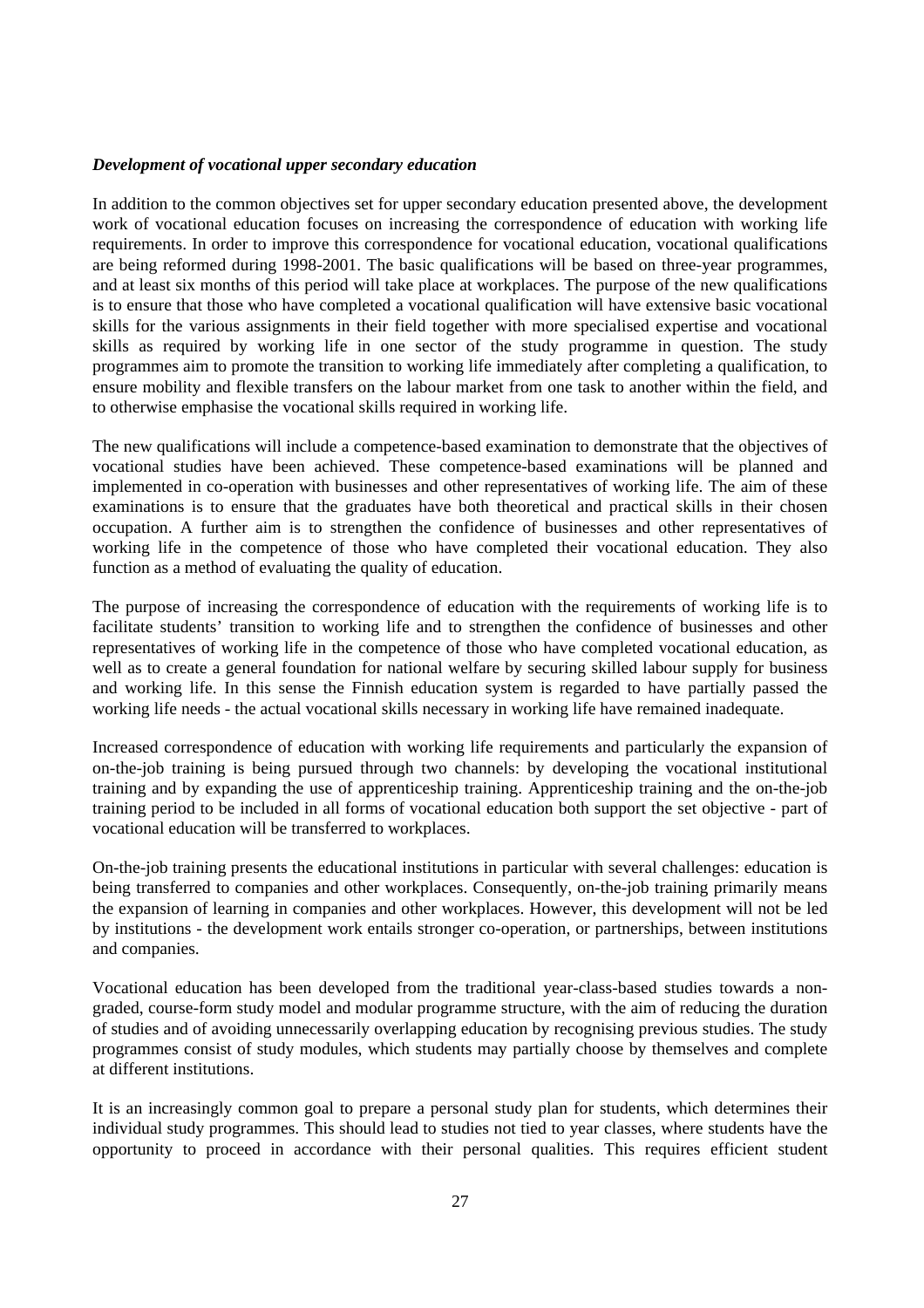counselling, since appropriate study planning calls for diverse information about the study opportunities available.

## *Youth level pilot projects*

Post-comprehensive school upper secondary education has been developed in the national youth level pilot projects since 1991. The aim of the experiment has been to examine how to arrange the best opportunities for students to choose studies from their own and other institutions on the same level. Through students' different choices, the experiment has formed different combinations of general and vocational studies. To some extent, it has also been possible to choose courses provided by universities and AMK institutions.

The basic idea of the pilot projects is to investigate how to make general and vocational, i.e., theoretical and practical instruction to enrich each other and the students' study programmes. In the experiment, upper secondary schools and vocational institutions have networked regionally/locally and developed common provision of courses, student counselling and teaching arrangements to support personal study programmes.

According to the results of the experiment (1997), 35% of students who have completed either upper secondary school or vocational studies have selected courses from other institutions besides their own. Students utilise the expanding freedom of choice to diversify, extend or deepen their study programmes. The choices varied from acquiring practical skills, courses supporting hobbies, orienting towards a certain occupation or improving further study opportunities to the full completion of two parallel qualifications. Approximately 4% of students in vocational education took the matriculation examination and 2% of upper secondary school students completed a vocational qualification as well as their own studies. Conversely, the popularity among students of the new youth level qualification called 'combination studies', initiated in the experiment and consisting of vocational and upper secondary school studies, has remained very moderate.

The new school legislation coming into force in 1999 will introduce co-operation between upper secondary schools and vocational institutions as the obligation of all education providers. Curricula will have to be prepared so as to provide students with the possibility to make personal choices, as well as to utilise education offered by other providers, if necessary. Students are entitled to get credit for those courses completed elsewhere, which comply with the curriculum in terms of objectives and core contents.

## **3.2.1.2 Development of higher education**

A student's personal responsibility in study planning is emphasised in university studies. In order for the education to be able to fulfil the needs of students and working life in a more flexible manner, efforts have been made to increase students' options. Since 1995, the Ministry of Education has been strengthening the flexible minor subject experiment for universities. The aim is to get universities to create operation models best suited to their own needs. The development has advanced furthest within the framework of co-operation in the Helsinki metropolitan area. The working group, which investigated the reasons for prolonged study periods in September 1998, states that student counselling should be particularly increased in the early stages of study, in order for students to be able to build their study programmes smoothly.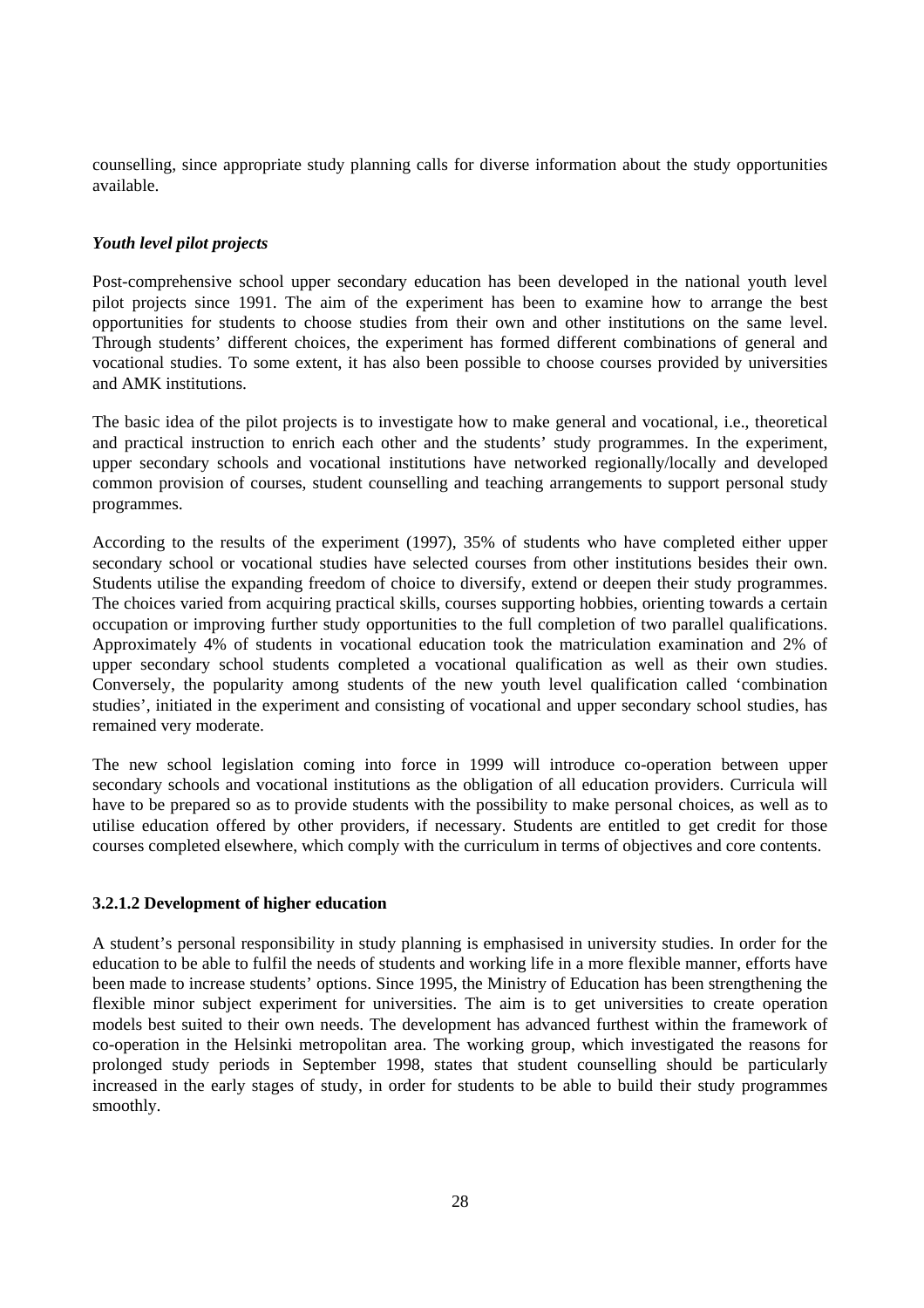The degree programmes of AMK institutions are planned and arranged by individual AMK institutions, orienting towards a field of working life requiring vocational expertise and its development. The degree programmes are confirmed by the Ministry of Education. AMK institutions provide students with more extensive options for those study modules, which meet the requirements of working life. A further aim has also been to shift the focus of teaching methods to independent study and project work instead of classform studies. Working life contacts have been arranged in the degree programmes in the form of compulsory practical training. In addition to practical training, AMK institutions keep in touch with working life with the aid of consultative committees, instruction provided by working life experts, various co-operation projects, etc. Practical training at AMK institutions has also been extended abroad. Topics for degree work come primarily from real problems in working life, and often degree works are also commissioned. Work experience plays an important role in AMK teachers' professional skills. Consequently, AMK institutions use a large number of experts from working life in their instruction.

#### **3.2.2 Creating closer links between education and working life**

In recent years, working life contacts in education have been vigorously developed with a view to expanding on-the-job training, as well as increasing working life skills and entrepreneurship. There have been attempts to increase the correspondence of education with the requirements of working life and students' employment opportunities by means such as the following:

- by increasing and deepening on-the-job and practical training;
- by expanding the use of apprenticeship training;
- by improving the anticipation of educational needs;
- by transferring development and reaction responsibility to the providers of education;
- by developing student and careers counselling and by creating career and recruitment services.

## **3.2.2.1 Working life contacts and on-the-job training**

#### *Comprehensive school and general upper secondary school*

Just before the end of comprehensive school, a practical training period of about two weeks will be arranged for all pupils. At upper secondary schools, issues related to working and business life are mostly dealt with in the form of course contents; there are no actual practically oriented periods. Concrete working life contacts are included in student counselling at upper secondary schools and case-by-case in special projects within different subjects.

#### *Vocational upper secondary education*

Vocational institutions may have one or more consultative committees to develop their contacts in local working life. The members of a consultative committee are selected from among representatives of the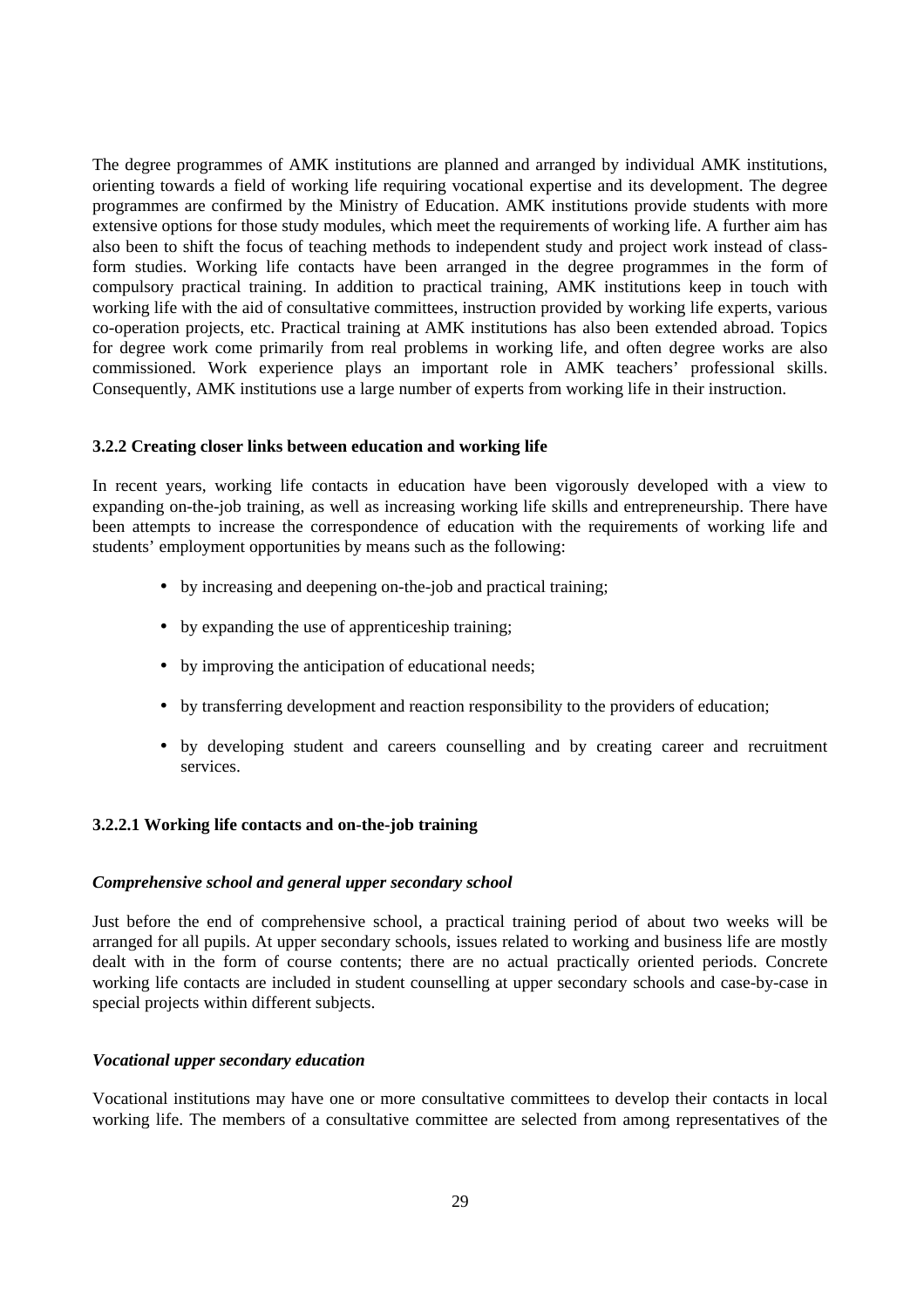institution, its teaching staff, the core labour market organisations of its field and other experts involved in the development of the institution..

In order to ensure teachers' knowledge of working life, vocational teachers are required to have 1-3 years' experience in their own field. To keep up their work experience, teachers work in companies in their field from time to time. In addition, representatives of working life organisations are used as lecturers.

Vocational institutional education includes practical training worth a minimum of four credits. Practical training is planned in co-operation with representatives of working life. The objectives, forms, content and scope of practical training are determined according to the vocational skills required in the field in question and the central subject areas of the education. Practical training is evaluated as part of vocational studies. The task of the institution is to ensure that the student's practical training complies with the objectives set and that he or she receives appropriate instruction in the workplace.

There are also attempts to increase students' capabilities as they enter working life by means of entrepreneurship training included in the education, together with diploma projects done in companies, simulated practice enterprises operating in educational institutions and practical assignments commissioned by external customers from the institutions.

At present, the central development projects to increase the correspondence of education with working life requirements are

- − the on-the-job training reform; and
- − the experiment to combine institutional education and apprenticeship training.

The on-the-job training reform primarily concerns the transfer of education from institutions to workplaces. The vocational skills, which form the objective of the study programmes, are partially obtained at workplaces in genuine working conditions. Whereas the scope of practical training has varied previously, most commonly being worth four credits, the reformed study programmes will include at least 20 credits' worth of on-the-job training. Training can be arranged either as one period or so as to make institutional studies alternate with practical training periods in working life. The reform is to be implemented during 1997-2001.

At the beginning of 1998, an experiment was launched to combine institutional education with apprenticeship-type on-the-job training to create a three-year programme leading to a vocational qualification. The experiment to combine institutional education and on-the-job training into three-year programmes is being implemented with co-funding from the European Social Fund under the title 'Bridge from Vocational Education to Working Life'. The experiment is looking for solutions for contractual usage and financing alternatives and for the division of work between employers and institutions. The experiment also includes training for on-the-job instructors and teachers. The experiment will involve approximately 2,000 students and 1,800 on-the-job instructors and teachers during the period 1998-2000.

## *Higher education*

Universities have recently consolidated their working life contacts. New, less stringent degree decrees allow students to plan their studies more flexibly. According to the degree decrees, degree programmes may always include practical training. According to university curricula, this is either compulsory or optional depending on the field in question. Universities also offer programmes based on Bachelor's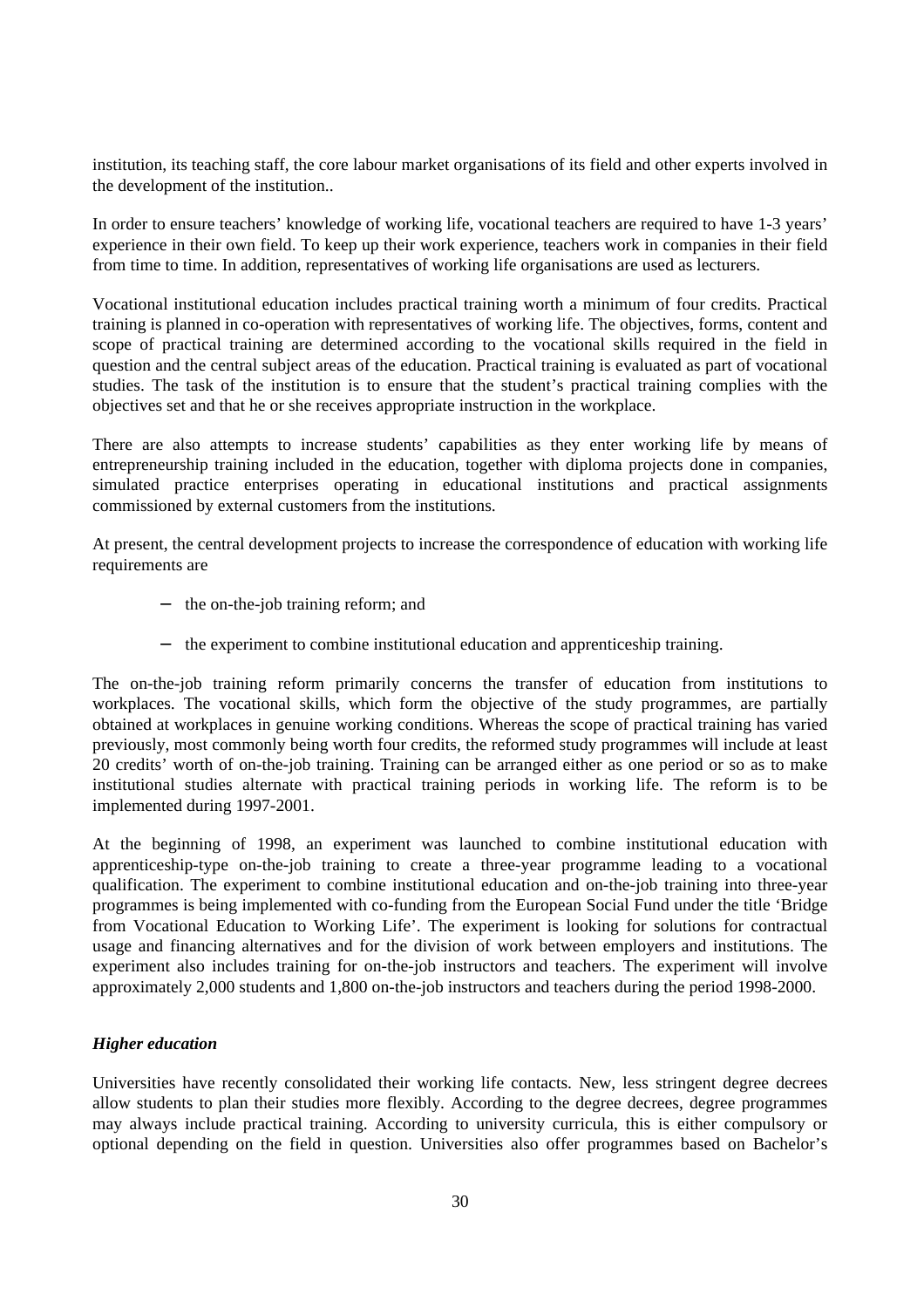degrees, which are usually multidisciplinary and planned to serve new working life needs, leading to Master's degrees. Practical training should be developed so as to also be directed at the open sector to a larger extent than at present. In 1998, all universities have prepared their individual development strategy for practical training. The aim is to increase training particularly in the private sector. Also an increasing number of theses are prepared for working life needs. Similarly, postgraduate education involves participation in working life research projects. Entrepreneurship training has been increased at universities on a cross-curricular basis. Technology and science parks operating in connection with universities provide job opportunities and support postgraduate education.

The new University Act, which came into force in 1998, means that universities' administrative bodies may also include representatives of working life. In addition, several universities have established their own consultative committees to develop working life relations.

The responsibility of the universities for the job placement of their graduates has been emphasised within the academic community in recent years. Consequently, a student's job placement is one of the performance indicators set for universities and is also used as a basis for granting performance-based funding. In recent years universities have established guidance and counselling services to promote working life relations and job placements. These services co-operate with employment offices, which have simultaneously set up about 20 extra university advisors' posts for this co-operation. University advisors either work at the employment offices or, as is often the case, spend part of their working hours at universities' recruitment centres. Universities' continuing education centres also promote universities' working life relations, as do the recently established recruitment and career planning services. Moreover, co-operation with companies has been emphasised in the recent development efforts of universities' research activities, and the share of external funding has increased considerably.

AMK institutions have close contacts with working life at a local level. Co-operation has been organised in various forms, always with a view to creating continuous contacts with working life to develop educational contents and to take regional needs into account. In recent years, AMK institutions have vigorously developed their teaching methods. The aim has been to increase independent and selfmotivated study opportunities for students. Various projects and group work assignments have been increased, and studies have been increasingly transferred to take place outside the institutions. The role of the teacher has clearly become more instructor-oriented.

The compulsory practical on-the-job training of 20 credits included in AMK studies enables students to combine their final thesis with hands-on job experience and to apply their theoretical knowledge in practice. Topics for theses are primarily based on real problems in working life, and often theses are also commissioned. AMK institutions' boards and delegations may include representatives of business and working life.

The strong increase in international student and trainee exchanges has aimed to facilitate students' placements in international jobs. Universities and AMK institutions also support teachers' international mobility to strengthen their know-how and pedagogical capabilities. The objectives of international exchanges are agreed in the performance negotiations between the Ministry of Education and institutions of higher education. The ongoing Language Strategy and Information Strategy programmes aim at fortifying students' linguistic, cultural and technological skills.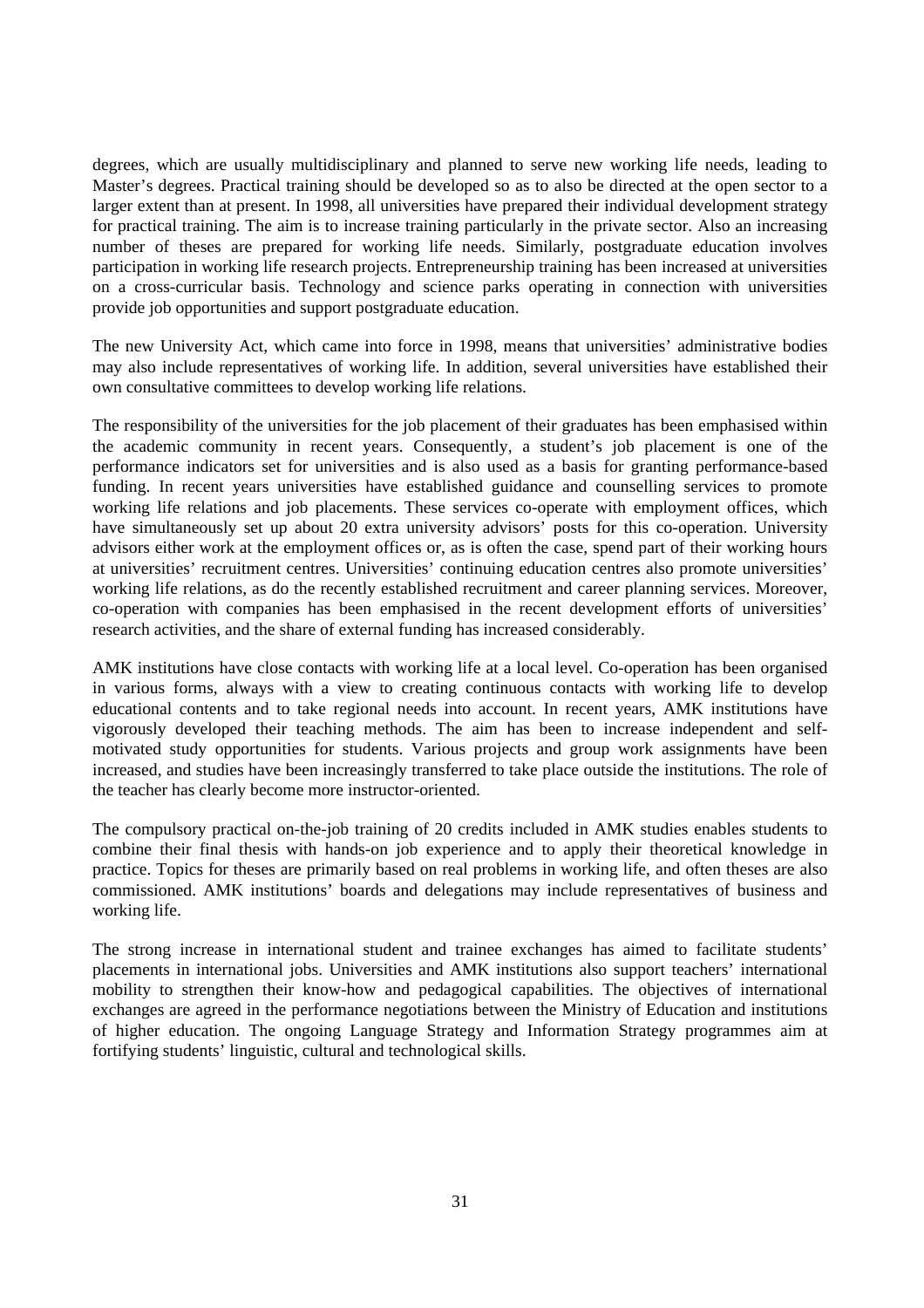## **3.2.2.2 Apprenticeship training and youth workshops**

Apprenticeship training has been the form of education with the closest links to working life. It actually provides experiences, which are being applied to the development of the entire vocational education sector. As on-the-job training is being included in all vocational programmes, other vocational education is also becoming 'apprenticeship-type' education. The volumes of apprenticeship contracts were very small in the 1980's. Owing to the development measures taken, the volume of apprenticeship training has tripled during the 1990's. Apprenticeship training has been expanded in many ways and obstacles to training have been removed.

However, apprenticeship training is not one and the same issue in all respects. There are several types of education arranged in the form of apprenticeship training. Firstly, the government's priority choices concerning the development of apprenticeship training give preference to basic vocational education for young people - the target proportion has been 20% of the education provided for the young. Secondly, the basic and additional education provided in the form of apprenticeship training for unemployed young people under 25 is being granted extra support within the framework of the Objective 3 programme of the European Social Fund during the ongoing programme period (1995-1999) of the Structural Funds. Thirdly, there has usually been a preference to market apprenticeship training as a form of education with exceptionally close links to working life.

The quantitative growth of apprenticeship training has been rapid in the 1990's. The volume of apprenticeship contracts has more than tripled. The expansion of the activities has also been promoted by information campaigns, implemented particularly in 1997 and 1998, and the active abolishment of obstacles to training. The new educational legislation will introduce apprenticeship training as one form of arranging vocational training as of 1 January 1999. The number of training providers will increase. The legislation will also make it possible to create closer links between apprenticeship training and vocational institutional education. Consequently, it will be possible to utilise the best qualities of both forms of education - both institutional education and apprenticeship training - in vocational education.

According to the apprenticeship training priorities set by the government, the apprenticeship training to be provided as basic vocational education will fall outside quantitative regulation - the volume of apprenticeship training within basic education will not be restricted. Completion of basic vocational qualifications will also be supported by means of higher unit prices compared with additional education.

The programmes of the EU's Structural Funds co-funded by the European Social Fund include several schemes to support the transition of young people to working life. Within the framework of the Objective 3 programme, Structural Funds projects falling under the administrative field of the Ministry of Education can be implemented within the following three measures:

- − Youth workshops
- − Apprenticeship training: basic education
- − Apprenticeship training: additional education

## *Youth workshops*

During the recession, workshops for young people played a major role in keeping some young people active and also in preparing them for further studies and subsequently for the labour market. Some of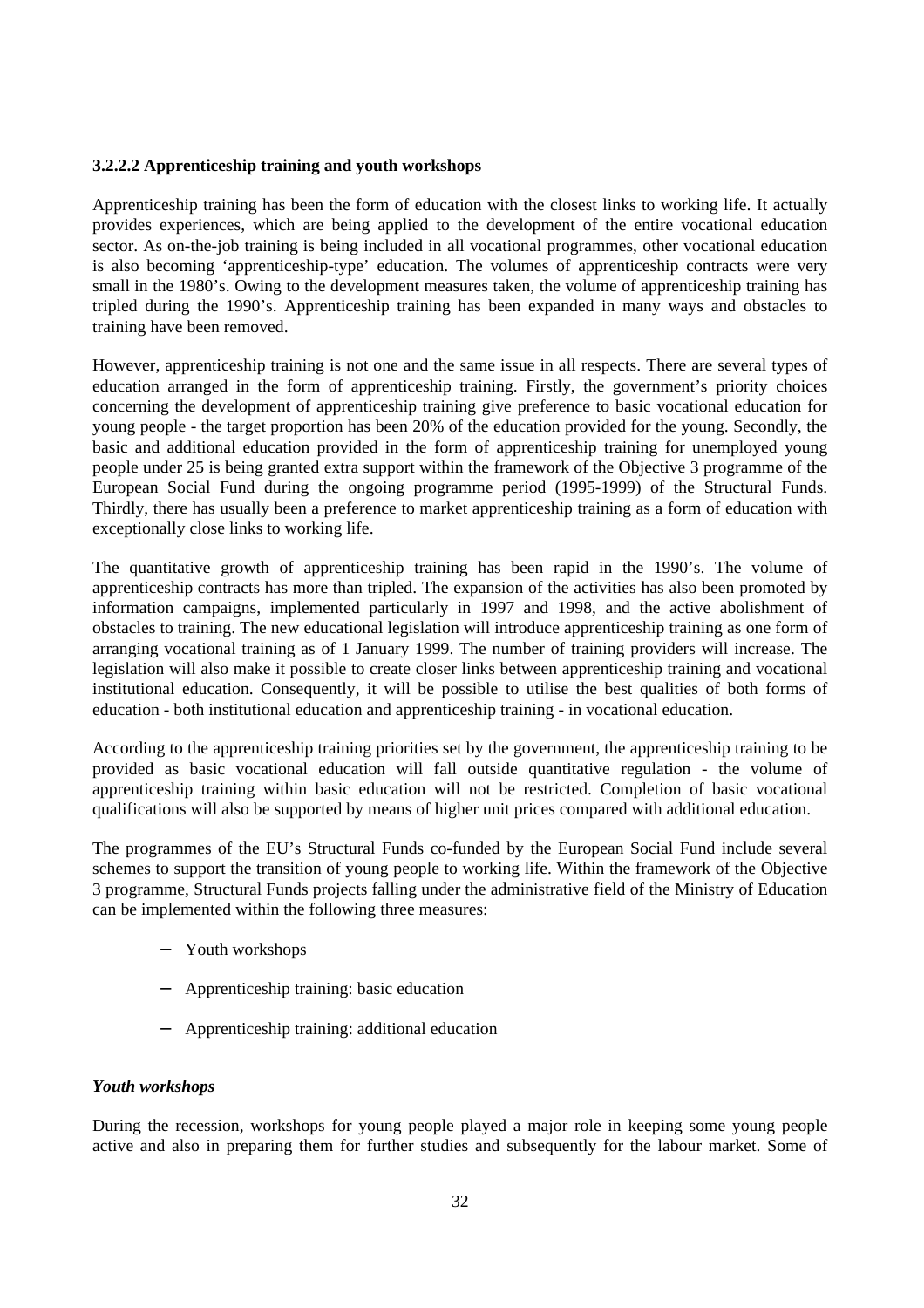those young people who have completed their comprehensive school education experience considerable difficulties in choosing their future occupation and educational route. When the requirement to participate in practical training was included in the eligibility criteria for labour market support for unskilled young people in 1996-1997 (see Section 6.2.3), youth workshops have provided these people with opportunities for work experiments and to search for their own strengths. There are also vocationally educated young people in these workshops, who want to practise and gain the experience needed to start their own company, for example.

There are about 350 youth workshops, which are chiefly maintained by municipalities. Funds for young people's practical training are allocated by the local employment office in the form of either labour market support or employment assistance for employers. Just over 80 workshops also receive development grants from the Ministry of Education.

Workshops are careers counselling and work education experiments, which may support young people's occupational orientation and customise individual work experience schemes. According to follow-up studies, the majority of young people who have worked in the workshops (60-70%) will find a place in further education or employment. According to results from the Nordic countries, poorly educated young people tend to withdraw from the labour market entirely, even when the general employment situation is relatively good. In Finland, workshops provide a useful way of preventing early marginalisation.

## *Apprenticeship*

Organised in the form of basic vocational training for unemployed people under the age of 20, Finland currently provides apprenticeship training within the Objective 3 programme, with partial funding from the EU Social Fund. Finance has also been received from the Social Fund for apprenticeship training provided in the form of further vocational training for unemployed young people mainly under the age of 25. The aim of this additional training is to improve the prospects of young people to find a job and to offer them an opportunity to complete the qualifications they will need in the labour market. For those who already have a basic vocational education, apprenticeship training provides an opportunity to upgrade their skills and abilities. The decision to grant employment assistance to employers offering apprenticeship training places has encouraged larger numbers to take on apprentices and has increased the number of apprenticeship places available to young people.

Steps taken during the 1990's to promote apprenticeship training as a real alternative to other forms of education have considerably strengthened its place within the Finnish system of vocational training. At the same time, apprenticeship training has become increasingly flexible so that the needs and interests of both the companies involved and the students can be taken into account better. Decision-making powers have increasingly been shifted to local authorities.

The Ministry of Education has appointed an executive task force to monitor the achievement of targets set for apprenticeship training as well as for on-the-job training leading to upper secondary level vocational qualifications. The task force will continue to monitor the situation up to the year 2000. As part of ongoing efforts to increase the number of apprenticeship training places, a supervisor training project shall be carried out at workplaces in 1996-1999 in order to ensure that quality targets are met. This project is supported by the Social Fund of the European Union. The new system of vocational qualifications also serves the purpose of quality assurance of apprenticeship training.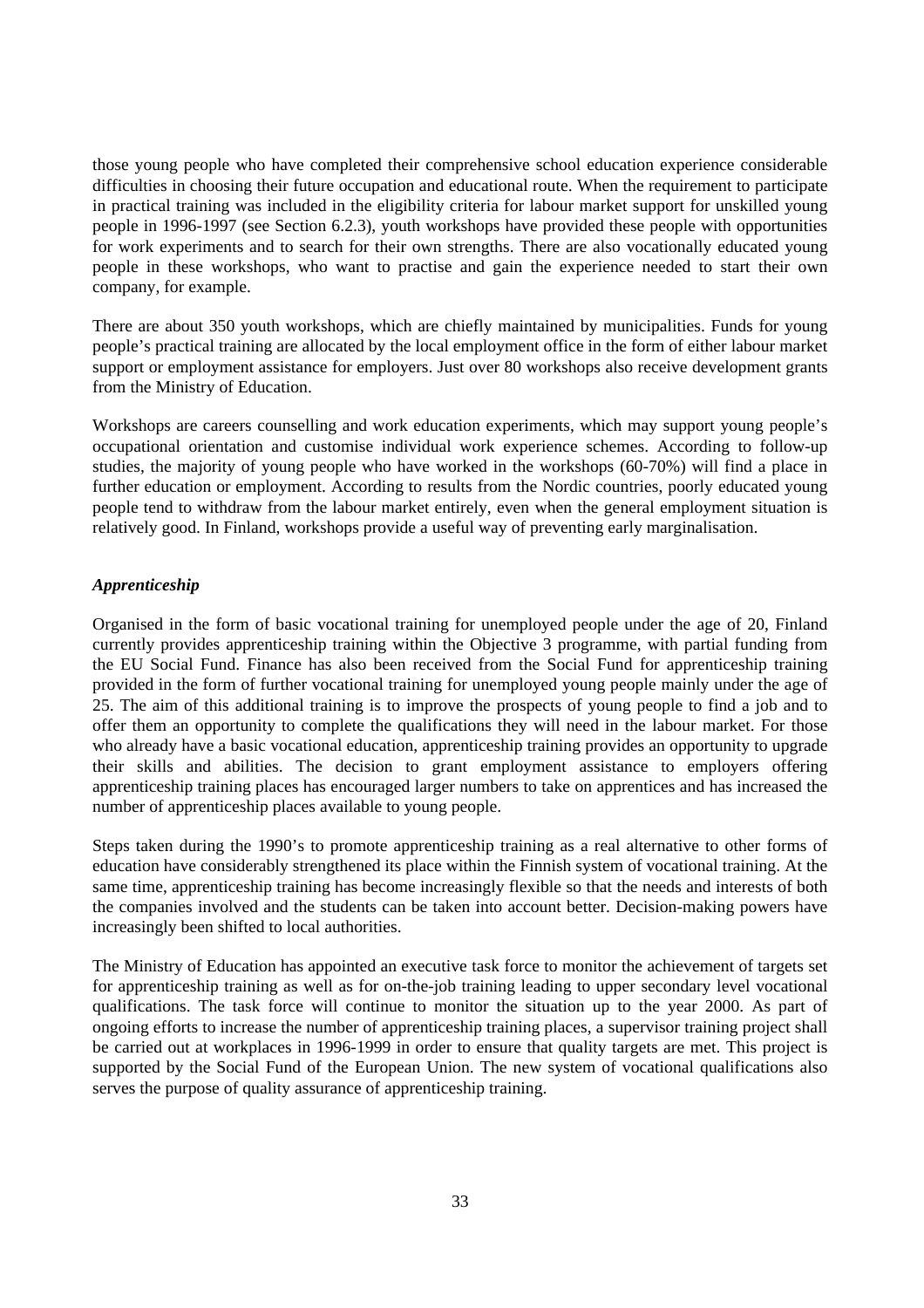## **3.2.2.3 Transferring development and reaction responsibilities to regional and local levels**

One of the central development policy lines of the 1990's has been the transfer of educational development and reaction responsibility to the education providers. This development has been similar in all segments and at all levels of education.

In Finland, all universities are maintained by the State. Universities have been given more power to decide independently on their operations and finance by management by results, for example. The new University Act, effective as of 1 August 1998, confirmed this development policy definition and further increased the autonomy of universities to decide on their own organisation.

Legislation concerning other forms of education has been reformed in the 1990's in such a manner that the decision-making powers of municipalities and other providers of education have grown continuously. Transferring the development and reaction responsibility to institutions and providers means that their own responsibility will be emphasised in such ways as catering for the expertise needs of working life. Consequently, a reform was effected in the field of vocational upper secondary education as of the beginning of 1998, relaxing the quantitative regulation of education. The reform essentially increases the independent decision-making powers of the maintaining bodies of vocational institutions in arranging their education. The policy of transferring educational decision-making powers will be continued in the new school acts, which will come into force on 1 January 1999 and introduce the comprehensive legislative reform of education.

The following are involved in the field of education and training at the regional and local level (besides universities, AMK institutions and vocational institutions themselves):

| - Municipalities                              | 452 municipalities |
|-----------------------------------------------|--------------------|
| - Regional Councils                           | 19 regions         |
| - Provincial Governments                      | 6 provinces        |
| - Employment and Economic Development Centres | 15 centres         |
| - Regional Apprenticeship Offices             | 46 offices         |

The impact of local authorities on the education sector has always been significant in Finland. The municipalities provide the basic services for residents; they also run vocational education and training institutions, AMK institutions (polytechnics) and regional apprenticeship offices. Comprehensive schools and upper secondary schools are mostly run by single municipalities. Vocational institutions and AMK institutions are mostly run by federations of municipalities, which are organised through joint municipal boards. The rate of autonomy of the educational institutions depends on the administrative culture of the local authorities. The degree of independence varies; some local boards only provide the guidelines, but there are also local officials who are interested in overseeing details.

Finland has no elected regional administration. Regional development and planning is the job of joint boards called **regional councils**. The role of these councils is to unify regional participants in strategic planning and to carry out the regional strategy as a participatory project. Regional councils have no specific duties concerning education and training.

For the purposes of the State's regional administration, Finland is divided into six provinces. Over the past few years, the duties of the **Provincial Governments** have decreased; in education they now only manage the national joint application system (see Appendix I) within the province, allocate continuous vocational training capacity and allocate certain extraordinary government subsidies. Provincial involvement in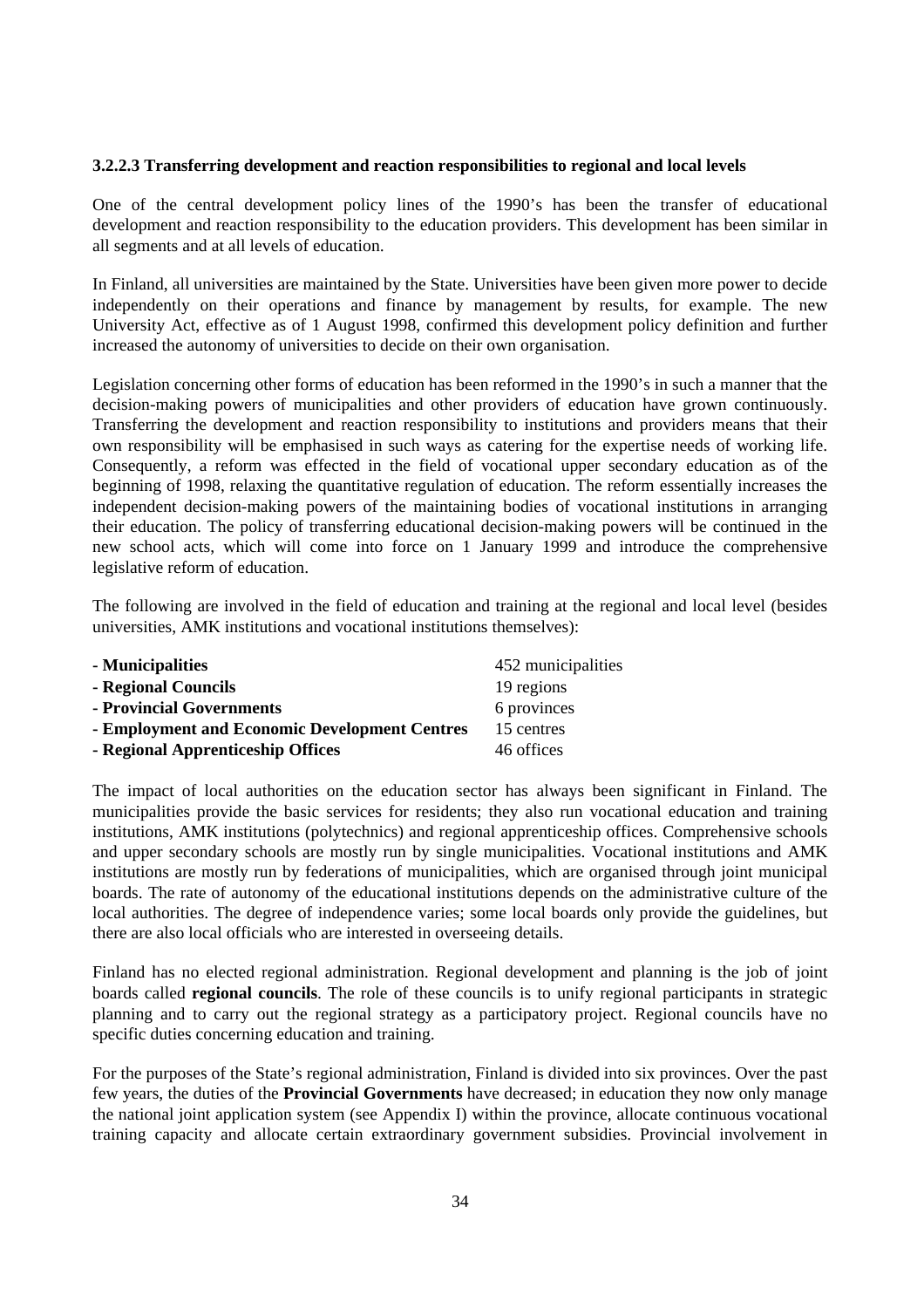educational administration has decreased - the aim has been to create a two-tier administration system only involving the state central administration and the local authorities.

The **Employment and Economic Development Centres** (EEDCs) combine the regional administration and tasks of the Ministry of Labour, the Ministry of Trade and Industry and the Ministry of Agriculture and Forestry. The common goal of the new centres is to promote trade and industry at a regional level. The duty of the centres is to plan and organise regional labour market training (mostly for the unemployed), to promote the setting up and development of enterprises (SMEs), to assist enterprises in foreign trade and internationalisation and to promote rural development. In the field of labour market and SME training the EEDCs will be the major regional providers. Their labour market departments are responsible for the enforcement of the regional labour policy and for the guidance and monitoring of employment offices.

In order to target the labour and industrial policy to comply with the needs of individual regions and their inhabitants, the EEDCs must enhance their ability to anticipate the change needs related to working life, the labour market, labour organisations, labour needs and labour force skills, so that the advance information could be better utilised in the planning and development of the operations of both the EEDCs and other regional participants. Indeed, the majority of the EEDCs have already launched either projects related to this anticipation or their own planning efforts.

The employment offices work in close co-operation with educational and training institutions in the provision of guidance and counselling services. The main services provided to comprehensive schools and upper secondary schools are vocational guidance services and training and vocational information services. Vocational schools, AMK institutions and university career services centres also make use of the employment exchange services. (See Section 3.2.2.5).

**Regional Apprenticeship Offices** supervise apprenticeship training. They are appointed by local municipalities. Along with the legislative reform of education, effective as of 1 January 1999, apprenticeship training will become one of the forms of arranging vocational education - the separate act governing apprenticeship training will be repealed. The number of apprenticeship training providers will increase, and the organisation of training administration will be decided independently by the bodies, which have been granted the licence to arrange training.

## **3.2.2.4 Anticipation**

## *Educational administration*

The tasks of the various participants in the anticipation of educational needs can be briefly described as follows:

#### *Ministry of Education*

is responsible for producing information for anticipating educational needs for the entire educational administration, organises resources to this effect and co-ordinates the generation of information;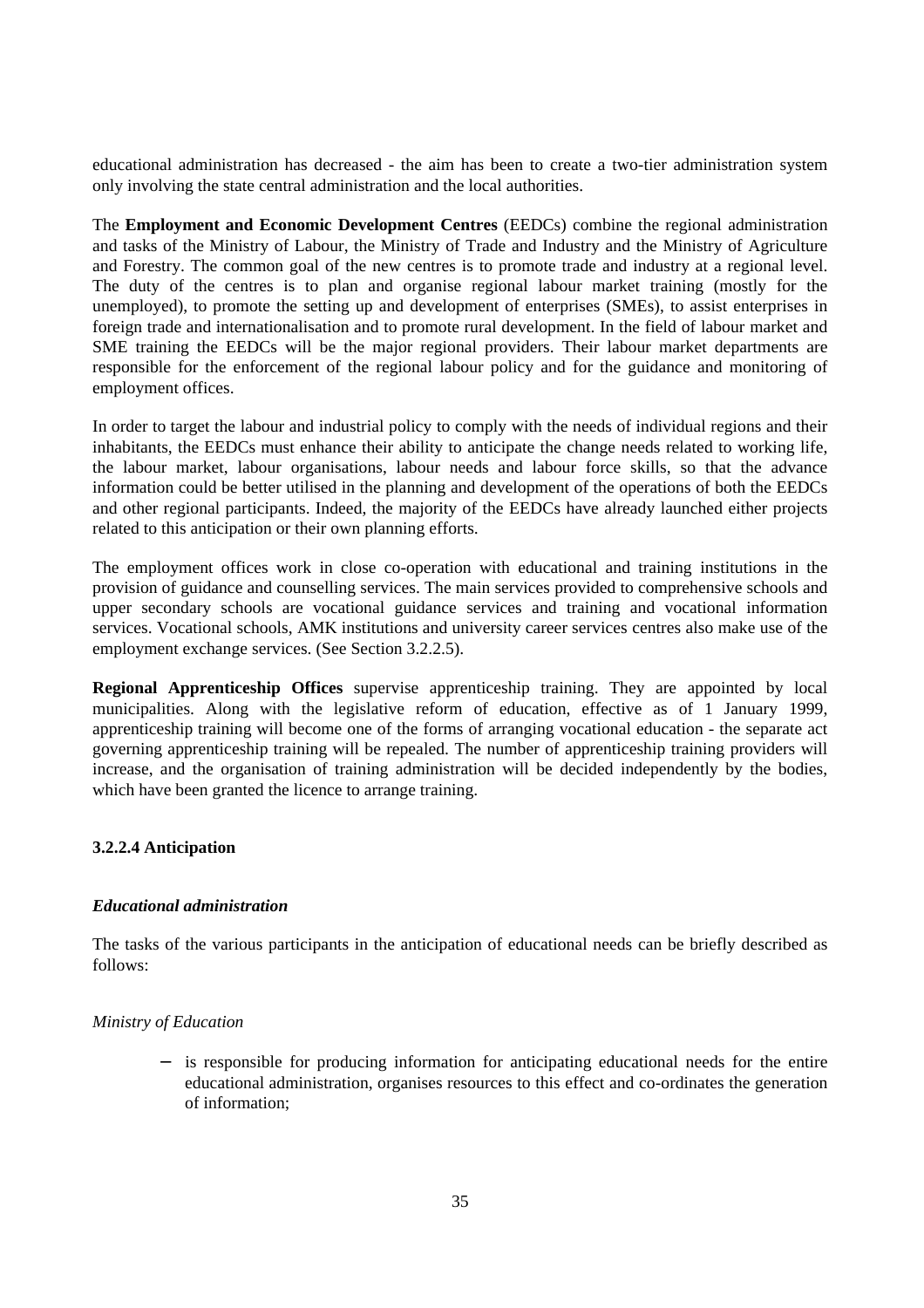- − gives assignments related to anticipation to research institutes, the National Board of Education and Provincial Governments;
- − supports institutions of upper secondary and tertiary education and their maintaining bodies in the development of their own anticipatory activities.

#### *Training committees*

are tripartite bodies composed of the social partners and operating under the supervision of the Ministry of Education. Their tasks are to participate in the development of vocationally oriented education by such means as monitoring and anticipating the development in occupational and skill requirements of business life and other sectors of working life, and to make assessments of the development of educational volumes based on the demand for labour in working life. Training committees provide an opportunity to anticipate and develop national and field-specific education and working life relations in particular. The system has been reformed as of 1 January 1998. There are 30 training committees operating in conjunction with the Ministry of Education in total.

#### *The National Board of Education*

produces anticipatory information for such bodies as the Ministry of Education and the training committees operating under the Ministry. To this effect, the National Board of Education has established two projects related to the anticipation of basic vocational education, of which one focuses on quantitative and the other on qualitative anticipation.

#### *Provincial Governments*

produce, make firm and utilise regional anticipatory information in co-operation with the EEDCs to steer further vocational education to meet the expertise needs of the region's adult population and to promote the development conditions of enterprises and other sectors of the economy in particular.

#### *Institutions and maintaining bodies*

produce and utilise anticipatory information related to their own operations.

### *Statistics Finland*

is the most important collector and producer of the basic information needed in the anticipatory work, conveying this information to such bodies as the Ministry of Education and the National Board of Education. Statistics Finland collects, processes and publishes any information that is needed for the statistical representation of educational activities and the evaluation of the education sector. Statistics Finland prepares all the key official educational statistics concerning the education system, adult education and the population's educational structure. These are submitted to educational and other authorities, representatives of business life and other interest groups, researchers, the media and international organisations. Educational statistics are planned in close co-operation with educational authorities. Statistics Finland also develops and distributes classifications of standards for the field of statistics. Statistics concerning the education system cover all educational institutions. Statistics are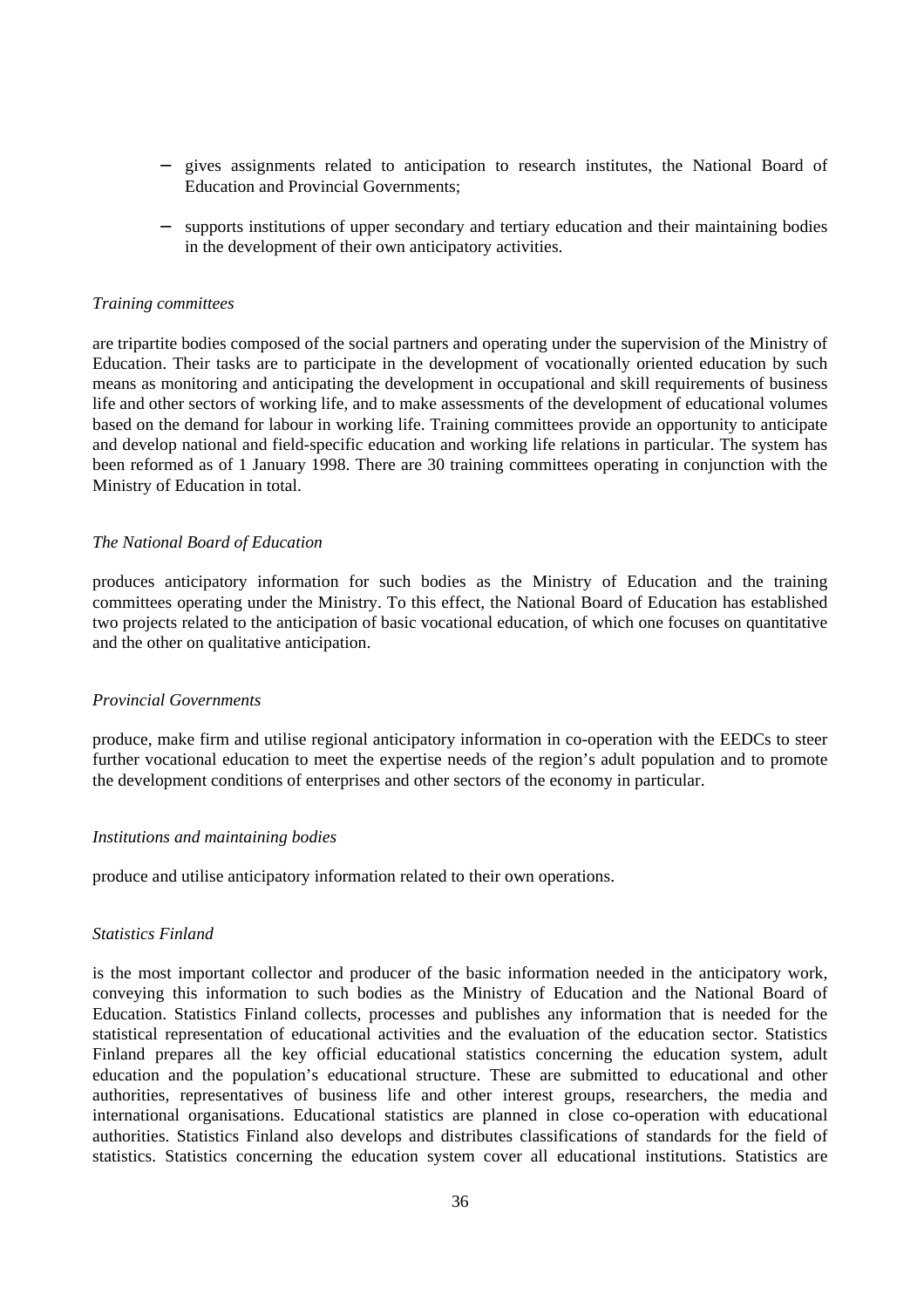compiled from institutions, the number of those applying and admitted to the institutions, students and student quantities, qualification volumes, qualifications and graduates, institutions' personnel and finance. Statistics on the population's educational structure contain information on the qualifications completed by the population, people who have taken qualifications and their placements in the labour market.

#### *Labour administration*

The labour administration carries out surveys on and research into the development of working life and particularly adult employment training (especially for the unemployed and those in risk of unemployment). The labour administration keeps several registers, which can be utilised in the anticipation of education at regional and national levels. For example, the data systems of employment offices contain estimates of each job-seeker's educational needs, and information on the educational needs generated by the demand for labour may be combined with employer and job information in the system. The establishment of the Employment and Economic Development Centres (see Section 3.2.2.3) increases the generation and utilisation of anticipatory information, since anticipatory practices are being created in the EEDCs. The intention is to increase co-operation between labour and educational administration at regional and national levels in the future, in order to improve the utilisation and co-ordination of anticipatory information.

#### **3.2.2.5 Educational guidance and career and recruitment services**

Application to the majority of post-comprehensive school education happens through the joint application system of upper secondary education. Basic vocational study programmes, day-time general upper secondary schools and part of education provided by folk high schools fall within this system. The aim of the system is to simplify and facilitate application and selection to education. The National Board of Education publishes extensively circulated educational guidebooks, providing applicants with information on the provision of education, application procedures and student selection. All pupils at the final, ninth form of the comprehensive school will receive their own copy. Various information measures related to the joint application system also aim to reach those young people who do not fall directly within the framework of guidance measures. The selection criteria for vocational education give preference to young applicants lacking basic vocational education. The system includes what is known as the flexible selection procedure, which also aims to facilitate access to vocational education for those applicants who have specific difficulties in acquiring a study place.

Application to permanent and experimental AMK institutions mostly happens through the national joint application system of the AMK institutions. The aim of the system is to simplify and facilitate application and selection to education. The National Board of Education publishes extensively circulated educational guidebooks, providing applicants with information on the provision of education, application procedures and student selection. All students who are about to graduate from upper secondary school will receive their own copy. Various information measures related to the joint application system also aim to reach those young people who do not fall directly within the framework of guidance measures.

In Finland, students have the opportunity to receive educational guidance and careers counselling at all educational levels. Institutions' student counsellors and teachers also offer individual and group guidance and instruction in issues related to studies, education and career choice. Moreover, the careers counselling services and educational and occupational information service of the employment offices are available to all students, and some of them turn or are referred to these services, when necessary. In Finland, labour administration has a diverse knowledge of careers counselling, enabling both personal student counselling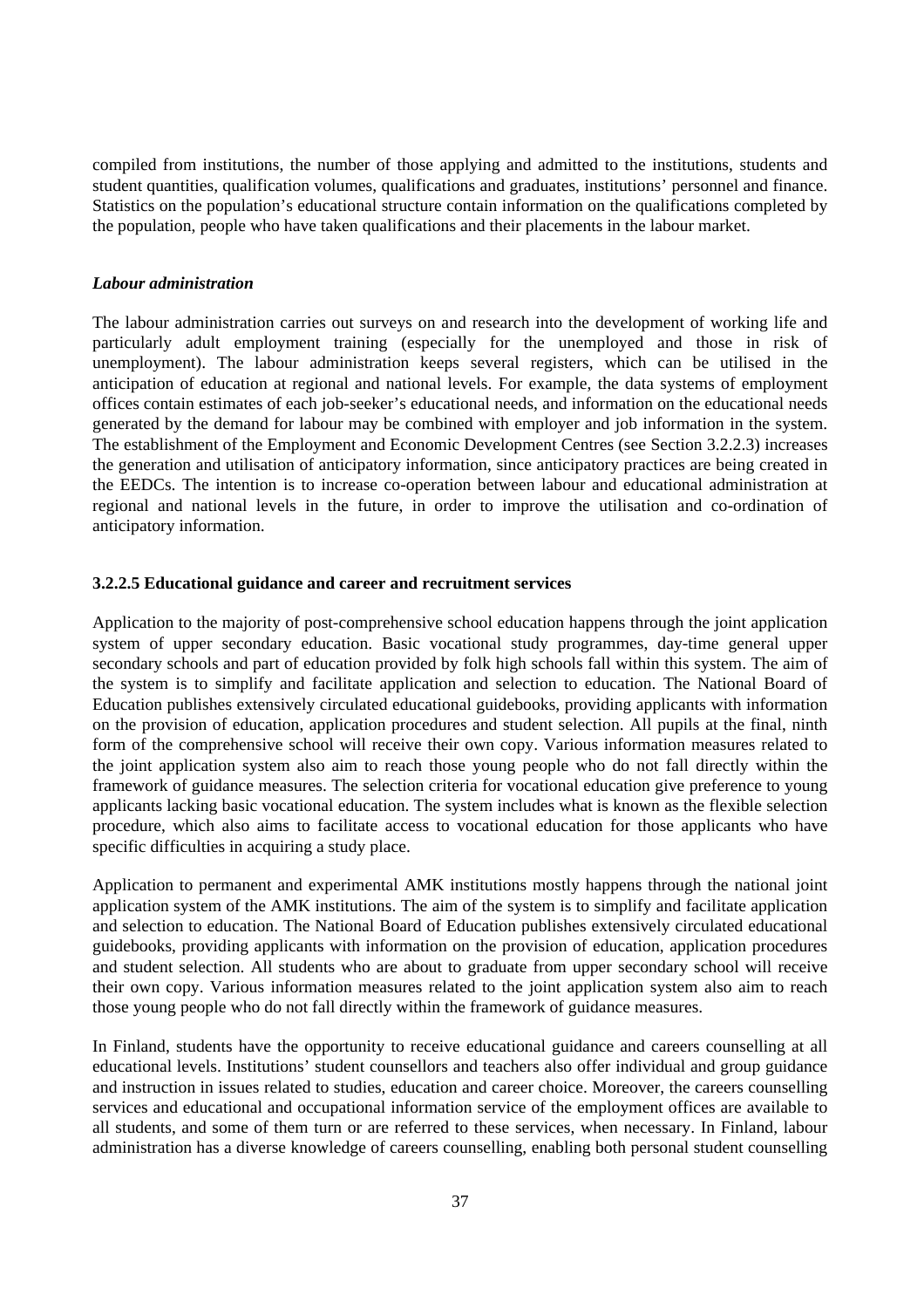and computer-aided introduction to various occupations and careers counselling. Guidance programs on the Internet are also available to educational institutions. There is co-operation in guidance services between people in charge of institutional guidance and those responsible for counselling services at employment offices. The forms of co-operation and division of work vary considerably according to locality, employment office and institution. The starting point for co-operation is the common client base, such as young people graduating from one form of education and thinking about their further plans. The types of expertise of the different providers of counselling services are thus complementary.

Careers counselling aims to help students find their own occupational field and study place. General education emphasises the need to find a suitable occupational field, whereas vocationally oriented education focuses on finding on-the-job training places and jobs after graduation.

In recent years, career and recruitment services have been developed for students graduating from vocational and higher education as co-operation between institutions and employment offices. Institutions bear the main responsibility for the operations, whereas employment offices support these operations by providing graduates with their traditional services: employment exchange, educational and occupational information services, international services (working, training or studying abroad) and careers counselling. The aim of the career and recruitment services is to promote graduates' job placements and/or access to further education.

Career and recruitment services operate at universities, and are currently being developed at AMK institutions as well as vocational upper secondary level institutions. Career and recruitment services have been developed in the most diverse manner at universities, which also have the best resources. All universities have well-functioning career and recruitment services, which provide assistance to help graduating students or recent graduates enter the labour market. Information points offer information on career planning, job application training, employer companies and training and education aiming at supplementing vocational skills. Employers use career and recruitment services to recruit new employees.

At the upper secondary level, career and recruitment services are currently under development. In 1996, a pilot project was launched to make upper secondary level institutions' career and recruitment services fully functional. This experiment has provided positive experiences, which have been used to train institutions' student counsellors to start operations at those institutions that fall outside the pilot project.

Career and recruitment services are planned locally or regionally in co-operation between institutions and employment offices. The organisation methods vary to some extent according to region, since the organisational responsibility rests with the institutions, whose operation modes and fields of education also determine the nature of the services provided. Institutions and employment offices have built up networks to provide services in a flexible manner. However, the development of career and recruitment services is specifically promoted by the fact that both the institutions and the employment offices share the objectives of monitoring post-educational placement and improving the employment situation. These objectives are included in the government's Employment Programme (1995) and will also form part of the reformed educational legislation, effective as of 1 January 1999.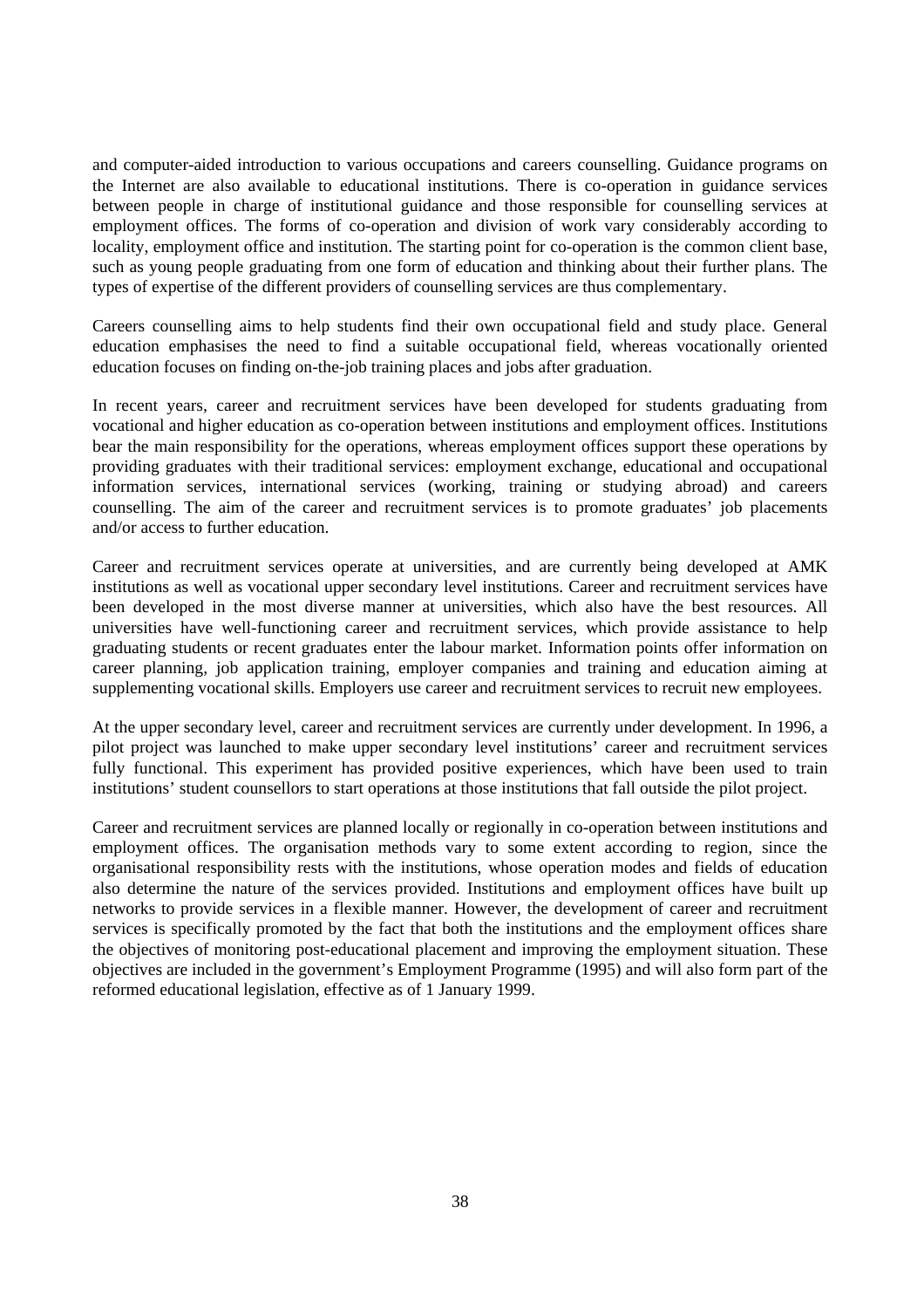#### **The Finnish Guidance and Counselling System**

**Comprehensive Schools/ Employment Offices Upper Stage** (7th - 9th grades) **Vocational guidance Guidance personnel: Guidance personnel:** \* student counsellors (teacher training + \*Vocational guidance psychologists 1-year specialist training) (university education in psychology) **Methods: Methods:** \*classes (minimun of 2\*38h) \*guidance sessions \*study visits \*aptitute tests \*personsal counselling



#### **Upper Secondary Schools Guidances personnel:**

Guidance personnel:  $*$ employment consultants \*student counsellors (teacher training + (post secondary vocational training) specialist training) **Methods:** \*group advisers, other teachers \*personal counselling **Methods:** \*lending service  $\text{*classes}$  (1 course = 38h)  $\text{*self service}$ \*study visits \*visits to work places \*personal counselling **Employment exchange service**

\*student counsellors (teacher training + **Methods: Methods:**  $\bullet$  \*self service \*separate classes \*career guidance training \*integration into other instruction \*personal counselling \*study visits

#### **AMK Institutions (Polytechnics) Guidance personnel:**

\*specialised counsellors

#### **Methods:**

\*personal counselling \*integration into other instruction \*student affairs counselling

Guidance personnel: training \*personal counselling abroad \*integration into other instruction \*career service centres

\*student affairs counselling

\*visits to work places \*work try-outs and training experiments

# **Training and vocational information service**

## **Guidance personnel:**

**Vocational Schools** \*employment consultants Guidance personnel:<br>
(post secondary vocational training) specialist training)  $*$ personal employment exchange service \*all teachers \*informative employment exchange service



#### \*career service centres **Centre for International Mobility CIMO**

\*National Resource Centre for information, guidance **Universities** and counselling in the field of education and

\*specialised counsellors collects, produces and distributes information about **Methods:** education and training opportunities in Finland and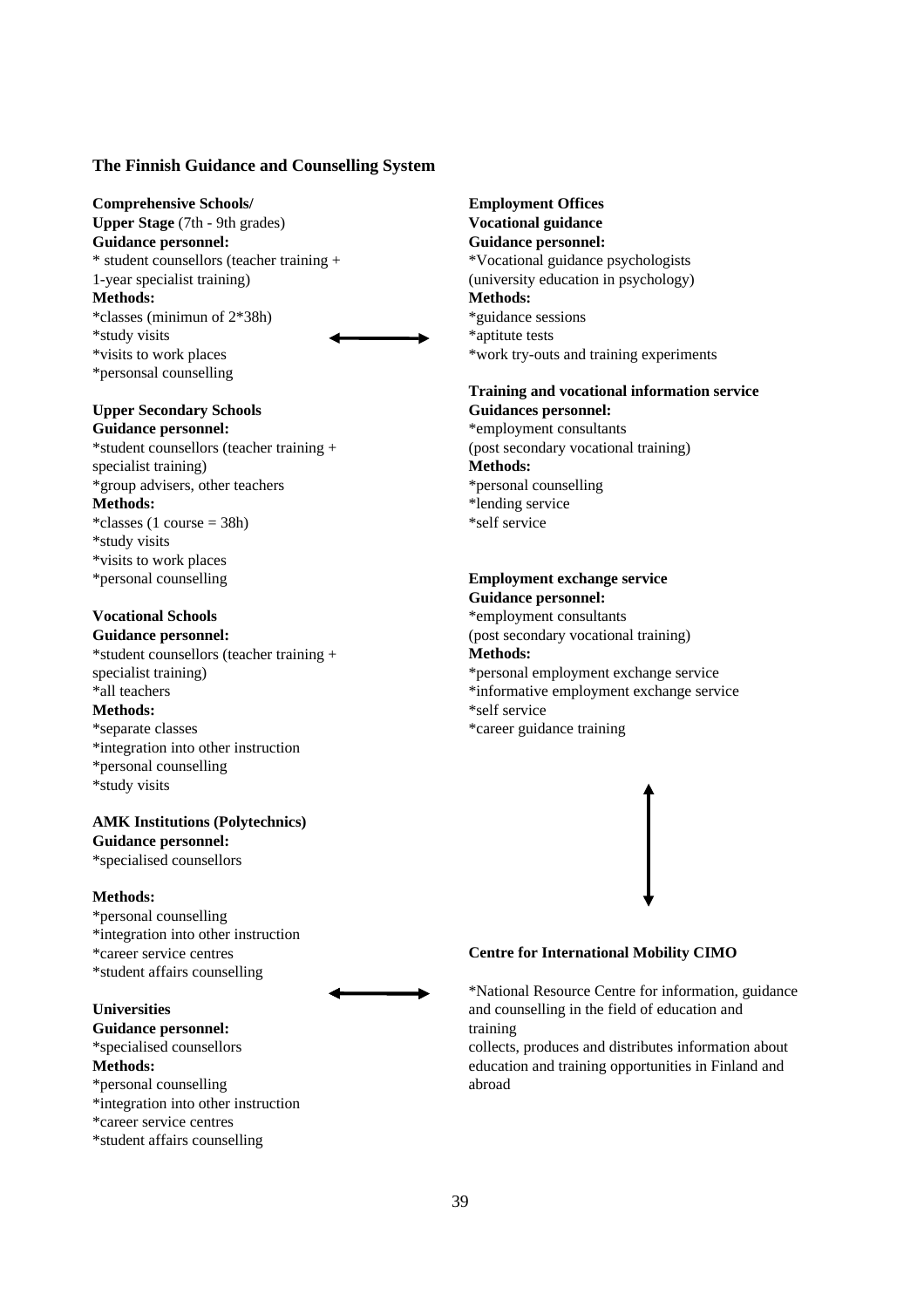#### **CHAPTER IV: CONCERNS ABOUT THE LABOUR MARKET**

#### **4.1 Recent trends in the labour market**

Finland experienced an unparalleled decline in the number of jobs in the first part of the 1990's. The number of jobs dropped from approximately 2.4 million to less than 1.9 million, which led to record unemployment and prevented many young people gaining access to the labour market. The newly graduated age groups no longer replaced those retiring or opting to stay at home, but ended up out of work. Fewer and fewer unemployed people could find work, although state-subsidised employment and labour market training were considerably increased. Due to the lack of jobs, many students continued their studies. More study places for young people were made available at educational institutions and within the framework of labour market training.

Since 1993-1994, the number of jobs has started to grow again. The growth is primarily concentrated on just a few fields, and its regional distribution is not balanced. New jobs are being created in the rapidly growing fields and in growth centres in particular. The most rapid growth in demand for labour is in the metal and electronics industries. The growth in these fields is only concentrated on a few (mainly coastal) regions (Uusimaa, South-West Finland, Tampere Region and Northern Ostrobothnia). Industrial growth is followed by services provided for business life as well as public services in the same regions. In areas where the demand for labour is not growing or is actually decreasing, the number of consequential jobs within the service sector will also decline. This will happen in the eastern and northern sub-regions of the country. The declining employment will be followed by a reduction in population in these areas. Consequently, private and public service provision will become less and less profitable, and, as the provision of services declines, the remaining population's living conditions will further deteriorate, which will again increase people's readiness to move away. The regions most affected by this are Lapland and Eastern Finland.

However, the labour shortage in growth sectors may cause bottlenecks in the expansion of production and thus hinder the positive development of the entire economy. This underlines measures to mobilise the labour force (regionally and occupationally) so as to prevent a situation where the country would simultaneously suffer from mass unemployment, on the one hand, and a severe labour shortage, on the other.

Certain fields will always suffer from labour shortage. Even during the worst years of the recession (1992- 1993), one in ten employers complained about labour shortage. Employers regard the lack of education, experience and expertise as the most severe obstacles to finding staff. One field, which typically suffers and, according to forecasts, will continue to suffer from a labour shortage, is information technology. It has been estimated that the current number of study places in this field will only meet half of the prospective need for labour (within 5 years).

A business survey shows that the most considerable increase in the number of employees will happen in units, which produce quality products, are innovative and also invest in their personnel's opportunities for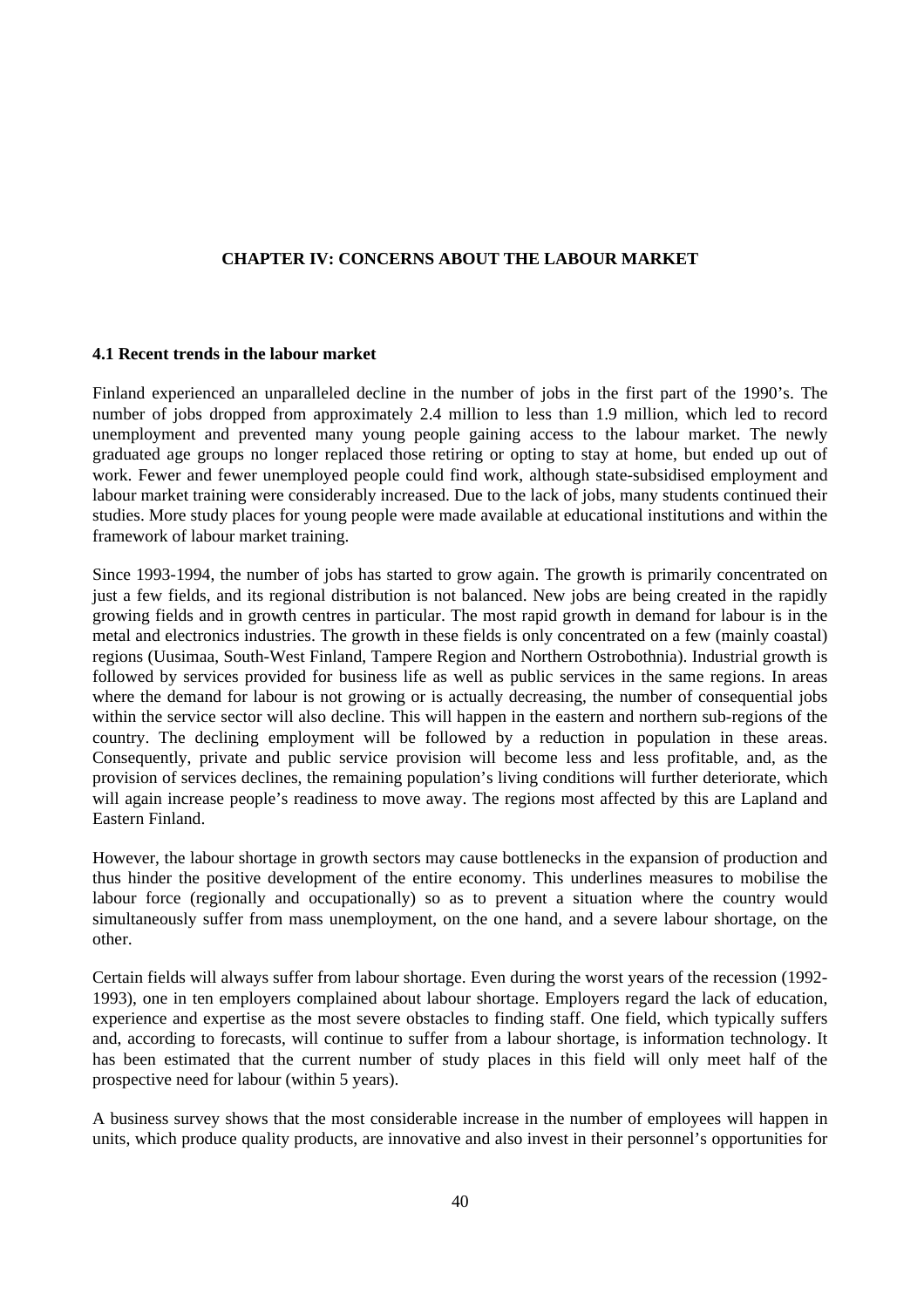training and learning. At the same time, these are the most flexible companies in terms of introducing new technology, new forms of work organisation, as well as working hours and forms of payment. The expansion of operations is often connected with exports and functional co-operation.

Large companies (companies with more than 500 employees) employ 34% of the labour force in the private sector and in companies, in which the State is the principal shareholder. Moreover, a considerable proportion of new jobs has also been created in large companies, which means that they have gained in significance as employers over recent years. In 1993-1995, a total of 23,000 jobs were created in companies with less than 20 employees. Proportionally, most new offices have been created in industry, business services and trade.

#### **4.2 Unemployment**

According to the Labour Force Survey conducted by Statistics Finland, the average number of people employed in 1997 was 1,845,000, which amounts to 45,000 or 2.5% more than the previous year. The number of jobs increased more rapidly in the second half of the year than at the beginning. The proportionally largest growth in jobs, 13%, occurred in the construction industry. In educational, health and day-care services, the number of jobs increased by 15,000 in all, an increase of 5%. The average number of unemployed people in 1997 was 367,000, amounting to a decrease of more than 30,000 from the previous year. The unemployment rate (the proportion of unemployed people in the total labour force) decreased by 1.3% to 14.5%.

|                    | Unemployed |          | % of those aged under | Unemployment rate, % |                |
|--------------------|------------|----------|-----------------------|----------------------|----------------|
| year               | Total      | Under 25 | 25 of all unemployed  | Total                | Und<br>er 25   |
| 1990               | 140,961    | 31,989   | 22.7                  | 5.7                  | $\mathbf{1}$   |
| 1991               | 300,716    | 68,218   | 22.7                  | 12.2                 | $\overline{c}$ |
| 1992               | 443,549    | 100,124  | 22.6                  | 18.0                 | 3              |
| 1993               | 535,290    | 105,462  | 19.7                  | 22.2                 | $\overline{4}$ |
| 1994               | 491,556    | 90,371   | 18.4                  | 20.4                 | 3              |
| 1995               | 476,567    | 83,797   | 17.6                  | 19.8                 | 3              |
| 1996<br>(expected) | 467,858    | 71,219   | 15.2                  | 19.5                 | 3              |

The following table shows unemployment, the unemployment rate and the amount of people under the age of 25 as a proportion of the total amount of unemployed people:

**Unemployment and unemployment rates in 1990-1996**

*Source*: Statistics Finland employment statistics

Unemployment data from the job applicant register of the Ministry of Labour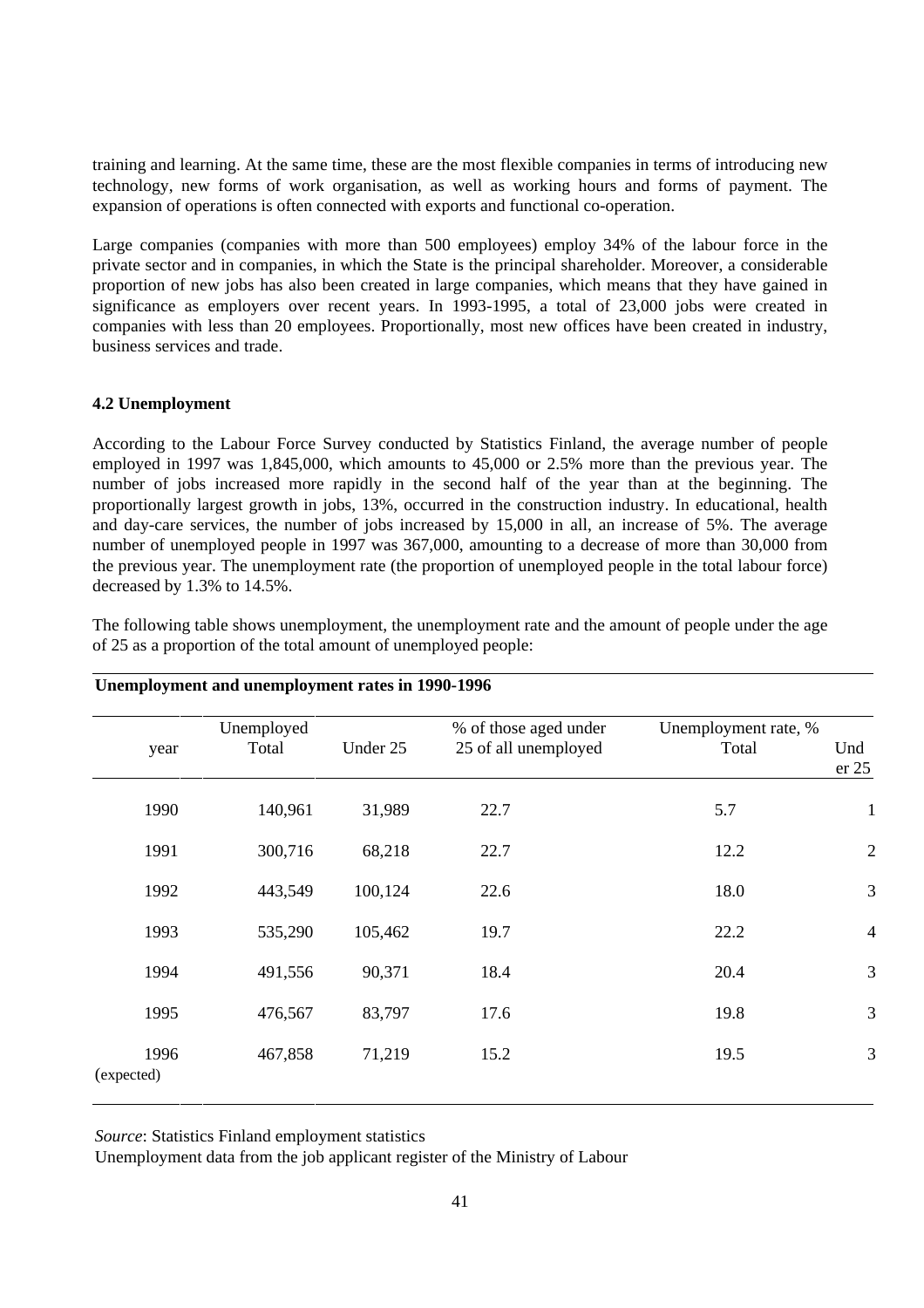The long-standing low demand for labour caused by the economic situation has led to the unemployed constituting a very heterogeneous group. The proportion of those who had been out of work for more than two years in the total number of the unemployed has multiplied tenfold during this decade. It is still growing and constitutes a potential group in the process of being excluded from the labour market. In the spring of 1995, those unemployed for more than two years amounted to an average 43,000 per month, i.e., 9% of all unemployed people. Of this group, 2/3 had only completed lower secondary education (comprehensive school, the old system's folk school, lower secondary school, etc.). Many of these, some 40%, were at the ideal working age (aged 35-49).

In order to prevent unemployment and improve employment, labour, educational and industrial policy measures and their co-ordination are required. The prevention and treatment of the unemployment problem calls for different solution models and a diverse range of measures. Sporadic measures are insufficient, particularly with regard to those who have been unemployed for a long time, those in the process of exclusion or those at most risk from the threat of long-term unemployment. A new, more comprehensive and client-centred service strategy is required, including personal client-specific service packages, which form a path from unemployment to employment.

The interest of business life in recruiting young employees will increase over the next few years. The age group with the highest demand on the labour market, those aged 25-49, will decline by 150,000 over the next twenty years. Correspondingly, the 50-64 age group will grow by 170,000 people.

#### **4.3 Educational level of the labour force**

The educational level of the labour force has risen rapidly in Finland over the last few decades. Whereas in 1970, almost 70% of the labour force had only completed lower secondary education, the corresponding figure for 1995 was just 30%. The number of workers with upper secondary level education more than doubled, and its proportion in the total labour force rose from 24% to 53%. The supply of labour with higher education almost tripled between 1970 and 1995; its proportion in the total labour force rose from 6.3% to 16.9%.

| Age             | 15-19 | $20 - 24$ | $25 - 29$ | $30 - 54$ | 55-59 | 60-74 |
|-----------------|-------|-----------|-----------|-----------|-------|-------|
|                 |       |           |           |           |       |       |
| Lower secondary | 49.5  | 22.0      | 17.3      | 28.4      | 54.0  | 62.0  |
| Upper secondary | 50.5  | 71.8      | 60.5      | 53.4      | 32.7  | 24.7  |
| Tertiary        | 0.0   | 6.2       | 22.1      | 18.2      | 13.3  | 13.2  |
| Total           | 100   | 100       | 100       | 100       | 100   | 100   |

The following table shows the educational structure of the labour force (those aged 15-74) by age group (in 1995), in %

The proportion of those included in the labour force varies according to their level of education. At the lower educational levels, the proportions are smaller than at the higher levels. The labour force includes the gainfully employed and the unemployed outside gainful employment. The labour force does not include students, conscripts, those staying at home, pensioners, etc. In 1995, the proportion in the labour force of those aged 20-64 with lower secondary education was 67.5%, whereas the corresponding proportion for those with higher education was 86.5%. The small proportion of those with lower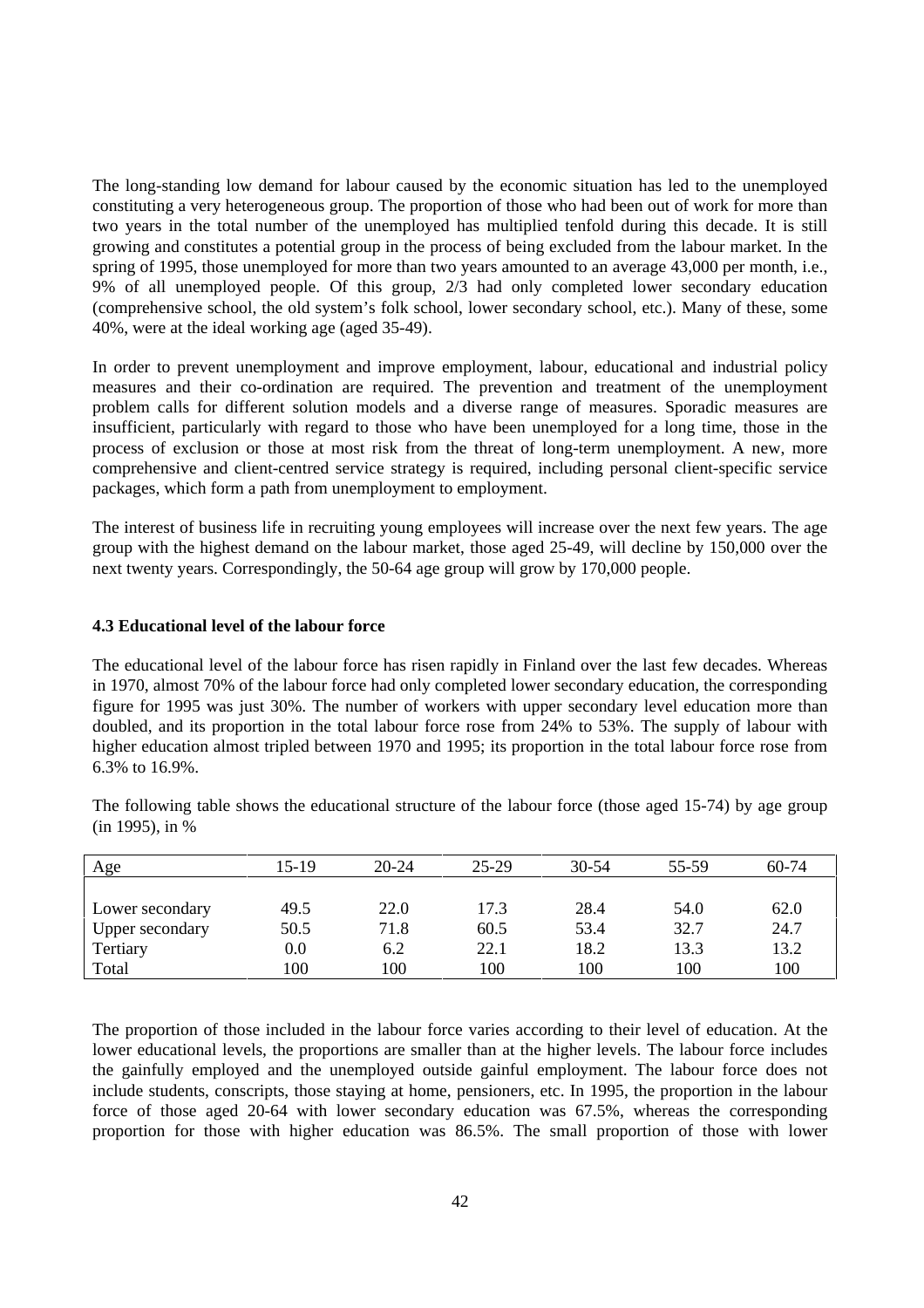secondary education can be attributed to the fact that this is the group containing a particularly large number of students.

#### **4.4 Recruitment of new employees**

The recruitment of new employees has traditionally focused on young, graduating age groups. These have replaced the annual loss of labour force, i.e., people retiring or opting to stay at home each year, who have amounted to approximately 100,000 people per year in 'normal times'. As late as at the end of the 1980's, more than 90,000 people entered the labour market from education, but during the worst years of the recession at the beginning of the 1990's, the annual number of graduates finding employment only amounted to 40,000.



Those starting and finishing as gainfully employed in 1988-1995

As unemployment increased, public measures were taken to reduce unemployment. However, fewer and fewer of the annually increasing number of unemployed people found employment, although State support measures, subsidised employment and provision of labour market training, were considerably increased. Of those unemployed in 1988, almost half had found employment within the next 12 months, whereas of those in 1993, only 21% found employment within the next 12 months. In spite of the measures taken, unemployment became a long-term problem for many people. Moreover, the number of those applying for unemployment or early retirement pensions also showed a slight increase.

Prior to the recession, almost all graduates found a placement either within a year of graduation or the following year. In the worst years of recession, only half of all graduates found employment immediately. Due to this closure of the labour market, many students continued their studies and thus remained within the education system. This led to an increase in student volumes. In addition, working while studying became less common; of just over 500,000 young Finns studying at upper secondary schools, vocational institutions and institutions of higher education, an increasingly larger proportion only studied, whereas only a few years earlier about a third of them were classified among the gainfully employed labour force.

The number of students was also increased due to efforts to make more study places available to young people and, especially, to young, unemployed people. Combined, these measures led to a situation where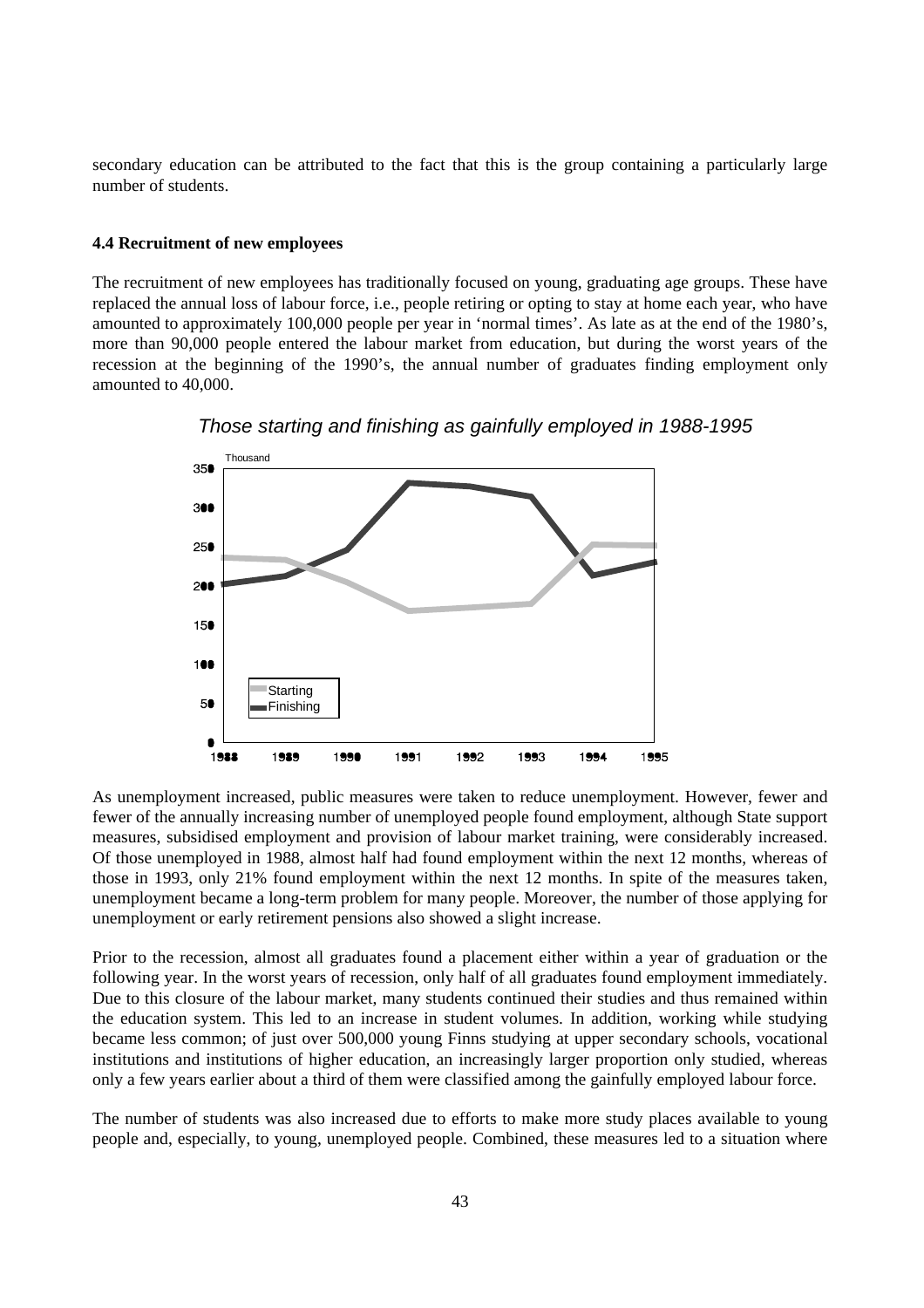the number of full-time students rose from 308,000 to 470,000. On the labour market, the situation of those with qualifications continued to worsen. In 1992 and 1993, of the young graduating from institutions, the number of those finding employment was about the same as those ending up unemployed. Since 1988, the annual number of students ending up unemployed has grown fivefold, from 8,800 to 46,700. The group of people finding themselves unemployed after graduation has increased the educational level among unemployed people to mean that more than 300,000 unemployed people have a vocational qualification.

| Occupation at the end of the following year |                              |      |         |      |                 |      |                   |               |  |
|---------------------------------------------|------------------------------|------|---------|------|-----------------|------|-------------------|---------------|--|
| Year                                        | Employed<br><b>Students</b>  | %    | Unempl. | $\%$ | <b>Students</b> | $\%$ | <b>Pensioners</b> | <b>Others</b> |  |
| 1987                                        | $310,102--93,647$            | 30.2 | 10,355  | 3.3  | 183,233         | 59.9 | 1,234             | 21,643        |  |
| 1988                                        | $308,841--92,833$            | 30.1 | 8,756   | 2.8  | 183,297         | 59.3 | 1,779             | 22,255        |  |
| 1989                                        | $317,099 \rightarrow 87,062$ | 27.5 | 12,067  | 3.8  | 191,256         | 60.3 | 1,430             | 25,284        |  |
| 1990                                        | $329,058 \rightarrow 66,071$ | 20.1 | 26,140  | 7.9  | 210,014         | 63.8 | 1,739             | 25,094        |  |
| 1991                                        | $359,214 \rightarrow 51,143$ | 14.2 | 24,283  | 6.8  | 236,193         | 65.8 | 1,875             | 25,335        |  |
| 1992                                        | $375,649 - > 42,832$         | 11.4 | 47,153  | 12.6 | 260,108         | 69.2 | 1,407             | 22,149        |  |
| 1993                                        | $424,656 \rightarrow 52,404$ | 12.3 | 47,725  | 11.2 | 306,074         | 72.1 | 2,066             | 23,222        |  |
| 1994                                        | $441,366 \rightarrow 71,133$ | 16.1 | 46,774  | 10.6 | 326,330         | 69.9 | 2,032             | 24,682        |  |
| 1995                                        | 476,737                      |      |         |      |                 |      |                   |               |  |

|  |  | Table 3. Occupation at the end of the following year of those studying in 1987-1994 |  |  |
|--|--|-------------------------------------------------------------------------------------|--|--|
|  |  |                                                                                     |  |  |

#### **4.5 Employment, age and education**

The risk of unemployment varies according to sectors, but is strongly influenced by age and level of education. A high level of education increases the likelihood of finding employment in all age groups. In an economic recession, the least educated will be the first to lose their jobs and in a recovery, they are the last to find work. Conversely, a reverse mechanism applies to the highly educated. This can also be seen in the unemployment statistics of the 1990's. The employment situation for those with upper secondary and higher education has improved since 1993, whereas the unemployment situation of those with lower secondary education has continued to deteriorate even since 1993.

During the recession, the difficulties of young people in finding employment grew more rapidly than those of people who had already been on the labour market for longer periods. Youth unemployment worsened in proportion to that of older graduates during 1990-1993. However, the economic recovery alleviated youth unemployment more rapidly when compared with older graduates. As the upswing has continued, the position of young graduates seems to have further improved - employers appear to prefer to recruit younger and more recently graduated people.

The employment situation of all those who graduated in 1987 developed positively up until 1990, although there were extremely large differences between educational levels and fields. Among those who had received postgraduate education, those gainfully employed accounted for about 90% even during the years of recession. The proportion of gainfully employed has been slightly lower among Bachelors and Masters, whose employment opportunities narrowed during the recession. Compared with these groups, the rate of employment among those with a lower or upper level qualification from upper secondary education was lower; the recession reduced their proportion in the total labour force by 15-20 percentage points.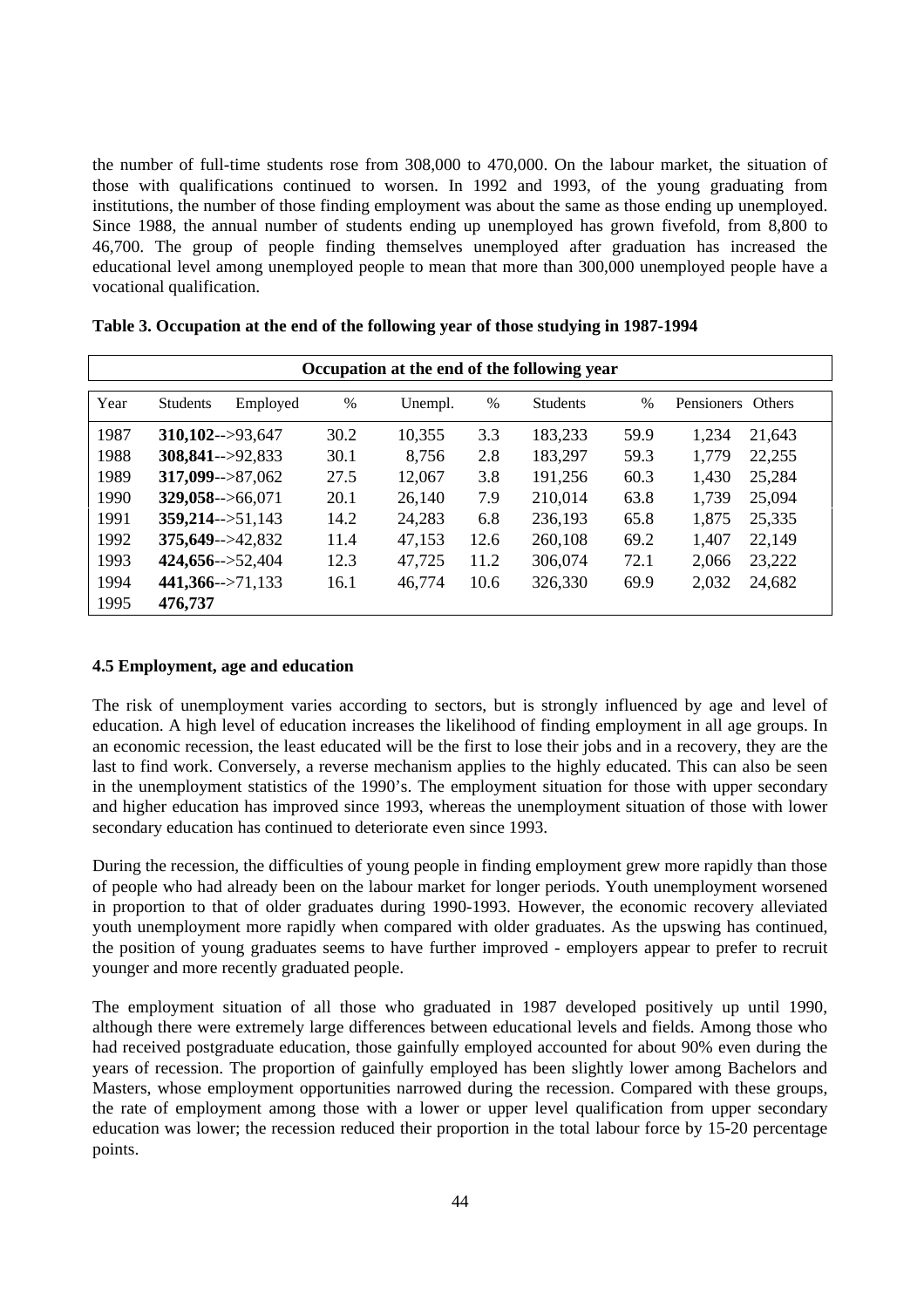The phase of the economic cycle plays a significant role in the placement of an unemployed person. During the boom, the probability of unemployed people with just a lower secondary education finding employment was higher when compared with people with higher education in the worst recession year, 1993. Moreover, the probability of finding employment was more equal during the boom, when the probability of a person with lower secondary education finding employment was 67% of that of a person with higher education, whereas in 1993, the figure had dropped to 45%. In 1994, the probabilities started to grow among those with a higher level of education. However, similar growth has not occurred among those with lower secondary education and, therefore, the difference compared with the higher level has continued to increase (41%).

Age has a significant bearing on employment opportunities. Among the older age groups, the significance of education diminishes; education appears to have no bearing on finding a placement for an unemployed person aged 45 or over. Differences between educational levels are smaller in the older age groups compared with the younger ones. The employment opportunities of highly educated older people have not improved as the recession has abated. Even well-educated people may be more permanently excluded from the labour market, if they have turned 55.

#### **4.6 Youth unemployment, young people's expectations and views on the connection between education and employment**

#### *Youth unemployment*

According to data collected from the job applicant register of the Ministry of Labour, the number of unskilled young people has decreased considerably during 1994-1998. Young people have been systematically directed towards vocational education. Although the labour market demand for young people is relatively good, the initial unemployment of young people graduating from vocational institutions is a severe problem in certain fields and areas. Young people's advantages include a fresh basic vocational knowledge, mastery of the basic skills of the information society and language skills. The following chart, illustrating youth unemployment in 1990-1998, shows the structural change in youth unemployment: on the one hand, the increase in the provision of education and the suspension of labour market support have decreased the number of unskilled people but, on the other hand, educated young people have entered and are currently entering the labour market in increasingly larger numbers. Consequently, there are more people with vocational upper secondary level education among unemployed job applicants when compared with those only with lower secondary level education. Previously, the ratio was the opposite.

In addition to basic vocational education, employers often require job applicants to have work experience and/or special expertise. These young people have been provided with opportunities for practical or apprenticeship training, which enables them to gain work experience or job-specific expertise. By means of ongoing reforms, all those receiving vocational education will be offered opportunities such as on-thejob training. The adjacent figure shows the most common reasons for recruitment problems from the employers' perspective: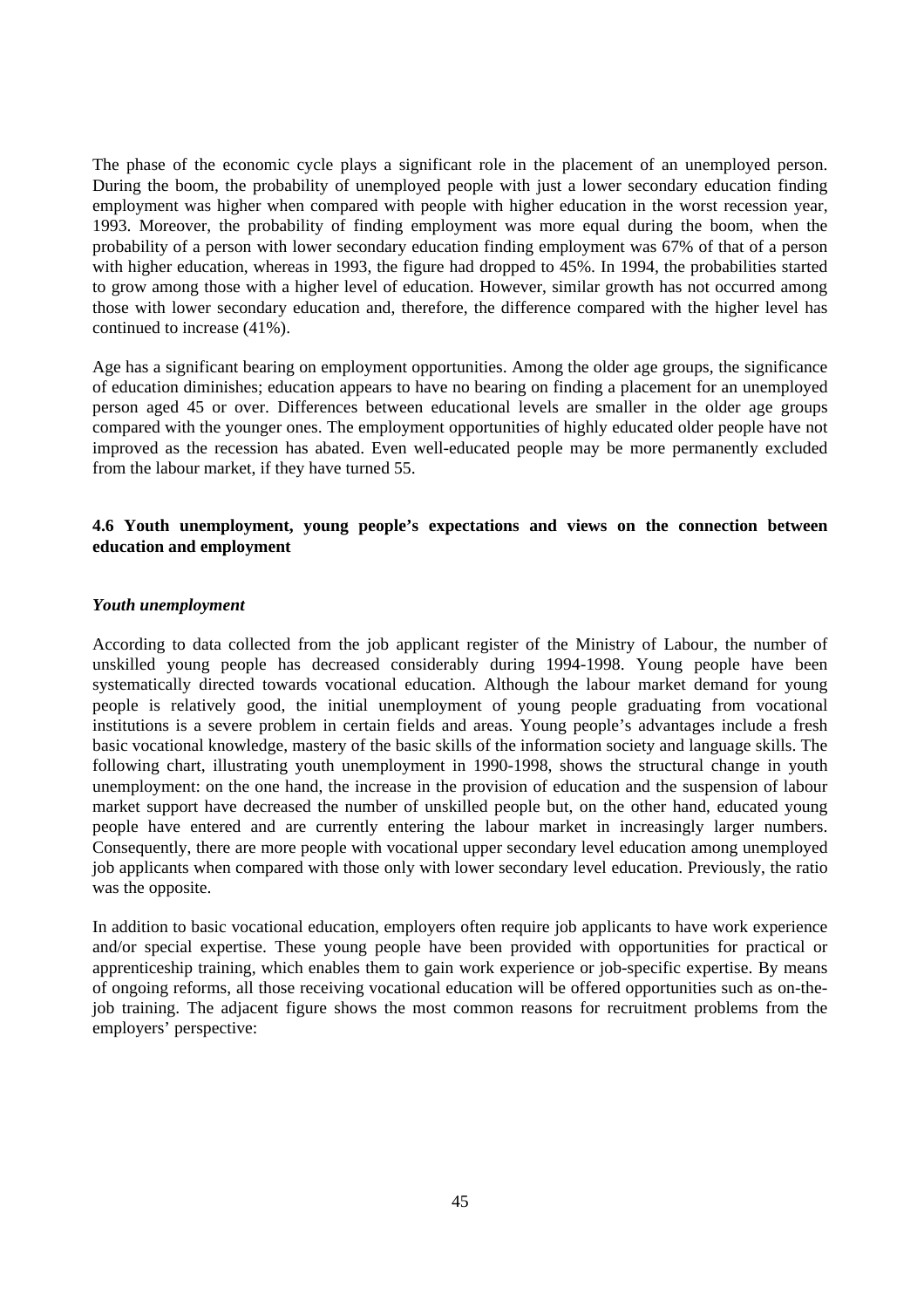

In evaluating the overall youth unemployment situation, it must be taken into account that young people's open unemployment has been reduced by such means as directing them to education (e.g. by increasing the provision of education and with the aid of the labour market support reform, see Section 6.2.3).

The reduction in youth unemployment appears to be stabilising. For example, the reduction in unemployment among those aged under 20 only amounted to 1,000 in 1997, whereas in previous years the rate had been approximately 5,000 people per year. There is a threat that there will no longer be a significant reduction in unemployment among those aged under 20, leaving a group of 7,000-8,000 young people, who struggle with problems of life management and whose education or employment cannot be influenced by the measures available. Conversely, unemployment declined by about 10,000 people in the 20-24 age group, which is approximately 3,000 more people than the previous few years. It is likely that unemployment will decline in this group, following the development of the general labour market situation, and that this trend will continue in the near future.

#### *Young people's expectations and views*

The Advisory Council for Youth Affairs has systematically followed young people's attitudes with its Youth Barometers since 1994. Throughout this period, the vast majority of young people have believed that education will essentially improve their employment opportunities. A general optimism concerning the improvement of the employment situation has increased over the last few years.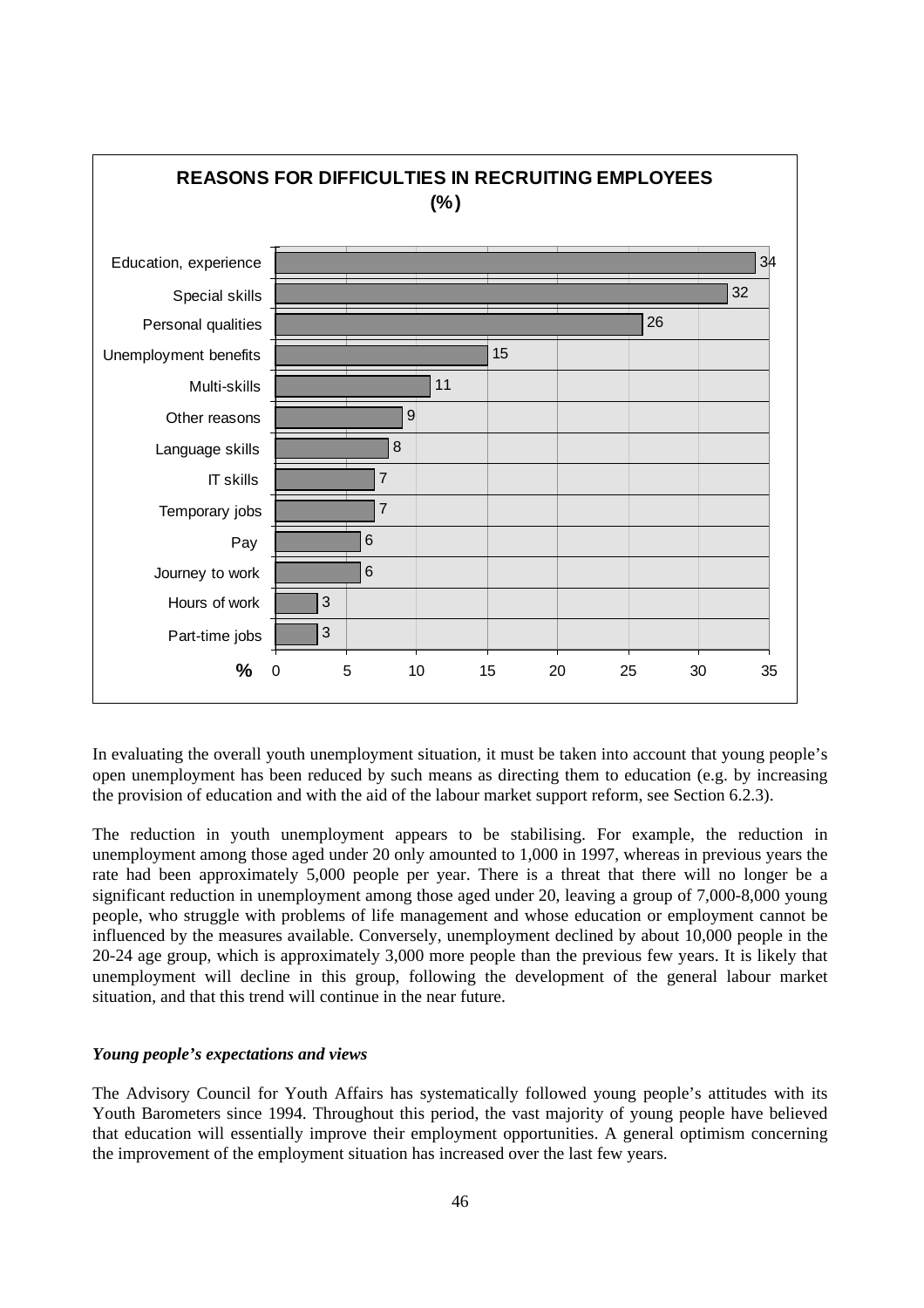Young people in all respondent groups endorse the significance of vocational education as one way of treating unemployment. According to the Youth Barometer from the spring of 1998, 64% of those interviewed saw themselves possibly applying for vocational education within the next five years. In 1994, the figure was 60%. Of unemployed young people, 70% intended to apply for vocational education, based on the results from 1998. The figure is exactly the same as in 1994. However, there is a noteworthy change in that the proportion of those who answered 'definitely not' has decreased by 3% among all respondents, whereas among unemployed people, this proportion has increased by 7%. Consequently, it would seem that there is a group of unemployed young people, who have very negative attitudes both towards education and other alternatives offered to them.

The 1998 Barometer also asked what the young regarded as the most significant factors of marginalisation on the basis of their own experiences. According to the answers given, marginalisation is primarily associated with personal reasons, such as a lack of friends and the individual's lack of initiative. Aversion to education, dropping out or being unemployed are regarded as being effects of these personal factors of marginalisation - and not as being their causes.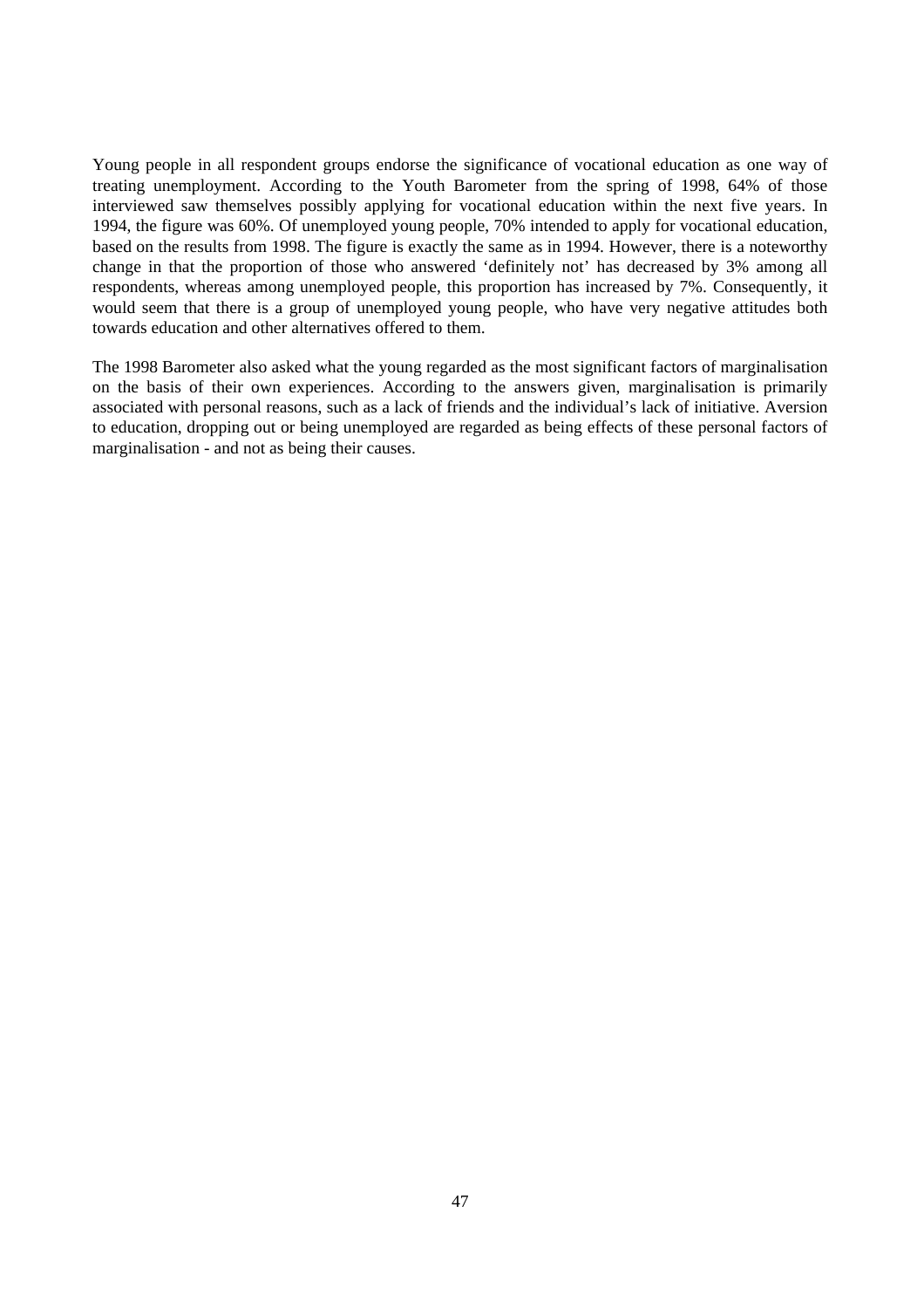### **CHAPTER V: CHANGES OF EXPECTATIONS AND OBJECTIVES OF LABOUR MARKET ORGANISATIONS AND ENTERPRISES**

#### **5.1 The role of labour market organisations and enterprises**

At a national level, the organisations representing different fields of the labour market and working life participate in the planning and development of vocationally oriented education at all educational levels as members of the training committees operating in conjunction with the Ministry of Education. The tasks of the training committees include the promotion of interaction between education and working life, the anticipation of the development of working life skill requirements and the setting of initiatives to develop educational programmes and structures. The training committee system was reformed at the beginning of 1998. There are three training committees operating in conjunction with the Ministry of Education in total.

At a local level, educational institutions have their own consultative committees to attend to working life contacts, comprising of representatives of companies, labour market organisations, administration and the institution/education provider. The task of the consultative committees is to plan education from a regional and local perspective and, first and foremost, to attend to the contacts between the education provider/institution and working life. The consultative committees participate in tasks such as curricular work, arrangement of on-the-job training and maintenance of teachers' knowledge of working life.

In order to promote students' job placements, for example, on-the-job training will be attached to vocational study programmes more and more. In co-operation with organisations representing the labour market, the State issued a recommendation in January 1998 concerning young people's on-the-job training, which aims to create closer links between education and working life. According to the objectives set by the Council of State, vocational education will increase on-the-job training, expand apprenticeship training, deepen the interaction between education and working life and improve the status of vocational education. The recommendation accentuates the responsibility of institutions, labour market organisations, companies and public administration for investigating their field- and job-specific possibilities to increase on-the-job training places for young people at their workplaces. Based on the recommendation, the Ministry of Education has, in co-operation with the central organisations of labour market organisations, launched legislative and other additional measures needed to expand on-the-job training.

The recommendation aims to ensure sufficient provision of on-the-job training places, involvement of companies in the instruction of young people in workplaces and utilisation of working life expertise in planning and implementing instruction. On-the-job training will be implemented in practice by means of contracts between institutions and companies in such a manner that students are not regarded as being paid employees during on-the-job training.

Co-operation between working life and education is also emphasised in the expansion of apprenticeship training. The volume of apprenticeship training in young people's basic vocational education will be increased, thus providing a broader opportunity for on-the-job training compared with vocational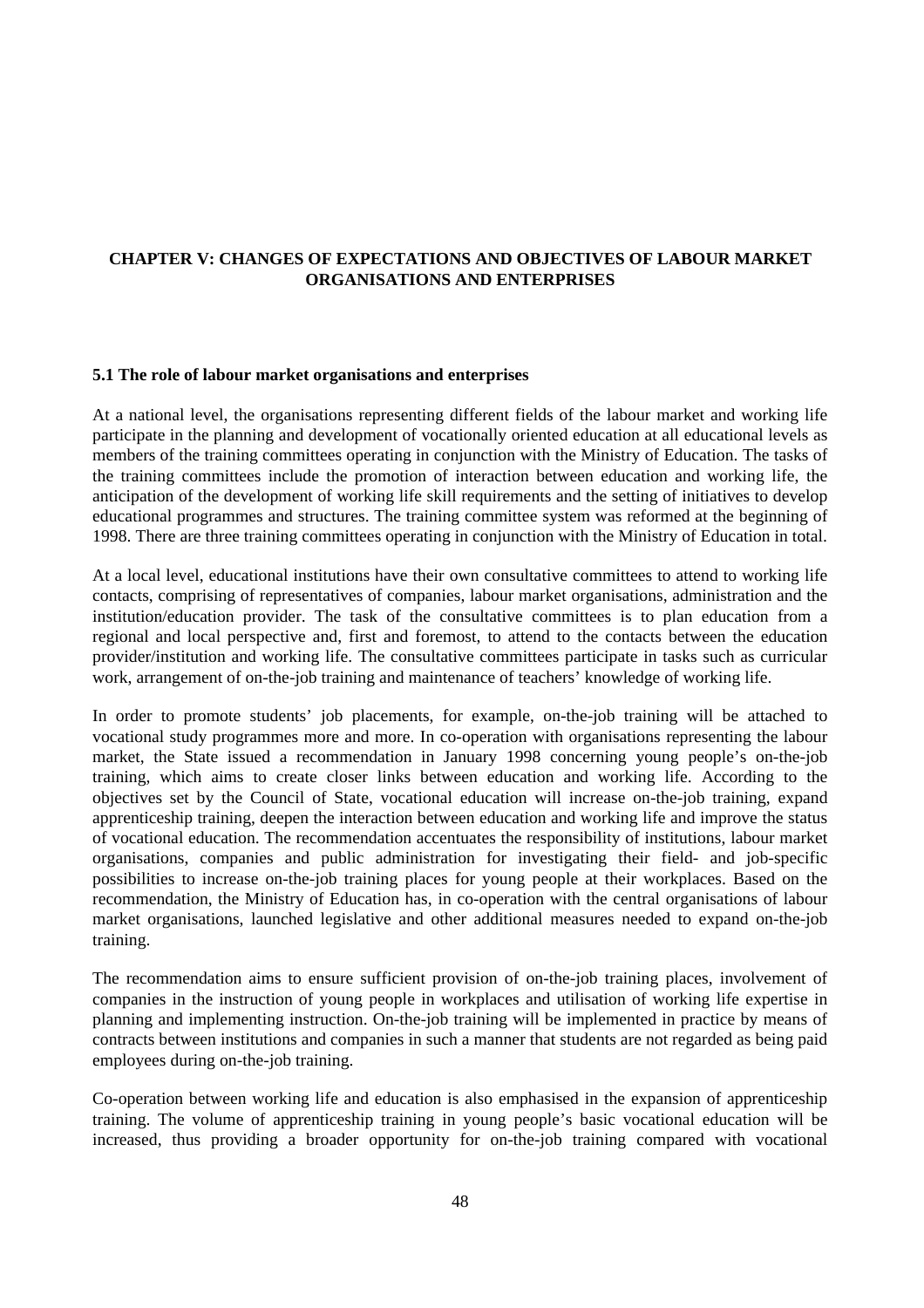institutional education. Apprenticeship training is based on an employment contract between the student and the company.

#### **5.2 Expectations and objectives of social partners and the market**

The following discussion illustrates the opinions of certain significant bodies:

According to *the Research Institute of the Finnish Economy (ETLA)*, the following features and problems occur in Finland in terms of the relations between education and working life (cf. Section 3.1):

- General education has dominated the education system.
- Vocational education has not been sufficiently based on the needs of working life. The labour needs of various fields and the contents of their job descriptions and occupational profiles have not been systematically investigated; nor has this type of information been used as the basis for determining the volumes and contents of education (educational standards, curricula, course requirements).
- Education provided by vocational institutions is a mixture of a science- and subject-based approach, administrative decisions on educational fields and their student quantities and determined by institutions' teacher and other resources. The most obvious and acute working life needs have been taken into account, but the attention given to the needs of various sectors has generally been unsystematic, patchy and ad hoc in nature.
- Institutions of vocational upper secondary and higher education have not been accountable for their students' placement in work.
- Vocational education provided by the private sector has been restricted by various means, such as favouring institutions belonging to the public education system and their standard education.

*The Central Organisation of Finnish Trade Unions (SAK)* states that the job placement of both young people and adults after education depends decisively on the general labour market situation. Education is an essential, but not sufficient, prerequisite for finding employment.

With regard to young people's education, it is important to emphasise the creation of temporally sustainable capabilities. In addition to direct vocational skills, these include general capabilities, such as communication, language, information technology and learning skills. Education must, as far as possible, anticipate changes in the labour market by utilising the regional information of the Employment and Economic Centres on labour market developments, for example. Occupational flexibility will become the most important factor promoting competitiveness and production reforms in 21<sup>st</sup> century working life. The education sector cannot just react to the needs of the labour market, since this type of reaction usually happens too late due to the length of study.

In Finland, institution-based education has ensured that fluctuations in the employment situation have not been reflected in education, unlike in those countries where education is carried out in working life. Conversely, in times of lower employment, it has been possible to increase the provision of education and thus reduce open unemployment. This has simultaneously provided for the development of vocational skills for the subsequent upswing.

The increase in on-the-job training has a very positive effect both on young people's motivation and on their prospective job opportunities. At the same time, a growing responsibility for education also promotes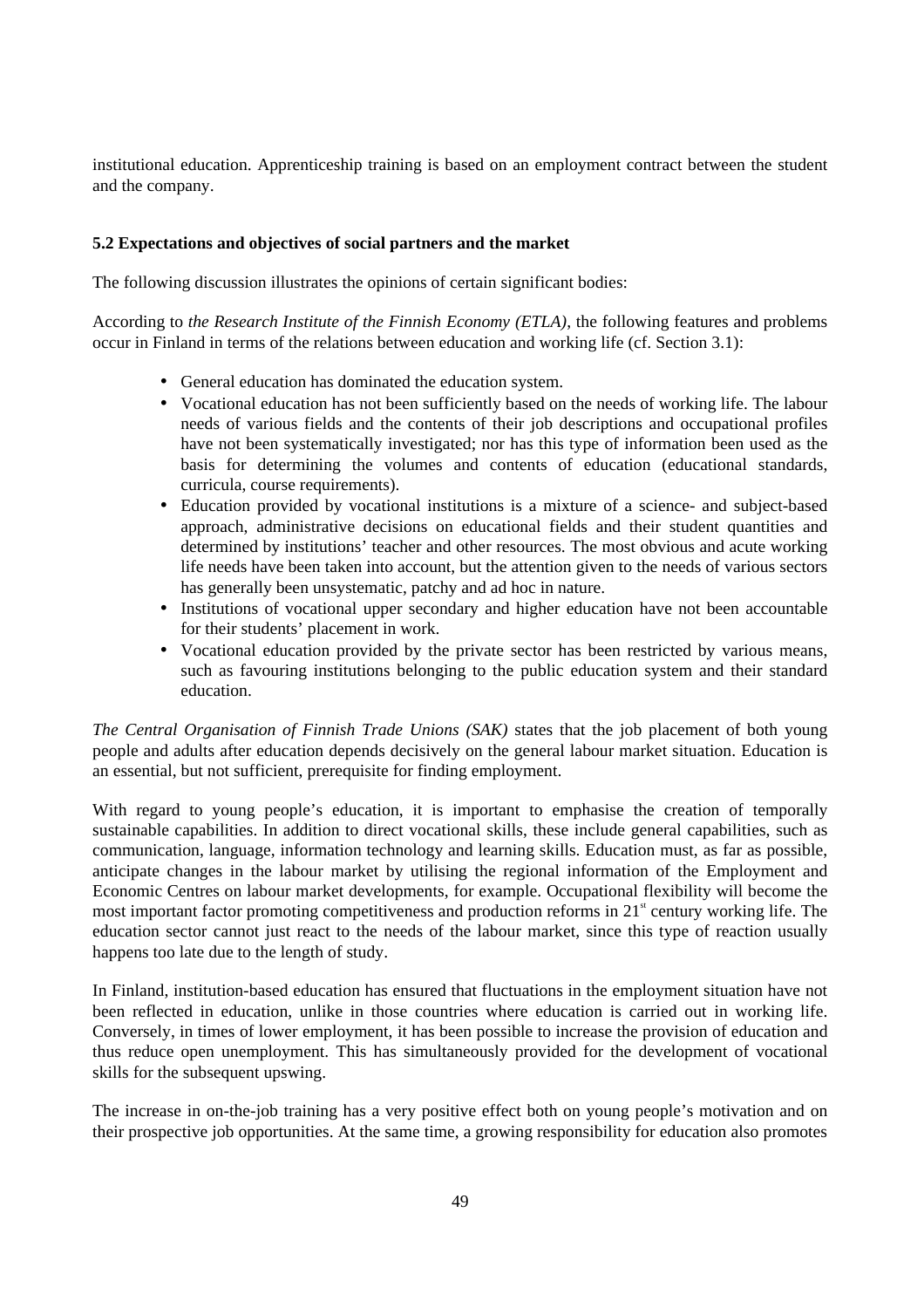positive attitudes towards education within working life, which will be reflected in the further education opportunities of those already working.

The competence-based examinations for adults, independent of how the vocational skills have been acquired, constitute a good support system to increase the possibilities of those already in working life both young people and adults - to maintain and improve their vocational skills.

*The Confederation of Finnish Industry and Employers (TT)* states that the rapid technological development and changes in the expertise needed at work promote the transition of today's young people from basic education to working life. As age group sizes have diminished and the average age of the personnel employed by companies has increased at the same time, skilled young people have increasingly better opportunities to find a job immediately they graduate.

Industry has previously criticised the excessive concentration of vocational education on institutional instruction. Therefore, decisions to the effect that all vocational education will include an on-the-job training period of at least six months have been welcomed as being correct in industrial circles. As a result of these decisions, it is to be expected that young people entering working life will have vocational skills, which meet today's requirements better than before. It has also been noticed that young people's first jobs are usually in the company where they worked during their student years. Increasing working life contacts are also believed to improve job opportunities after graduation.

The expertise needs surveys conducted within industry have shown that when industrial enterprises recruit new employees, they are more and more interested in the educational level of those they recruit. The latest survey indicates that 50% of the people to be recruited over the next few years will preferably have either an AMK or a university degree. It can therefore be stated that the increase in the level of education generated by the establishment of AMK institutions has complied with the needs of trade and industry. Studies at AMK institutions and universities of technology have involved preparing theses for a long time. In many cases, these cover topics given by companies and are prepared by participating in companies' ongoing development projects. The first job will usually be at the same company.

Within the industrial sector, the largest companies have their own specialised vocational institutions. The requirement for eligibility for these institutions is either a qualification from a public vocational institution or the matriculation examination of the upper secondary school. About ten specialised vocational institutions offer one- or two-year study programmes, after which almost all students will be employed by the company in question. Other specialised institutions provide shorter periods of education in topical issues.

Apprenticeship training has traditionally led to employment in the company providing the training. However, apprenticeship training has not become as important a form of arranging basic vocational education as it has in Central Europe. In recent years, employment through apprenticeship training has increased because, after the basic training period, a contract concerning further training has been made between the company and the student. During this additional training period, students have learned the specialist skills needed by the companies in question. At the same time, they have prepared for taking their vocational qualifications.

Industrial enterprises have welcomed with considerable satisfaction the newly launched training projects for on-the-job trainers, aiming to contribute to the development of changes in training culture at workplaces. Moreover, labour market organisations have, through mutual contracts and the provision of information to their members, endeavoured to promote industry in fulfilling its own share of training at workplaces.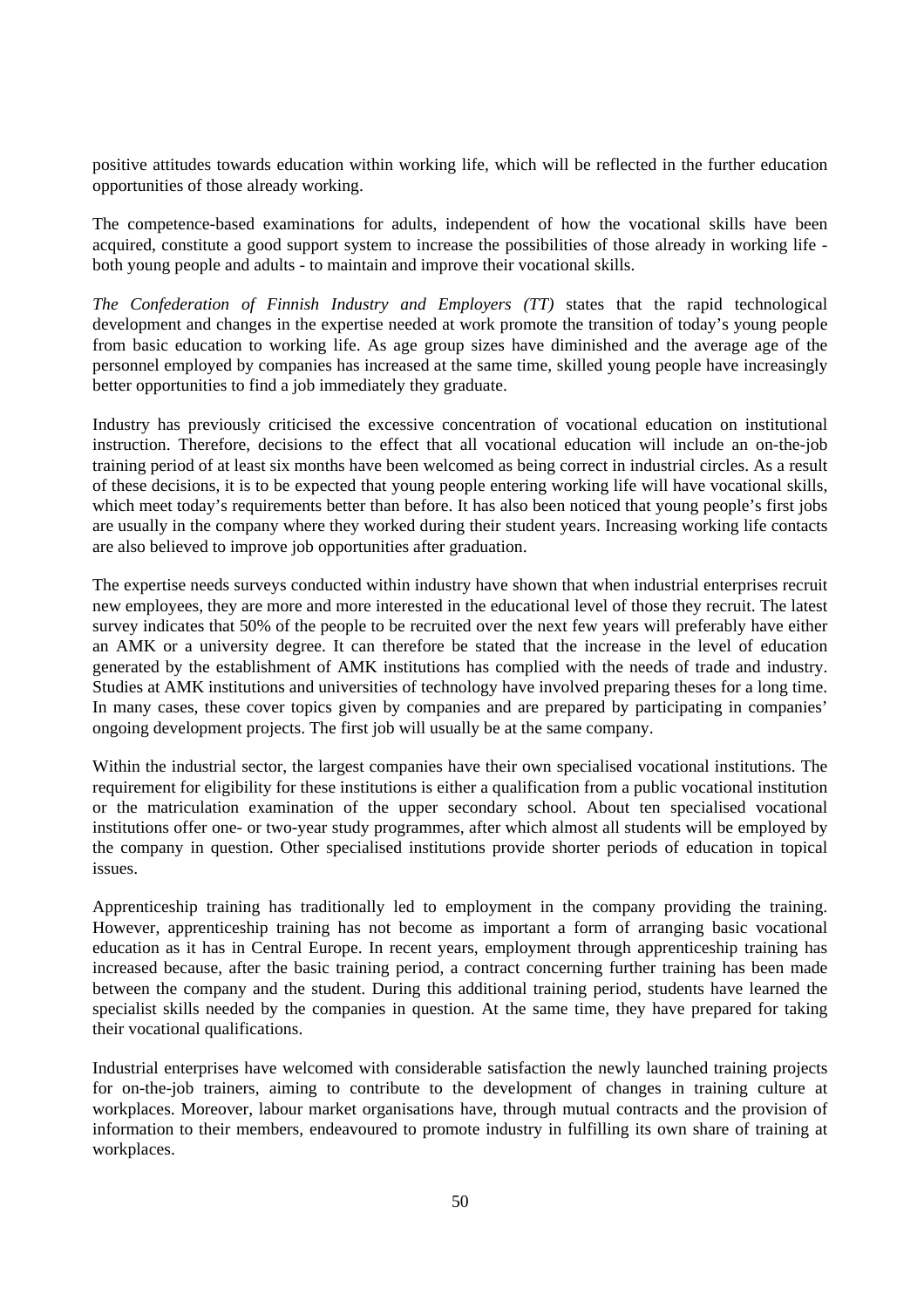*The Employers' Confederation of Service Industries in Finland (PT)* states that the closer education is to working life requirements and the more flexible it is in adjusting to working life changes, the easier it will be for young people to find jobs after graduation.

Employers expect student counsellors in comprehensive schools to have a broader knowledge of working life, in order for them to be able to give their students diverse and up-to-date information on the various choices available once they leave school. In this respect, the qualification requirements of student counsellors need to be readjusted.

Apprenticeship training is important for young people's placement in work. For example, according to a survey conducted in the Province of Kyme in 1997, the employment rate of apprentices was more than 87%, whereas the figure for those graduating from vocational institutions at the same time was a little more than 53%. Of employed people, 81% got to stay at the place where they did their apprenticeships. Consequently, the majority of companies providing apprenticeship training want to keep the employees they have trained after the training period. The objective of the employers' organisations is to reduce the initial pay in apprenticeship training or to obtain some relief from social security payments, which would be likely to increase the use of apprenticeship training in companies.

In other forms of vocational education, the on-the-job training and the diploma project included in the students' curriculum, together with theses in higher education, promote employment. During the on-thejob training periods included in vocational education, employers may get to know their employees and their expertise in advance. On the other hand, representatives of enterprises should, as far as possible, participate more actively in co-operation with educational institutions, for example at the consultative committees and boards of the institutions, and thus gain opportunities to influence the content of education. This is also promoted by visiting lecturers at educational institutions.

The decision of the Council of State on compulsory on-the-job training periods in vocational upper secondary education, the objective of a considerable increase in apprenticeship training and the '2+1' experiments (2 years at the institution, 1 year in working life), together with the increase in practical training in higher education, will triple the number of training places over the next few years, which is ideal for bringing education closer to working life. The central labour market organisations have invited their member unions to investigate the need for training places in their own fields and to negotiate the rules of practical training to govern workplaces. The organisations state that a six-month practical training period should be conducted without contracting a formal employment relationship.

*The Confederation of Unions for Academic Professionals in Finland (AKAVA)* states that the time span of the examination is an essential factor in evaluating the compatibility between the education system and working life from the perspective of job opportunities. Even if the education system produced such expertise that can be immediately utilised in working life, the system could still only be successful in the short run. Narrow professional specialist skills might no longer be useful in years to come. This feature appears to have been characteristic of the Eastern European planned economy, where the results of the education system proved to be weak because the links between the education system and working life were too close. On the other hand, an education system cannot be so extensive that it would totally overlook the provision of professional specialist expertise. This would quite obviously lead to long-term and extensive initial unemployment, preventing the full exploitation of the educational investment both for society and for individuals.

The traditional Finnish education system was relatively well adjusted to working life needs as long as the general changes in working life were stable and predictable. Due to the continuous change in working life, however, the education system will now have to adopt new methods to combine the basic education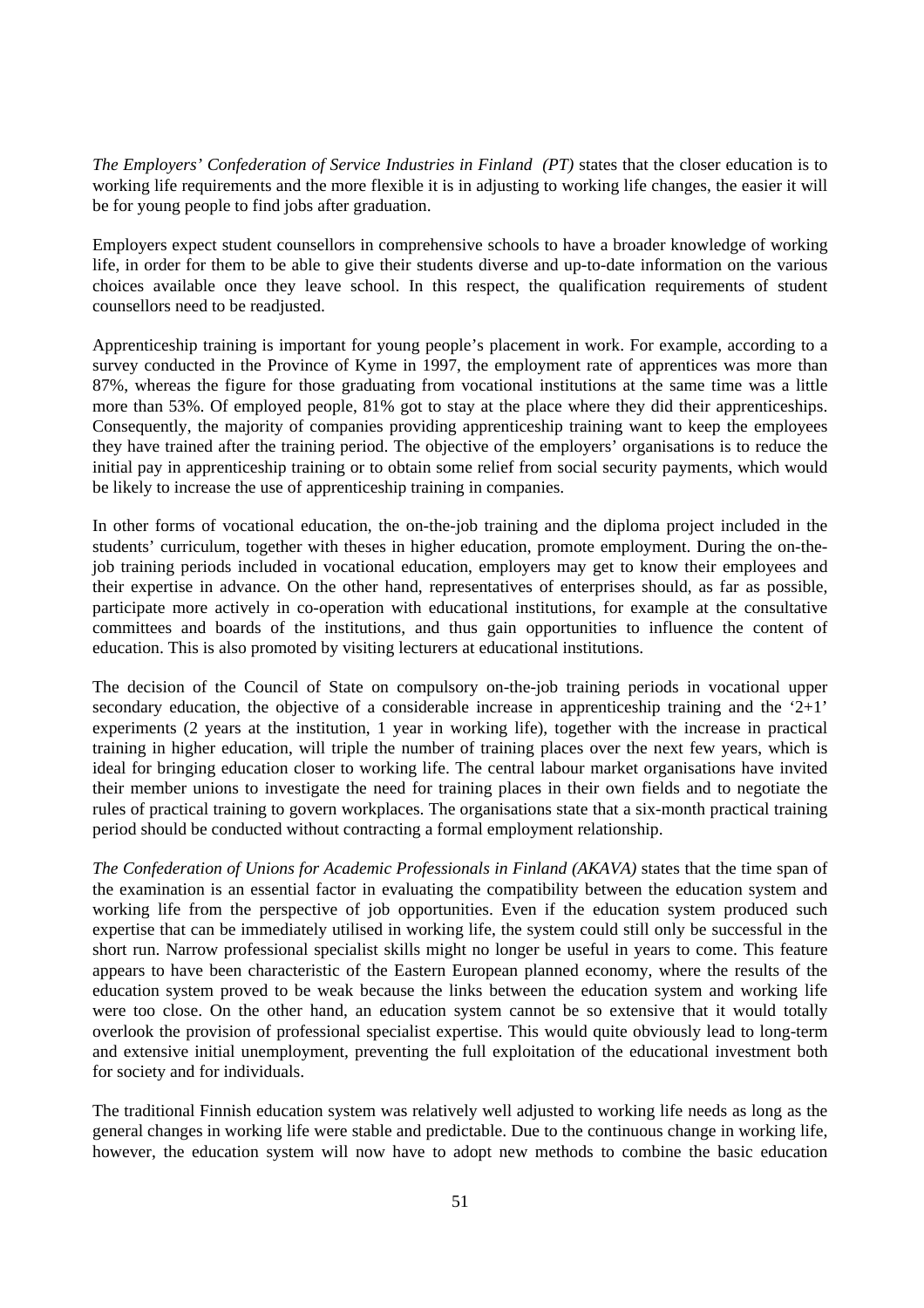founded on broad and critical thinking, the immediate exploitation of educational investment in accordance with working life needs and the adjustment to continuous change and new working life needs.

The university system has traditionally focused on education aiming at positions in public administration and the tax-funded basic functions of society. The creation of the welfare state ever since the 1960's has required the expansion of the university system specifically in those fields that produce professionals for the needs of the educational, health care and social sectors, as well as the other central functions of the welfare state. As the public sector growth started to plunge at the start of the 1990's, it seemed that a vast number of young people would graduate in these fields with the prospect of having to retrain themselves after a period of unemployment. However, this does not seem to be the case after all, at least on a larger scale, since the education system has largely been able to adjust to the new situation. Job placement has started to be viewed as a performance criterion of universities and other educational institutions in a way that has simultaneously changed their modes of operation. Educational programmes have been changed, options have been expanded both within and between institutions, international student exchange has been increased, universities have set up special recruitment units, etc. Also students themselves have adopted job placement as their core objective and act accordingly even during their student years. In these respects, the education system appears to be relatively flexible.

The statistical and reliable monitoring of the transition from educational institutions to working life is as yet insufficient. Institutions conduct their own surveys with a view to showing how well they are performing, which means that the reliability of results remains weak; neither are they comparable. Statistical monitoring is usually restricted to quantitative monitoring, which means that the quality of job placement (how well the education serves the transition to working life) does not receive much attention. However, there would be a need for such surveys illustrating quantitative and qualitative job placement, which would reveal the employment profile within about five years of graduation. Only in this case would it be possible to evaluate the real usefulness of education with sufficient reliability. This kind of follow-up information would also make it possible to anticipate the educational volumes and programmes needed.

Educational planning has not given sufficient consideration to the connection between the quantitative regulation of education and its quality. Particularly in higher level education, the high quality of education should be secured first, and only after this should there be emphasis on making evaluations of the necessary educational volumes. Efforts have been made to educate an increasing proportion of each age group at the highest educational level, without paying sufficient attention to the institutions' own level of expertise, the improvement of teachers' professional skills and the creation of working life contacts.

Institutions of higher education have been largely based on regional policy motives. In doing so, the significance of the sufficient institution size and the necessary co-operation relationships have not been given due consideration. It is imperative that students be provided with more options, in order for them to be able to plan flexibly, in co-operation with working life, the part of their studies, which will provide them with the essential professional expertise they will need for the transition to working life.

In-service teacher training and maintenance of their working life contacts have been given insufficient attention. Teachers are often not capable of functioning as instructors in interaction between students and working life. Attention has been drawn to this matter in opinions issued by Parliament and the labour market organisations, for example. Indeed, there is good progress underway, although it is not as swift as it could be.

There will need to be more reaction to change in the educational needs of working life through intervention in the content and quality of education and through better use of the opportunities provided by the principle of lifelong learning. Educational planning measures regulating the volumes of openings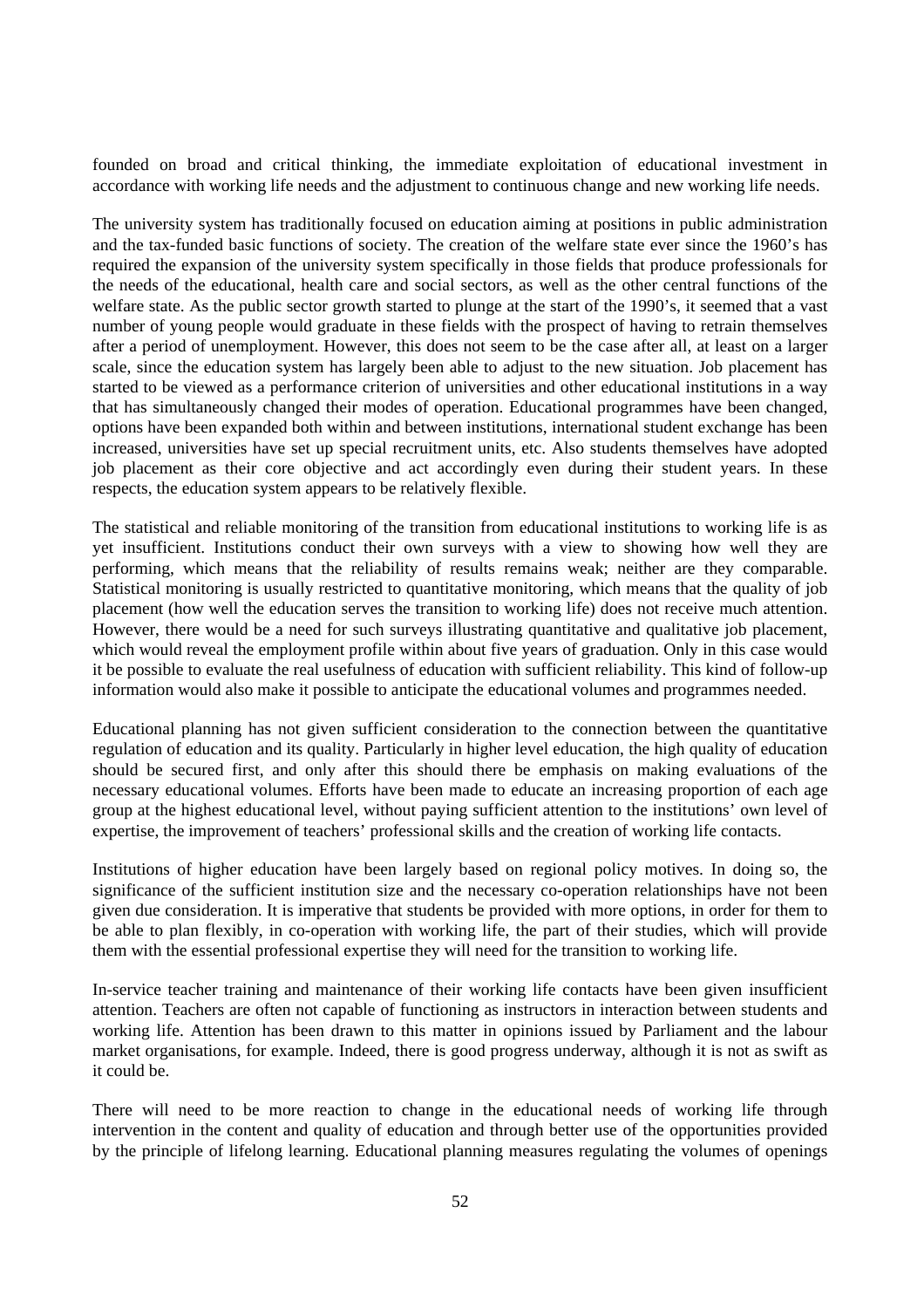must be adopted to prevent the occurrence of structural problems in the availability of labour. Recruitment problems must be met by means of supplementary training, of which 'conversion education', i.e., the system of upgrading qualifications, appears to constitute an increasingly remarkable alternative. Topical working life recruitment problems must be abolished so as to give access to the necessary education and training for both unemployed and gainfully employed people, as well as students about to graduate.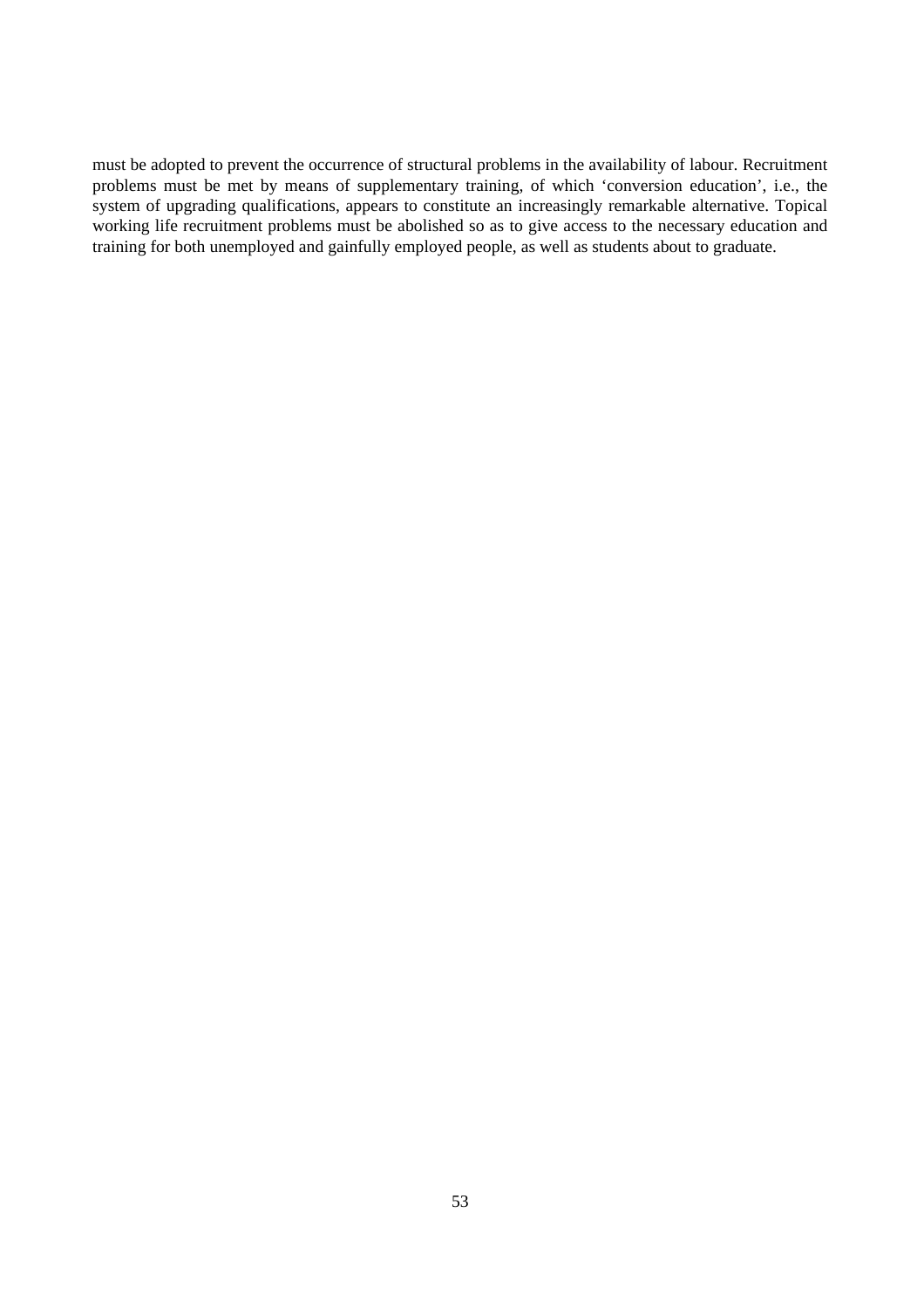#### **CHAPTER VI: POLICY FOR THE TRANSITION PROCESS**

#### **6.1 Structure of the labour and educational administration and their current policy priorities**

#### **6.1.1 Labour administration and its current policy priorities**

The Ministry of Labour determines the priorities for national labour policy. One priority in the national labour policy has been the reduction of the unemployment rate and, in particular, the alleviation of longterm and youth unemployment. The Ministry of Labour allocates resources for implementing the labour policy to its regional bodies annually and they attend to planning and implementing regional labour policy. The regional organisations are the Labour Market Departments of the 15 Employment and Economic Development Centres (see Section 3.2.2.3). At a local level, there are about 180 employment offices in different parts of the country. In their respective areas, the employment offices are responsible for services for job applicants and employers and the application of labour policy measures.

The Ministry of Labour co-operates with the social partners. The Council for Labour Affairs, operating under the leadership of the Ministry, has representatives from the central organisations of the labour market organisations. The Council issues statements and makes initiatives to improve labour policy.

The key objective of the economic policy of the present government, which was appointed in the spring of 1995, was to halve unemployment during its term of office, i.e., by the spring of 1999. This entails rapid and environmentally sustainable economic growth for the entire term of office. The government firmed up the contents of its employment policy in October 1995. It is built on the following six pillars:

- taxation on the use of labour will be relieved;
- working life will be reformed to lower the threshold of hiring new employees, to improve the functionality of work communities and to divide work;
- the volume of vocational education and its links with working life will be increased;
- small businesses will be encouraged and prerequisites for entrepreneurship will be fortified;
- construction work will be increased, including environmental protection work;
- the focus of labour policy will be shifted from passive to active measures.

For more information on the government's Employment Programme, see Section 6.2.3.

The strategy of the labour administration for 1998-2001 includes the following policy lines: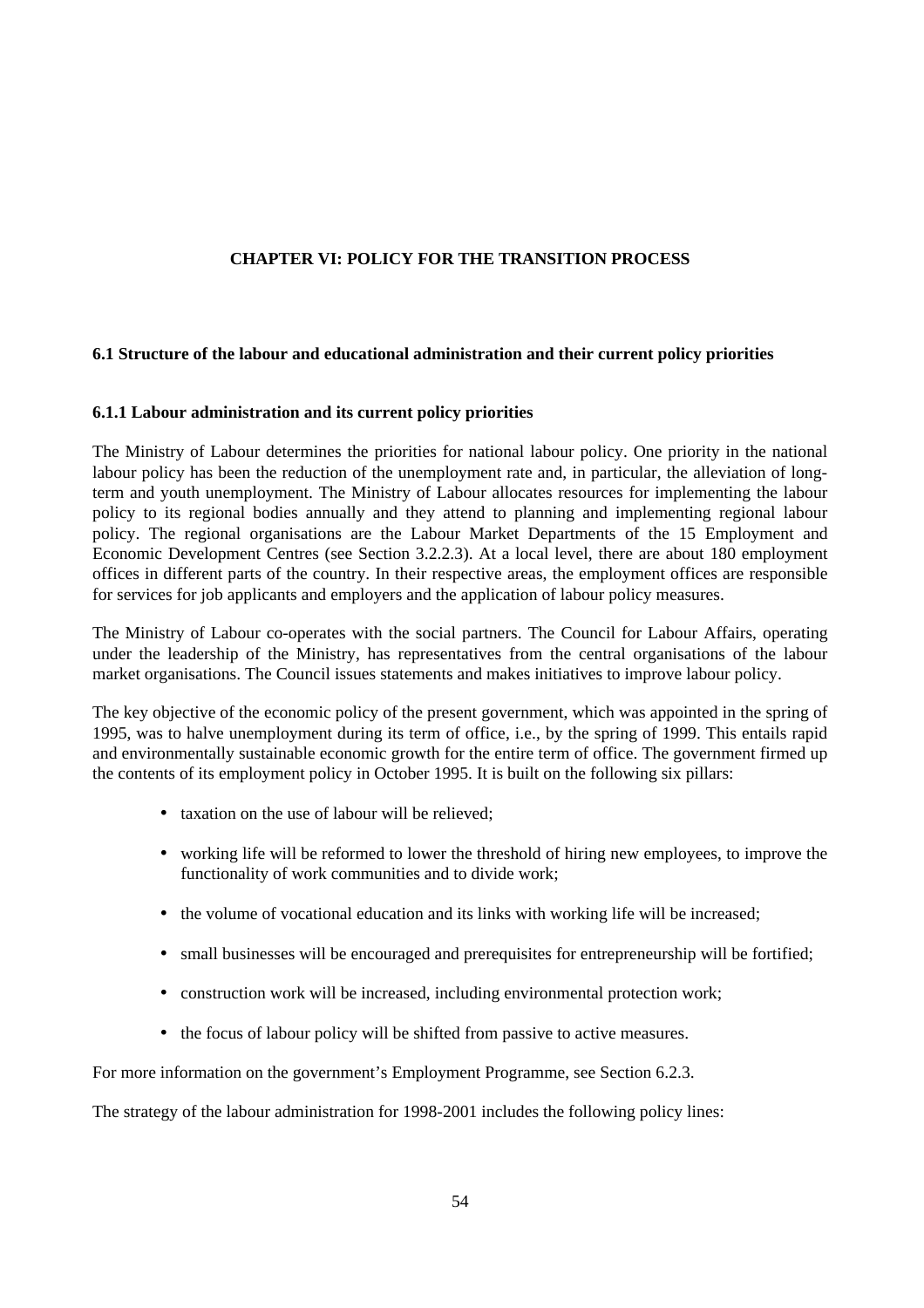- 1. Securing the availability of labour and improving job placement in the general labour market by means of an labour policy supporting economic growth and promoting the functionality of the labour market;
- 2. Fortifying the effectiveness of the labour policy at a regional level;
- 3. Improving the prerequisites for finding employment for those in a weak labour market situation and making it easier for them to participate in working life and society as a whole the proportion of long-term unemployed and other people with difficulties in finding employment among the unemployed is on the increase, and the alleviation of the marginalisation process and the maintenance of social cohesion entails new active alternatives to create appropriate conditions for attaching to working life and society;
- 4. Targeting development work primarily towards improving the effectiveness and quality of operations.

#### **6.1.2 Educational administration and its current policy priorities**

Almost all education under public supervision has been collected under the administrative field of the Ministry of Education. As part of the Council of State, the Ministry of Education is responsible for the operational policy and its preparation, the legislation and the State budget for education. It also prepares the necessary decisions of the Council of State and the Ministry.

The areas of responsibility of the Ministry of Education includes education and research. It is also responsible for administration in the cultural, ecclesiastical, youth and sports sectors. The most important sectors of education falling outside the remit of the Ministry of Education are pre-school education provided by day-care centres (the Ministry of Social Affairs and Health), military training (the Ministry of Defence), and police, border guard and fire and rescue training (the Ministry of the Interior). Adult employment (labour market) training for unemployed people and those in risk of unemployment involves the Ministry of Education in that the labour administration usually purchases training services from educational institutions falling within the control of the Ministry of Education.

There are several expert bodies operating in conjunction with the Ministry, including the training committees of vocational education promoting co-operation between education and working life, the Advisory Council for Adult Education, the Higher Education Evaluation Council and the Advisory Council for Youth Affairs (NUORA). The Advisory Council for Youth Affairs is an expert body operating under the Ministry of Education, which focuses on projects to improve young people's living conditions and on co-operation with bodies working with issues concerning young people.

The National Board of Education works in close co-operation with the Ministry of Education. It is a planning and evaluation agency responsible for primary and secondary education as well as adult education. However, institutions of higher education fall mainly outside its domain. The National Board of Education is responsible for developing educational contents and methods according to the target outcome agreement with the Ministry of Education. The agreement is drawn up every year, and includes the tasks of the National Board of Education assigned by the Ministry. The National Board of Education draws up and approves national guidelines for curricula and qualifications. It is also responsible for assessing the education system, with the exception of institutions of higher education. In addition, it assists the Ministry of Education in preparing educational policy decisions.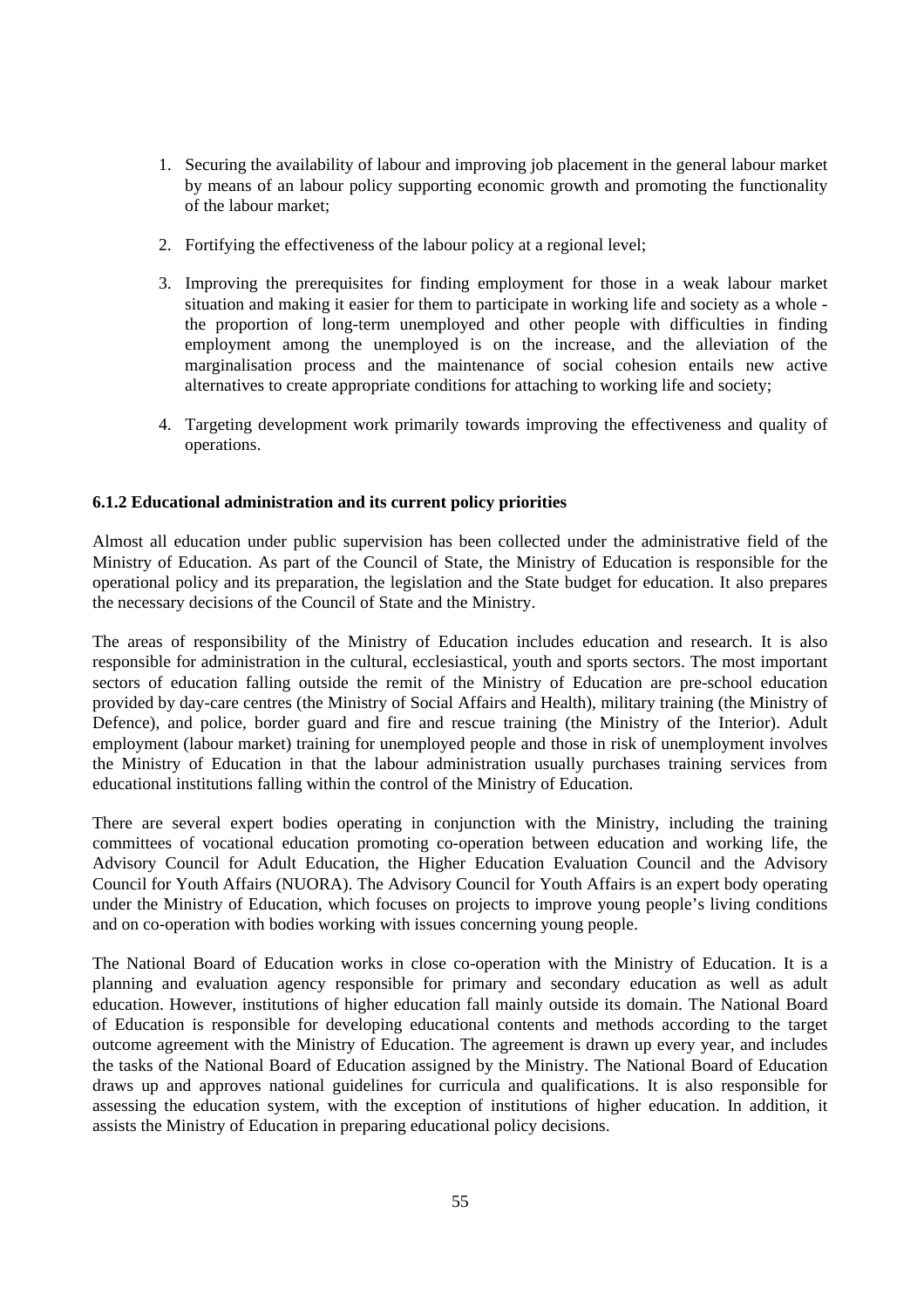In recent years, regional administration has been simplified with regard to the education sector (cf. Section 3.2.2.3). Most tasks and powers have been transferred to municipalities and other education providers. It has been typical of the reform of the educational steering system that national steering has been relieved and local decision-making powers have been increased. The changes have concerned both regulatory and resource steering. There has been deregulation of the organisation of activities both in the legislation and in the lesser regulatory decisions. The number of administrative decisions has been reduced. Separate funding systems have been combined and their allocation criteria have shifted from expenditure to a calculatory basis. Based on the new regulations and provisions, educational institutions and their maintaining bodies may decide on their operations in line with national objectives. Moreover, institutions are encouraged to define their profiles on the basis of their distinctive activities.

The reforms of the 1980's and the early 1990's did not, however, intervene in the basic structure of educational legislation, which has been extensive and fragmented. Preparations for a comprehensive legislative reform in the field of education were launched in 1993, and Parliament has legislated that the new acts will become effective on 1 January 1999. The aim of this revision is to reform educational legislation in its entirety. The legislation currently in force, which is fragmented and based on institutional forms, will be repealed by legislation based on educational objectives and contents, levels and forms of education, as well as students' rights and responsibilities. The new legislation will be distinctly more concise than at present, and will focus on the regulation of the core issues. The reform carries on the abolishment of separate administrative procedures, clarifies the steering relations and essentially increases the authority of education providers to decide on the forms of arranging education and its organisation.

The objectives in the administrative field of the Ministry of Education in 1999 include the promotion of employment by means of education, the development of co-operation between education and working life and the implementation of the strategy of lifelong learning. To this effect, vocational education and apprenticeship training will be developed, together with employment in the cultural sector, youth workshops and the employment opportunities of citizens' activities, and the process of establishing permanent AMK institutions will be completed. Moreover, there will be investment in research to improve the way the national innovation system functions for the benefit of the economy, business activities and employment.

A major challenge is presented by the creation of closer links between education and working life and the increase in the correspondence of education with working life requirements. A pivotal development area of vocational education is the improvement of the prerequisites of vocational upper secondary education and the quality and effectiveness of education. The central measures include:

- increasing and deepening on-the-job training by including an on-the-job training period of at least 20 credits in study programmes, for example;
- reforming qualifications so as to make them ensure extensive basic vocational skills for various assignments in the field in question and more specialised expertise and vocational skills required in working life in one sector of the study programme;
- including competence-based vocational examinations in the new study programmes;
- promoting the placement in working life of those who have received vocational education by such means as ensuring that the educational funding system would take into account graduates' placement in work or further education.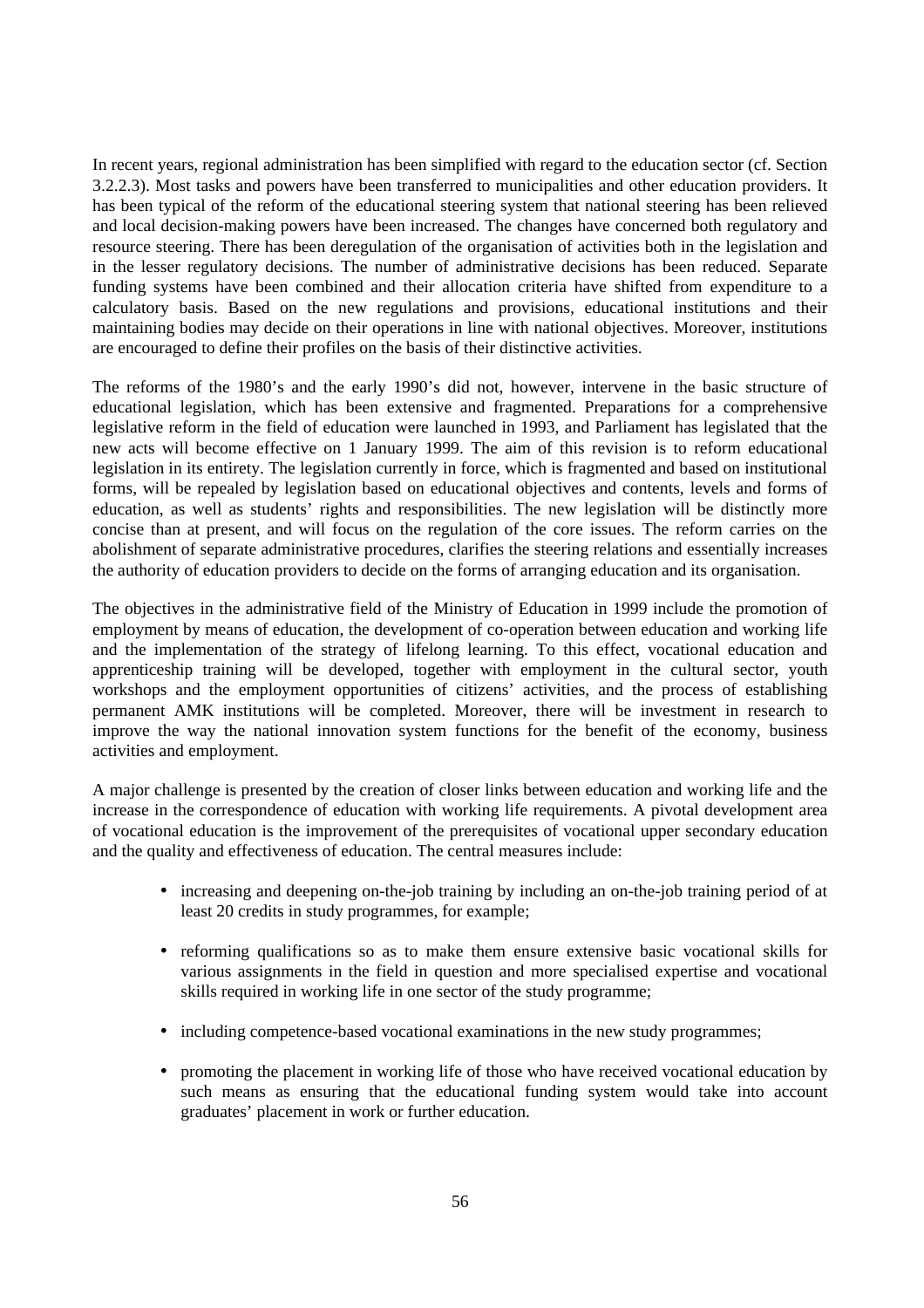The issues of vocational education are closely linked with the reform of the educational structure and study programmes (e.g. the three-year qualifications), on-the-job training (on-the-job training periods, '2+1' experiments, apprenticeship training), implementation, monitoring the development of educational provision, the reform and monitoring of the funding system, the monitoring of comprehensive legislative reform, the evaluation of education and co-operation in the field of vocational education within the European Union.

#### **6.2 Co-operation and cross-sectoral relations between the relevant ministries**

#### **6.2.1 Some background**

The late 1980's saw a period of educational expansion in Finland. Resources allocated to education increased considerably. Adult education, in particular, was expanded and adults' opportunities to participate in education were improved, but the provision of vocational education for young people also increased. Due to the high rate of employment, however, not all study places could be filled, and more and more young people discontinued their studies, because there were plenty of vacancies available even without vocational education. This applied particularly to Southern Finland.

At the beginning of the 1990's, the recession rapidly led to severe cuts in the public finance available to be spent on education. At the same time, however, the provision of education was increased to abate the effects of soaring unemployment. The provision of education had to be increased, but with fewer resources than before.

In 1992, the draftsman appointed by the government proposed to increase the number of study places. In the proposal, the increase focused on those fields with existing job opportunities. The proposal was based on the existing network of educational institutions and the existing body of teachers. However, the provision of education had already been reduced in the same year to save money and, consequently, the increase in study places was not really very significant.

In the following year (1993), a group composed of the Secretary-Generals of three Ministries, titled the Youth Committee for the Secretary-Generals, was appointed with the specific task of searching for a solution to youth unemployment, including through education. The work of the group and its effects will be discussed in more detail in the following section.

#### **6.2.2 The Youth Committee**

The cross-sector and -administrative working group to study the living conditions of the young was set up in the autumn of 1993. The Prime Minister set up the Youth Committee for the Secretary-Generals of three Ministries (Labour, Education, Social Affairs and Health) to prepare a National Youth Programme. More precisely, the Committee was asked to prepare an action plan on how to ensure provision of continuing education for comprehensive school and upper secondary school leavers, how to ensure traineeships for students to promote their professional development and how to ensure that vocational school leavers would get their first full-time jobs.

The proposed measures were both quantitative and qualitative. In addition to the substantial increase in study places in vocational education and training, 100,000 in three years, the national framework curricula for comprehensive schools, upper secondary schools and vocational education were also revised to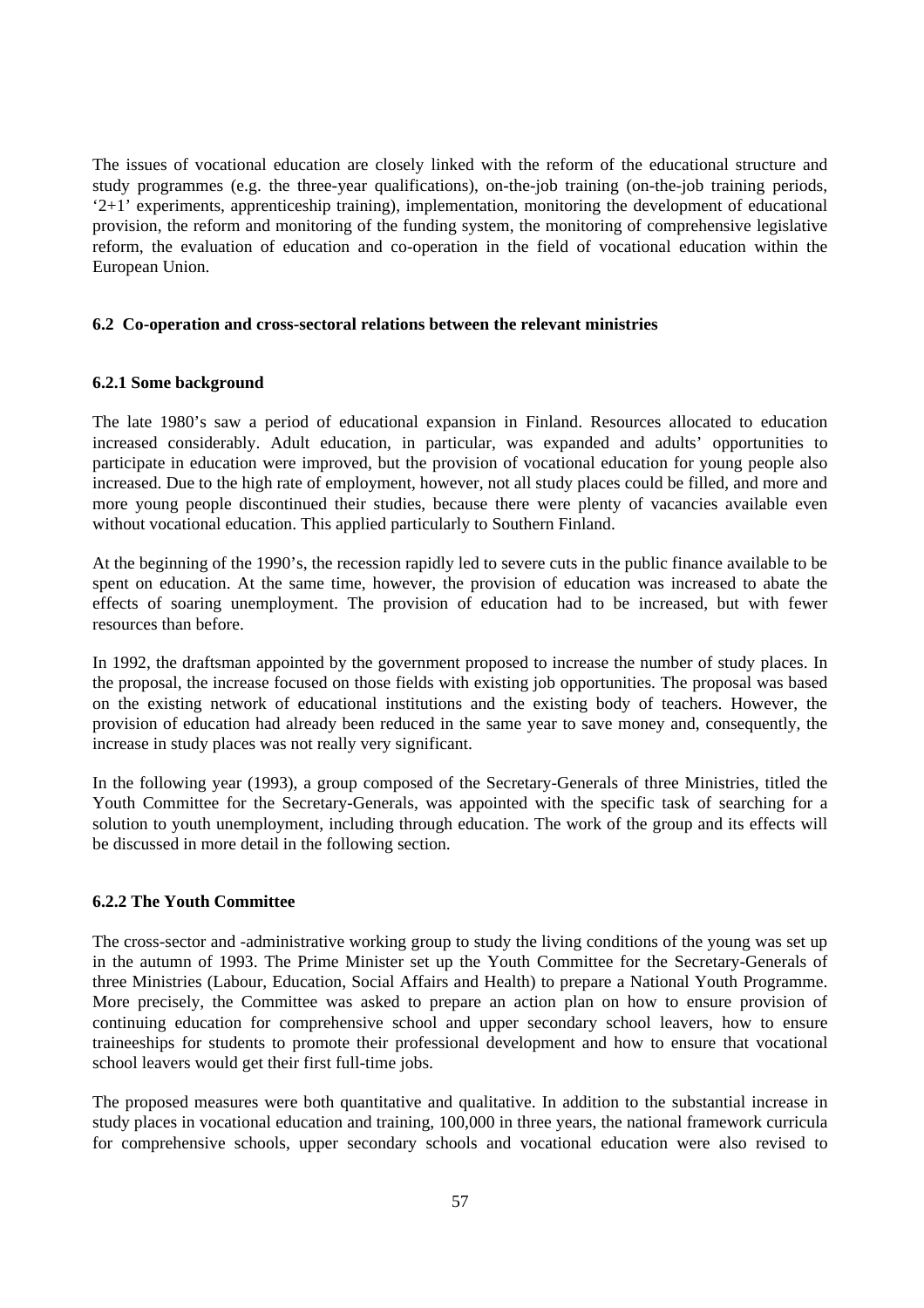respond better to the needs and conditions of the labour market and changed society. Special attention was paid to the least educated young people who face the risk of being excluded.

The Committee concluded that the most efficient way to alleviate youth unemployment, which would also be effective in the long run, was to improve their employability. The limited resources of the State had to be directed away from costly unemployment subsidies towards more active measures - measures that would produce surplus in short-term and long-term education and training.

The Youth Committee came to the conclusion that **apprenticeships** were the most cost-efficient way of improving the employability of young people. Development and expansion of apprenticeship training can be seen as a way to increase educational supply but also as a qualitative measure to improve the content of training. Apprenticeship training can react faster to changing requirements and the training needs of the labour market and employers. It will also provide a pathway to training and employment to those practically oriented young people who are not fit for mainstream, theoretical and school-based education. According to the proposal of the Youth Committee, apprenticeship training is implemented in cooperation with the labour administration, which will support it by granting employment subsidies to those employers who organise apprenticeship training. The required funding was taken from other labour market services. During the 1970's and 1980's, the number of apprentices in Finland was comparatively low, varying between 3,000 and 8,000 students a year. In the 1990's, numbers have increased rapidly. In 1995, the number of students in apprenticeship training was around 17,900, in 1997 the figure climbed further to almost 25,000. For more information about apprenticeships, see Section 3.2.2.2

#### **6.2.3 Government Programme and its Employment Programme**

The present government was appointed in 1995, at a time when the rate of unemployment was 17% and the national economy indicated positive development over the next few years. The programme is titled 'A Government of Employment and Joint Responsibility' (Programme of the Government, 1995). The programme emphasises that the main aim of the economic policy is to halve unemployment during its term of office. The aim of the educational policy is to increase the level of education of the entire population. The principle of lifelong learning has to be turned into real implementation in co-operation with the labour market.

According to the government's Employment Programme, the volume of vocational education will be increased during the period 1996-1999 and its links with working life will be improved. The aim of maintaining the provision of education at a high level and its further increase is to improve the opportunities of particularly those under 20 without vocational education to obtain vocationally oriented education.

The aim of **the increase in the provision of vocational education** was partially to meet the growing demand for education, generated by the government's decision to abolish the right to labour market support for those people under 25, who had not acquired vocational education. These young people **were directed to vocational education** and were simultaneously given preference in the allocation of study places in the application process to vocational upper secondary education.

Labour market support provides for an unemployed person during the job application process and labour market policy measures. The aim is to promote and improve the opportunities to enter or return to the labour market. Labour market support is intended for unemployed people who have received daily unemployment benefit for a maximum of 500 days or who are not entitled to unemployment benefit because they have not fulfilled the qualifying period of employment (usually due to their young age).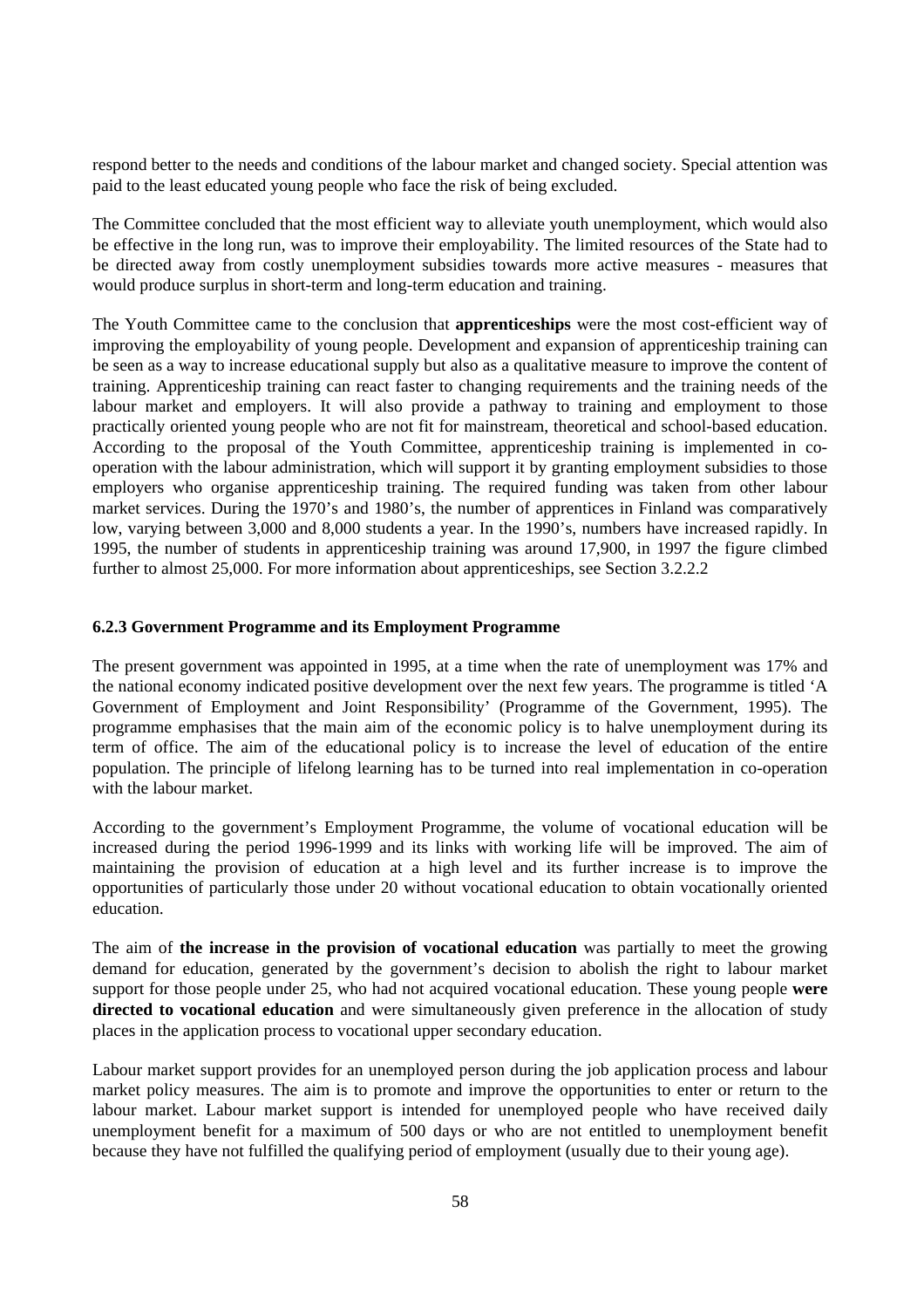Consequently, since 1996, unemployed people under 20 with no vocational education, who enter the labour market for the first time, have no longer been granted labour market support unless they have actively applied for education or participated in a labour market policy measure such as practical training. The right to support will be restored when the applicant shows that he or she has completed a vocational qualification. At the beginning of 1997, the reform was extended to cover those under 25.

It may be the case that the reform of labour market support, effective as of the beginning of 1996, which excluded young people under 20 without a vocational qualification from the labour market support scheme, did not direct all young people to education, but partially to disguised unemployment and/or to the group of people at risk of becoming marginalised. This can be seen from the following statistical differences compiled by the Advisory Council for Youth Affairs in 1997, for example. According to the statistics of the Ministry of Labour, unemployment among those under 20 noticeably decreased as a result of the reform, whereas the decrease was not as distinct in the light of statistics collected by Statistics Finland. According to Ministry of Labour statistics, unemployment among those aged 15-19 dropped by approximately 8,000 people in 1996 compared with the previous year. However, according to Statistics Finland, the decrease was about 4,500. This leads to believe that not all unemployed young people registered at the employment office in 1996, because they would not have received labour market support anyway.

**The increase in the provision of education** was also directed towards post-secondary level education in such a manner that the decision was taken to give preference to applicants with no previous basic vocational education. Moreover, it was also decided to gradually increase the proportion of apprenticeship training in education leading to a qualification so that it would eventually cover 20% of those starting basic vocational education. In order to ensure the quality of training, it was decided to increase the preparatory training for trainers in co-operation with companies. (For further information on apprenticeship training, see Section 3.2.2.2 above, for example.)

The creation of **closer links between vocational education and working life** is emphasised in the Employment Programme. This entails intensifying co-operation between the Ministries of Education, Labour and Trade and Industry. At a local level, the programme underlines the independent authority of the education provider to meet the development needs of local and regional working life and the demand for education expressed by students.

**The deregulation of the steering system for the provision of vocational education** is regarded in the programme as a prerequisite for increasing the flexibility of the education system. The quantitative regulation of vocational education has been simplified in accordance with the programme as of the beginning of 1998. In order to intensify the use of study places, the Ministry of Education prepared a programme to be implemented on a non-recurrent basis, which assessed the necessity of under-sized study groups and the possibility to transfer these openings to attractive fields with better employment prospects. Based on the programme, the 'educational tasks' were confirmed for the education providers, determining the framework, within which the education providers could decide on the allocation of their educational provision with more scope than before.

The Employment Programme for 1996-1999 requires the **improvement of counselling and information services** for students in vocational institutions. It is also noted in the Development Plan for Education 1995-2000. The vocational institutions have the responsibility to promote the employment of their students. The career and recruiting services in vocational institutions are a joint project between the Ministry of Labour, the Ministry of Education and the National Board of Education. The activities began in the spring of 1996 as pilot projects in a few municipalities. The aim is that there will be career and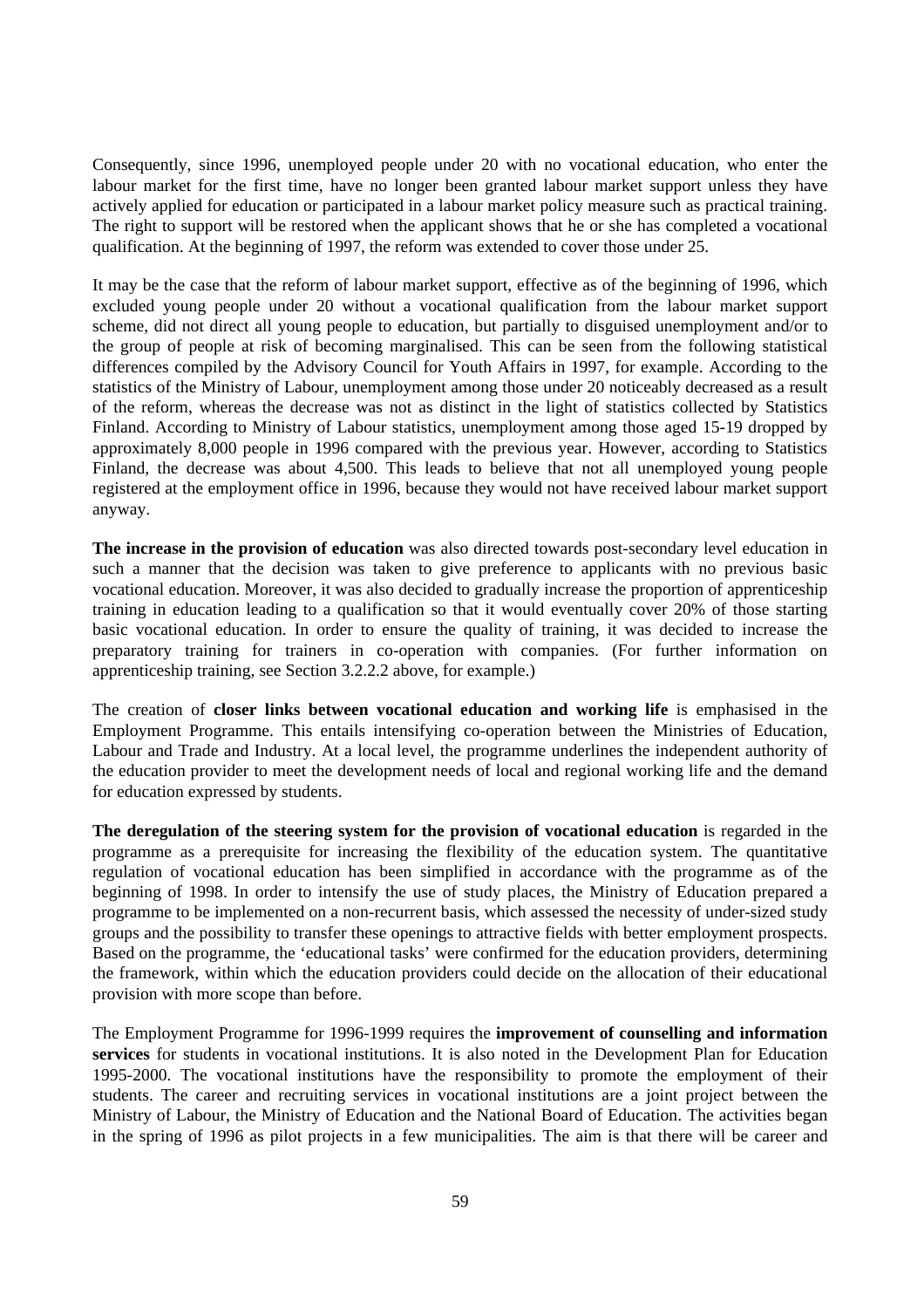recruiting services in all AMK institutions as well as vocational institutions by the end of 1998. See also Section 3.2.2.5.

The purpose of the labour market services provided for young people by the labour administration is to promote vocational orientation, application to education and the transition from one phase of study to the next and further on to the labour market. Large employment offices have separate departments for young people, whereas the smaller ones have people in charge of services for young people. These services are developed by improving the vocational skills of the personnel, by intensifying co-operation with schools and by business life contacts to acquire practical training and apprenticeship places for young people.

**The central role of entrepreneurship** is emphasised in the Employment Programme. Efforts are being made to fortify entrepreneurship with a view to developing Finnish culture in a more entrepreneurfriendly direction. Entrepreneurship has been seen as one of the key elements for future employment. Thus education for entrepreneurship has been included in the national framework curricula for comprehensive schools, upper secondary schools and vocational education. The period 1995-2005 has been declared as the Decade of Entrepreneurship. The aim is to raise a future generation of entrepreneurs in Finland. The Decade of Entrepreneurship is a joint project between the state administration and the social partners.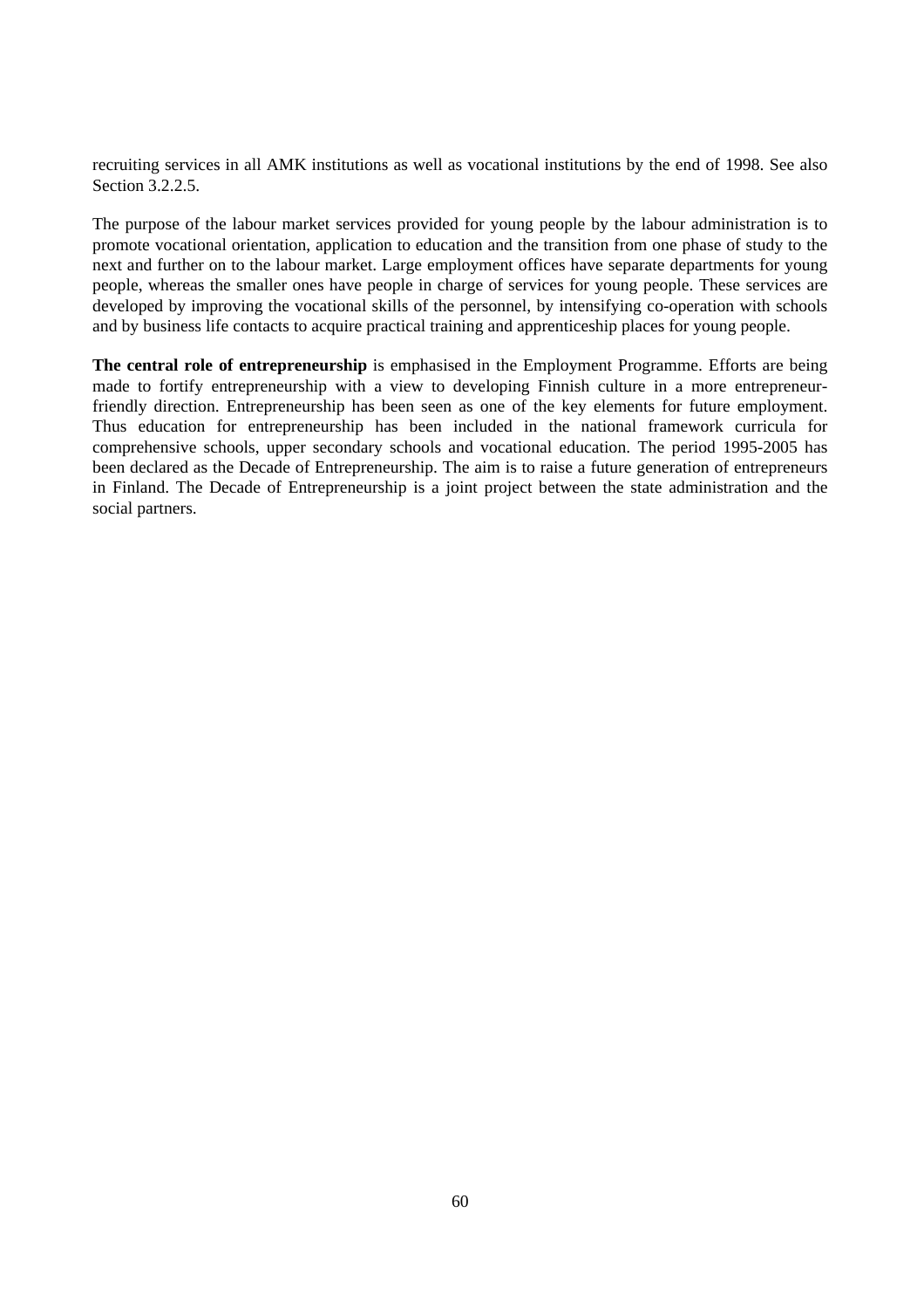#### **BIBLIOGRAPHY**

- Aineksia tietoyhteiskunnan työllistämisstrategiaan. Opetusministeriö. Helsinki 1997. [Ingredients for an Employment Strategy for the Information Society. Ministry of Education. Helsinki 1997. *In Finnish*.]
- Ammatillinen koulutus Suomessa. Cedefop. Luxemburg 1998. [Vocational Education and Training in Finland. Cedefop. Luxembourg 1998. *In Finnish*.]
- Ammatillisen koulutuksen ennakoinnin tarve. Raportti kyselystä ja sen tuloksista. Opetushallitus. Moniste 4/1998. Helsinki 1998. [The Need to Anticipate Vocational Education. Report on Questionnaire Study and its Results. National Board of Education. Occasional Papers 4/1998. Helsinki 1998. *In Finnish*.]
- Elinikäinen oppiminen tietoyhteiskunnassa. II osamietintö: strategiset valinnat. Koulutussuunnittelun neuvottelukunnan mietintö. Komiteanmietintö 1996:10. Opetusministeriö. Helsinki 1996. [Lifelong Learning in the Information Society. II Sub-report: Strategic Choices. Report of the Advisory Committee for Educational Planning. Committee Reports 1996:10. Ministry of Education. Helsinki 1996. *In Finnish*.]
- The Development of Education 1994 1996. National Report of Finland. National Board of Education. Helsinki 1996.
- Euroopan sosiaalirahasto: ohjelma-asiakirja (spd) 1995 1999: Tavoite 3: Suomi. Työministeriö. Helsinki 1995. [European Social Fund: Single Programming Document (SPD) 1995-1999: Objective 3: Finland. Ministry of Labour. Helsinki 1995. *In Finnish*.]
- Euroopan sosiaalirahasto: ohjelma-asiakirja (spd) 1995 1999: Employment toimintaohjelma: Suomi. Työministeriö. Helsinki 1995. [European Social Fund: Single Programming Document (SPD) 1995- 1999: Employment Action Programme: Finland. Ministry of Labour. Helsinki 1995. *In Finnish*.]
- Hallituksen lisäkoulutusohjelman tavoitteet, toimeenpano ja tulokset: nk. Relander-koulutusrahat työvoimapoliittisin perustein toteutettuun koulutukseen. Valtiontalouden tarkastusvirasto. Tarkastuskertomus nro 528/54/95. Helsinki 1995. [Objectives, Implementation and Results of the Government's Additional Training Programme: 'Relander's Training Grants' for Training Based on Labour Policy Criteria. State Audit Office. Audit Report No. 528/54/95. Helsinki 1995. *In Finnish*.]
- Havén, Heikki (toim.): Koulutus Suomessa. Koulutus 1998:1. Tilastokeskus. Helsinki 1998. [Havén, Heikki (ed.): Education in Finland. Education 1998:1. Statistics Finland. Helsinki 1998. *In Finnish*.]
- Hernesniemi, Hannu, Toimialojen kasvun työllisyysvaikutukset Suomessa vuosina 1980 1996. [Employment Effects of the Growth per Sector in Finland in 1980-1996. *In Finnish*.]

Higher Education Policy in Finland. Ministry of Education. Helsinki 1996.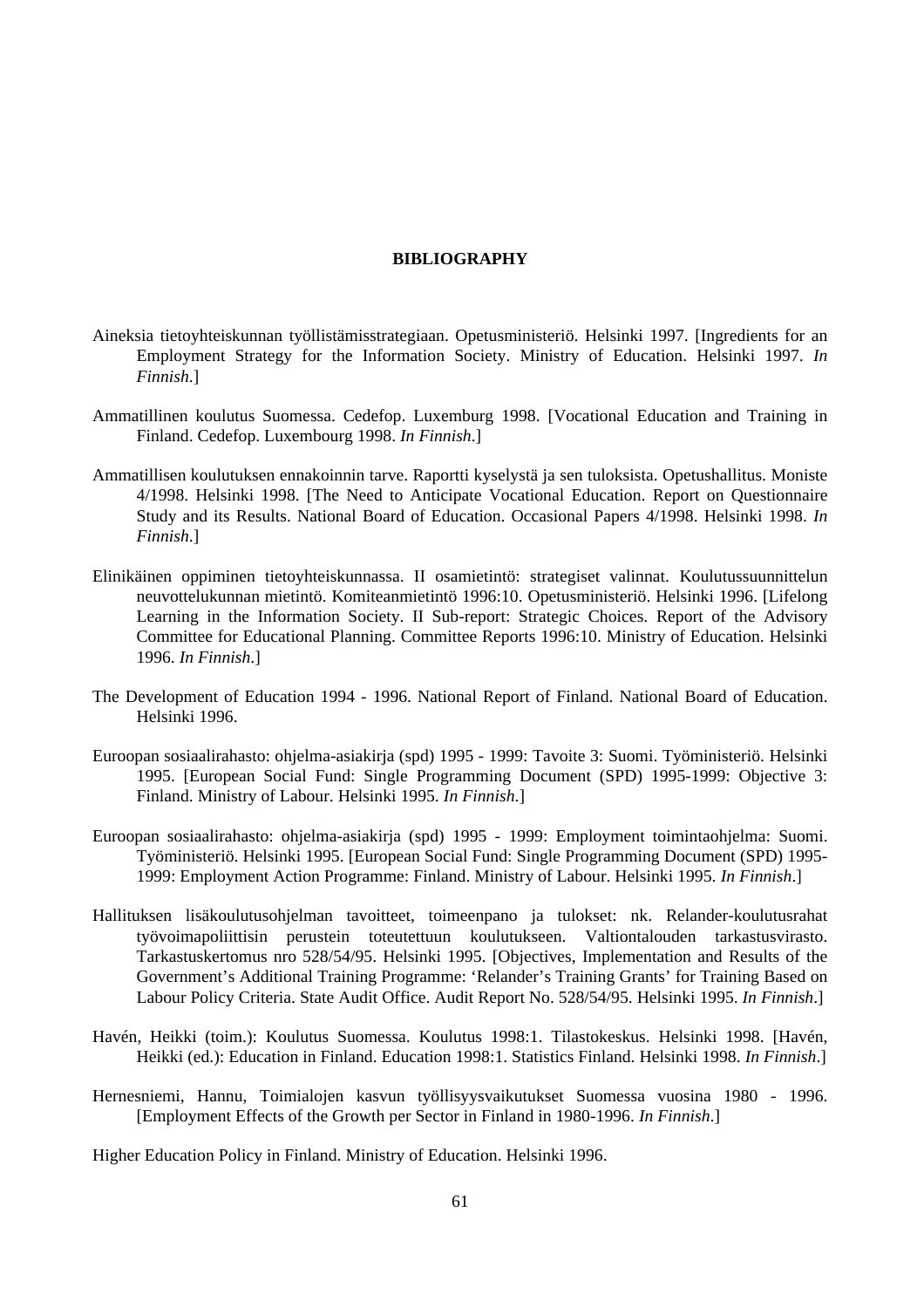- Hiltunen, Virpi, Katsaus opintotukeen 1990 1997. Opetusministeriö. Helsinki 1998. [Report on Financial Aid for Students 1990-1997. Ministry of Education. Helsinki 1998. *In Finnish*.]
- Kansallinen koulutusstrategia. Koulutussuunnittelun neuvottelukunnan mietintö. Komiteanmietintö 1994:1. Helsinki 1994. [National Education Strategy. Report of the Advisory Committee for Educational Planning. Committee Reports 1994:1. Helsinki 1994. *In Finnish*.]
- Koulutuksen kuva 1997: tilastoja koulutuksesta ja koulutettavista. Opetushallitus. Helsinki 1997. [Finnish Education in Focus 1997: Statistics on Education and Students. National Board of Education. Helsinki 1997. *In Finnish*.]
- Koulutusbarometri yhteenvetoraportti 1998. Suomen Gallup Oy/Opetushallitus. Helsinki 1998. [Education Barometer - Summary Report 1998. Gallup Finland/National Board of Education. Helsinki 1998. *In Finnish*.]
- Koulutus- ja tiedepolitiikan osaston asettaman koulutustarpeen ennakointihankkeen loppuraportti 31.12.1997. OPM. Helsinki 1997. [Final Report of the Educational Needs Anticipation Project Set by the Department for Education and Science Policy 31.12.1997. Ministry of Education. Helsinki 1997. *In Finnish*.]
- Koulutus & tutkimus 2000: koulutuksen ja korkeakouluissa harjoitettavan tutkimuksen kehittämissuunnitelma vuosille 1995 - 2000. Opetusministeriö 1996. [Education & Research 2000: Development Plan for Education and University Research for 1995-2000. Ministry of Education 1996. *In Finnish*.]

Labour Ministry Strategy 1998 - 2001. Ministry of Labour. Helsinki 1998.

- Leonardo da Vinci -ohjelman arviointi. Opetushallituksen moniste 4/1997. Opetushallitus. Helsinki 1997. [Evaluation of the Leonardo da Vinci Programme. Occasional Papers 4/1997. National Board of Education. Helsinki 1997. *In Finnish*.]
- Myrskylä, Pekka Ylöstalo, Pekka: Työvoiman tulo- ja lähtövirrat 1987 1995 ja yritysten joustavuus. ESR-julkaisut 6/1997. Helsinki 1997. [Labour Force Entry and Exit Flows in 1987-1995 and the Flexibility of Enterprises. ESF Publications 6/1997. Helsinki 1997. *In Finnish*.]
- Nummenmaa, Anna Raija: Koulutus, sukupuoli ja elämänkulku. Nuoruudesta aikuisuuteen yhteiskunnallisessa muutoksessa. Työpoliittinen tutkimus 149. Työministeriö. Helsinki 1996. [Education, Gender and Course of Life. From Youth to Adulthood in a Changing Society. Labour Policy Survey 149. Ministry of Labour. Helsinki 1996. *In Finnish*.]

Nuorisobarometri: http://www.minedu.fi/nuora [Youth Barometer. *In Finnish*.]

- Oppilaanohjauksen kehittämistyöryhmän muistio. Opetusministeriön työryhmien muistioita 24:1995. Helsinki 1995. [Report of the Working Group for the Development of Student Counselling. Working Group Reports 24:1995. Ministry of Education. Helsinki 1995. *In Finnish*.]
- Oppisopimuskoulutuksen esteet työnantajan näkökulmasta. Tutkimusraportti. Turun kauppakorkeakoulu. Turku 1998. [Obstacles to Apprenticeship Training from the Employer's Perspective. Research Report. Turku School of Economics and Business Administration. Turku 1998. *In Finnish*.]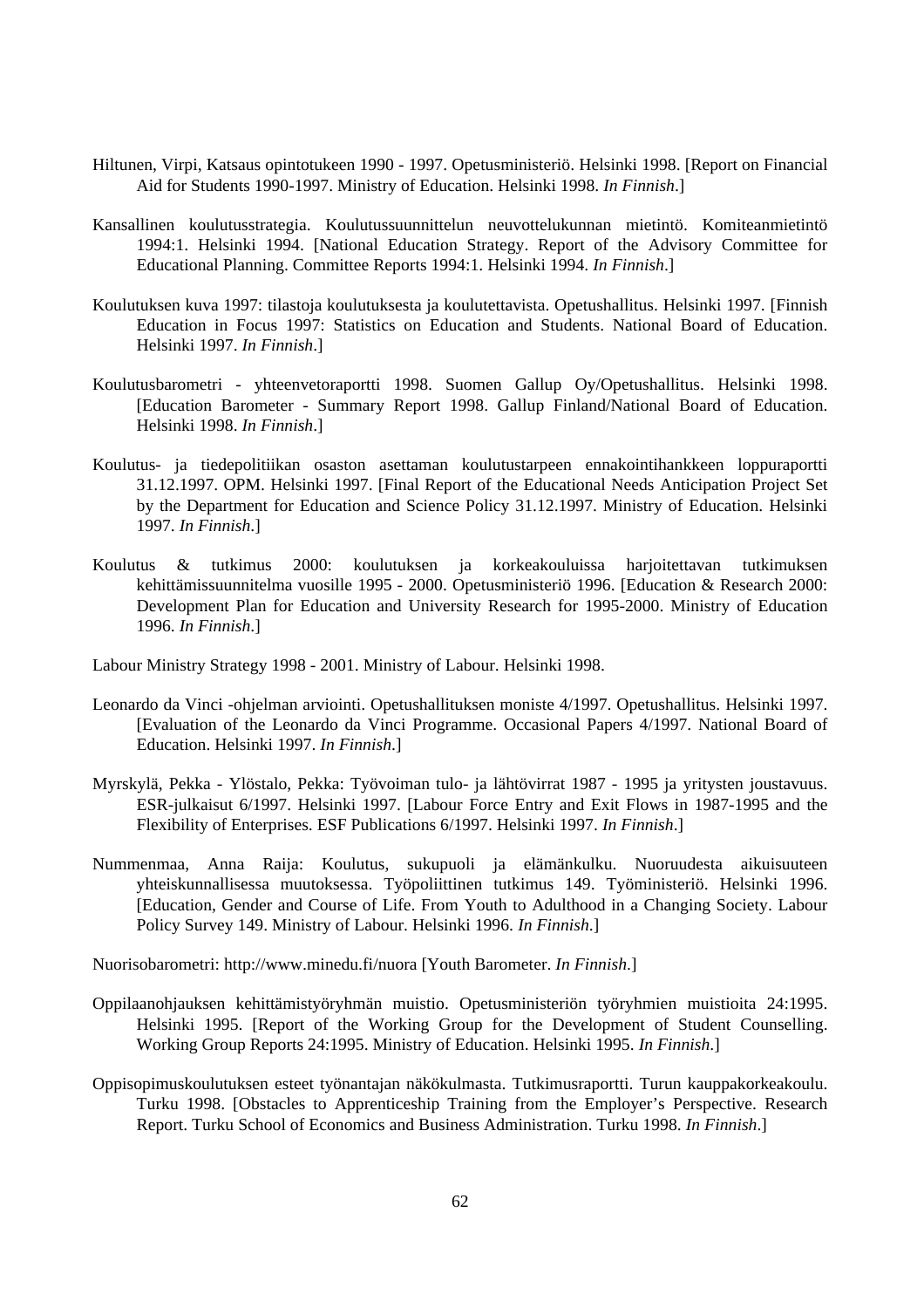- Pohjola, Matti (toim.): Suomalainen työttömyys. Helsinki 1998. [Pohjola, Matti (ed.): Unemployment in Finland. Helsinki 1998. *In Finnish*.]
- Skog, Harri Räisänen, Heikki: Toimivampiin työmarkkinoihin: Selvitysmiesten raportti työvoimapoliittisen järjestelmän uudistamiseksi. Työministeriö. Helsinki 1997. [Towards a Better-Functioning Labour Market: Draftsmen's Report to Reform the Labour Policy System. Ministry of Labour. Helsinki 1997. *In Finnish*.]
- Suomen koulutusjärjestelmä 1997. Opetushallituksen moniste 11/1998. Helsinki 1998. [Finnish Education System 1997. Occasional Papers 11/1998. National Board of Education. Helsinki 1998. *In Finnish*.]
- Suomen työllisyysohjelma 1996 1999: työttömyyden puolittaminen. Helsinki 1995. [Finnish Employment Programme 1996-1999: Halving Unemployment. Helsinki 1995. *In Finnish*.]
- Työelämäosaamisella menestyjiksi ammatillisten oppilaitosten opettajien työelämäosaamisen tehostamisohjelma 1998 - 2000. Opetushallituksen moniste 23/1997. Helsinki 1997. [Success through Working Life Expertise - A Programme to Intensify the Working Life Expertise for Teachers at Vocational Institutions 1998-2000. Occasional Papers 23/1997. National Board of Education. Helsinki 1997. *In Finnish*.]
- Työhallinnon strategia vuosille 1998 2001.Työministeriö. Helsinki 1997. [Labour Administration Strategy for 1998-2001. Ministry of Labour. Helsinki 1997. *In Finnish*.]
- Työvoima 2017: Paranevaan työllisyyteen ja hyvinvointiin uuden vuosisadan alkaessa. Väliraportti. Työvoimapoliittinen tutkimus 184. Työministeriö. Helsinki 1998. [Labour Force 2017: Towards Better Employment and Welfare on the Threshold of a New Century. Interim Report. Labour Policy Survey 184. Ministry of Labour. Helsinki 1998. *In Finnish*.]
- Vainio, Arttu Katajamäki, Hannu Huuhka, Ari: Euroopan sosiaalirahaston tavoite 3 -ohjelman kokonaisarviointi. ESR-julkaisut 9/97. Helsinki 1997. [Overall Evaluation of the European Social Fund Objective 3 Programme. ESF Publications 9/97. Helsinki 1997. *In Finnish*.]
- Valtion talousarvioesitys 1998: hallituksen esitys eduskunnalle valtion talousarvioksi vuodelle 1998. Helsinki 1997. [State Budget Proposal 1998: Government's Proposal to Parliament for the State Budget for 1998. Helsinki 1997. *In Finnish*.]
- Virtanen, Petri: Innovatiiviset työpajat. ESR-julkaisu 14/98. Helsinki 1998. [Innovative Workshops. ESF Publications 14/98. Helsinki 1998. *In Finnish*.]
- Vähätalo, Kari et al: Työllistymispolkuja syrjäytyville. ESR-julkaisu 11/97. Helsinki 1997. [Paths to Employment for People at Risk of Exclusion. ESF Publications 11/97. Helsinki 1997. *In Finnish*.]
- Yliopistot ja koulutusalat 1996: tilastollinen analyysi. Opetusministeriö 1996. [Universities and Fields of Education 1996: Statistical Analysis. Ministry of Education 1996. *In Finnish*.]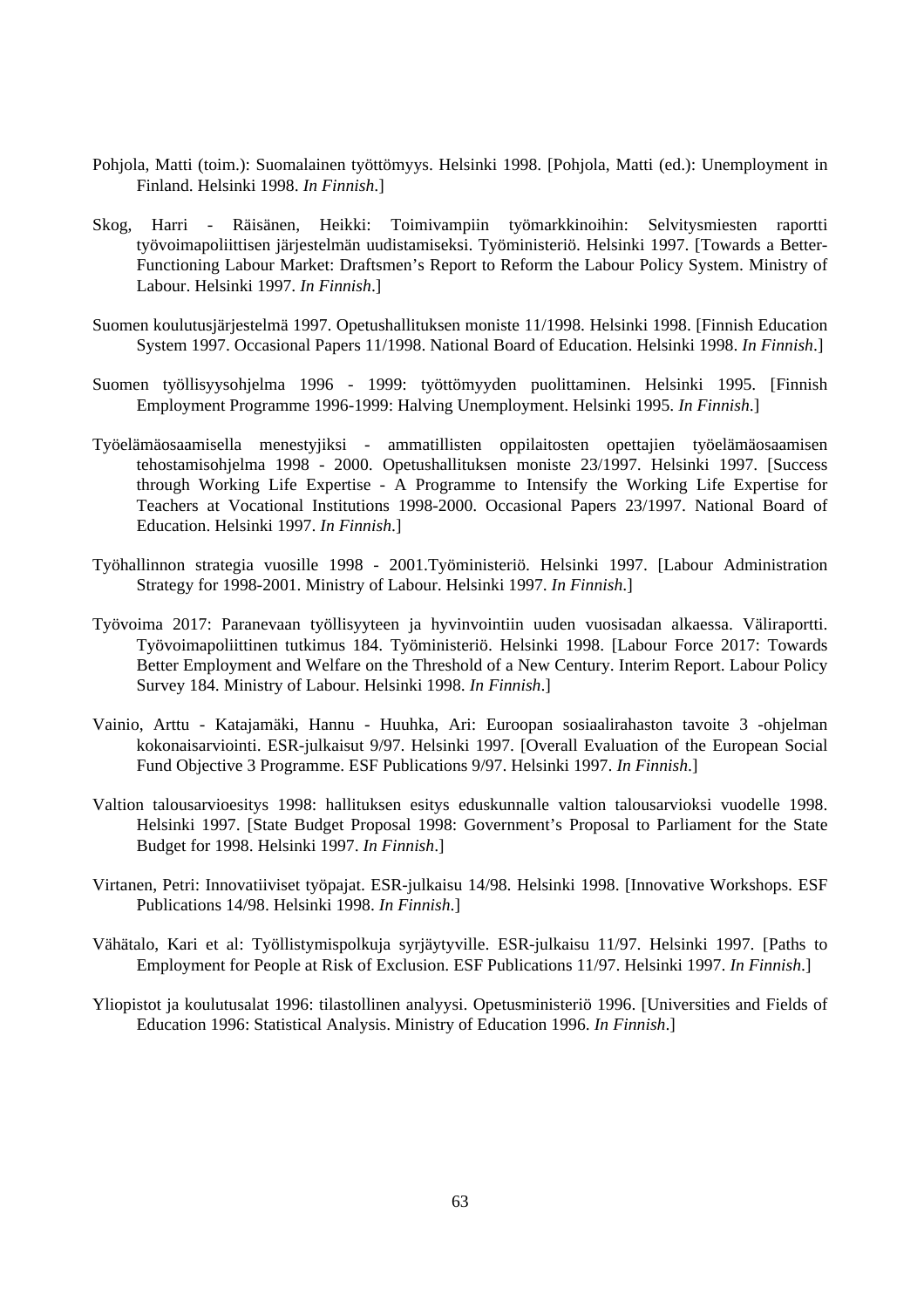#### **APPENDICES**

#### **APPENDIX I: The Finnish Education and Training System**

#### *Pre-school education*

Pre-school education is mainly given at day-care centres, which are run by the Ministry of Social Affairs and Health. It is not obligatory and its aim is to enhance the learning skills of children. The intention is to give all Finnish 6-year-olds the chance to receive pre-school education at day-care centres or comprehensive schools.

#### *Comprehensive schools*

Compulsory education in Finland begins in the autumn of the year, in which a child turns seven. There are about 60,000-65,000 children in this age group each year.

Comprehensive school lasts nine years. It is divided into a six-year lower stage and a three-year upper stage. A voluntary tenth year can also be provided, primarily for those school leavers who do not manage to get a place in further education. Most young people continue in upper secondary education after completing comprehensive school: in 1996, of comprehensive school leavers, 55% started upper secondary school the same year and 34% went to vocational institutions, 4% moved up to the  $10<sup>th</sup>$  form of comprehensive school, whereas 7% did not continue studying straight after comprehensive school. Of ninth-formers at comprehensive school in 1996, 5% started at upper secondary school or in vocational education the following year. Consequently, about 94% continued in upper secondary level education in the same or the following year.

The aim of basic general education is to help young people to grow into good, well-adjusted people and citizens, and to provide them with the necessary skills and knowledge needed in life. Instruction should promote equality in society and give pupils the means to attain the skills needed in further education and to encourage them to continue developing throughout their lives.

#### *Upper secondary schools*

Upper secondary schools provide general education and continue the teaching function of comprehensive schools. Upper secondary education leads to the national matriculation examination and qualifies students for all higher education studies. There are no grade levels in upper secondary schools, which means that it is up to the students themselves to decide the order and pace of their studies within the limits of course supply and the maximum time allowed for completion of studies. The curriculum comprises 120 credits, or 'study weeks', and takes an average of three years to complete.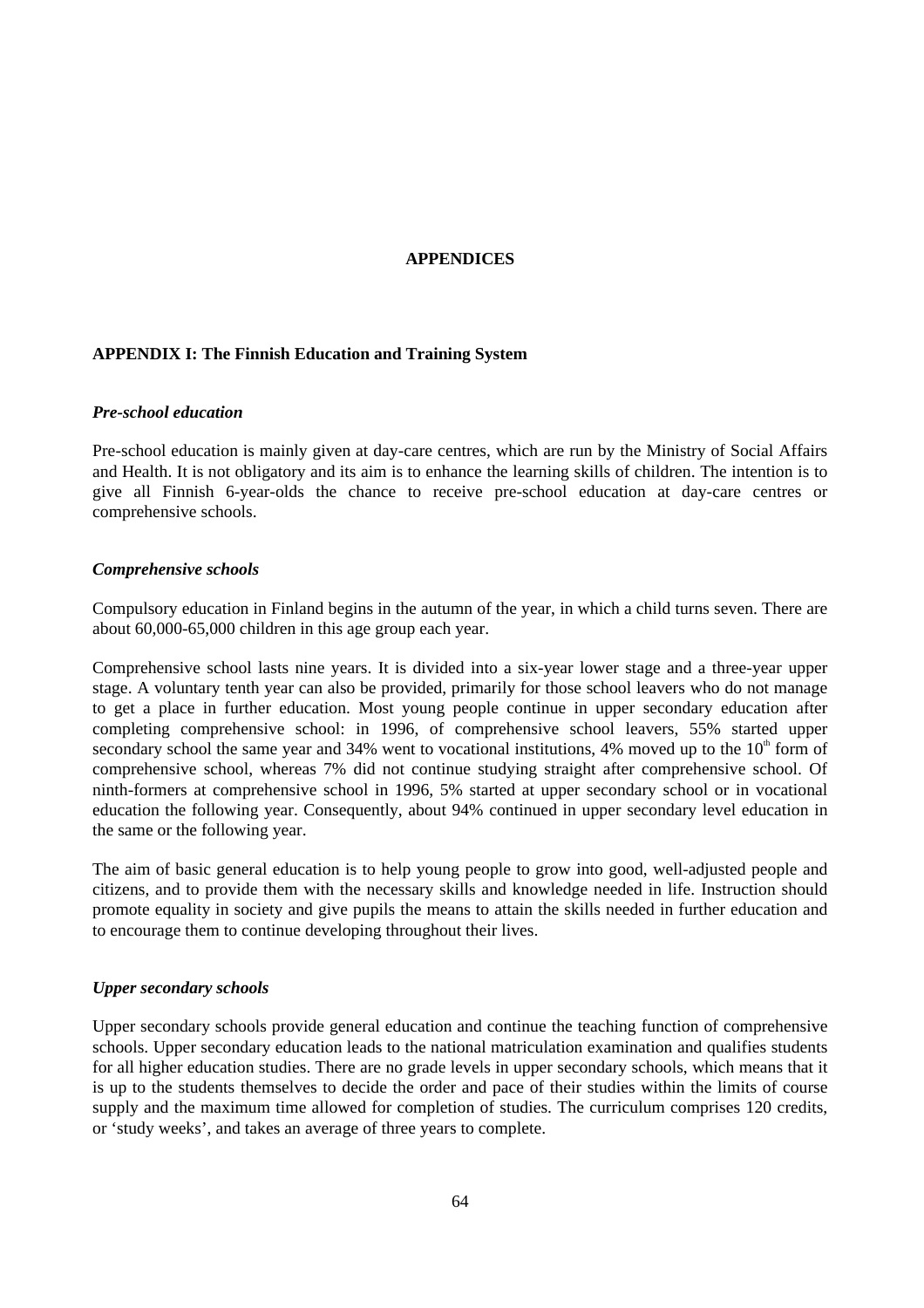The matriculation examination is the general eligibility criterion for all post-secondary educational institutions. Almost 50% of those taking the matriculation examination continue their studies in higher education (universities or AMK institutions, i.e., polytechnics) and the rest opt for other further education or training, or enter the labour market.

The curriculum consists of compulsory and specialisation courses, which are common to all students. There are also elective applied courses that include combinations of different subjects, and other courses, which the schools can choose to include in their curriculum independently. The curriculum can also include courses that are taken in other institutions. Students can, for instance, choose courses from a vocational institution. The following subjects are studied at upper secondary schools: mother tongue (Finnish/Swedish/Sámi), foreign languages, mathematics, natural sciences, social studies, arts and subjects related to human values and beliefs.

#### *Vocational education and training*

The aim of vocational education is to continue the teaching function of comprehensive schools and upper secondary schools. Vocational education provides young people with a vocational qualification and the skills enabling them to maintain it and it qualifies them for further studies. The education provided by vocational institutions covers practically all branches of trade and industry.

The scope of vocational education is very broad and offers many alternatives for individual choice. The education consists of modules. It is developed in co-operation with trade and industry in order to meet the changing demands of society. A period of on-the-job training is a compulsory part of the studies. It gives students experience of work and working environments. A broad vocational education and an ability to learn new things help people succeed in an ever more demanding working life and to upgrade their vocational skills according to changing job assignments.

Modern society demands a lot of employees: a command of languages, mathematics, natural sciences, social studies and good communication skills. In addition, vocational education also underlines the following principles: entrepreneurship, global environmental awareness, and internationalisation. The aim of vocational education is also to promote the self-development of young people and to help them grow into well-adjusted adults and citizens.

#### *Apprenticeship training*

Both adults and young people can also acquire a vocational qualification through apprenticeship training. In apprenticeship training, vocational skills are learned while working, supplemented by theoretical studies. Apprenticeship training comprises both initial and further vocational training for adults and young people. The goal is that apprenticeship training will account for 20% of upper secondary level vocational training offered in Finland each year. The apprenticeship training given at work places leads to the same vocational qualifications as the ones given in upper secondary vocational institutions. About 24,000 Finnish students take part in apprenticeship training every year.

In 1999, there will be a total of 55,000 openings in vocational upper secondary education, including apprenticeship training, with adult education places accounting for about 7,500 or 14%.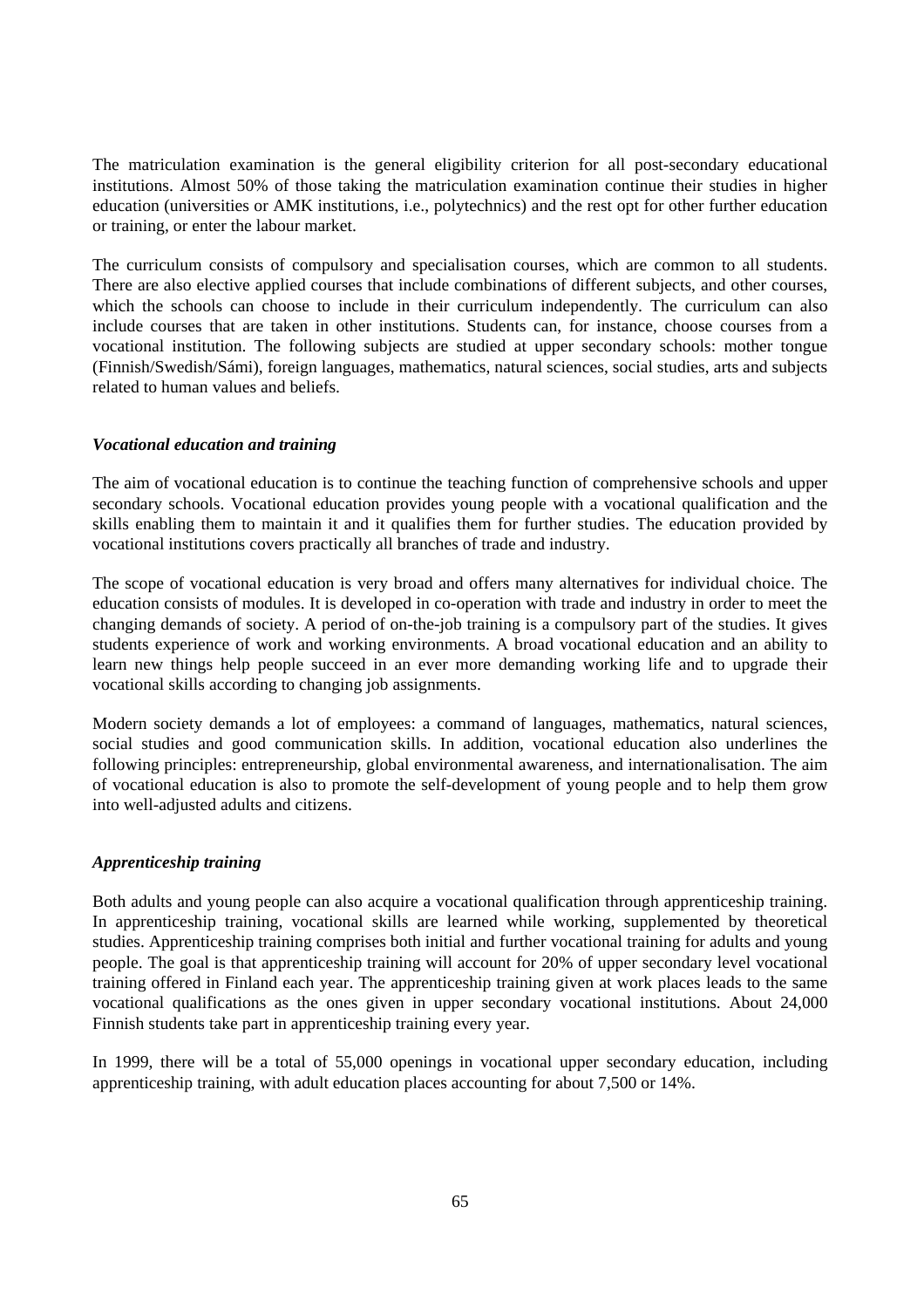#### *AMK institutions (polytechnics)*

There are 30 AMK institutions (1997) in Finland. This new system providing higher education, apart from the traditional universities, will be fully established by the year 2000. The AMK institutions provide training in the following sectors: renewable natural resources; technology and transport; administration and commerce; hotel and catering services and home economics; social and health care services; culture; and leisure activities and physical education.

The scope of the degree programmes leading to an AMK institution degree is usually 140 or 160 credits, or 'study weeks', about three and a half or four years of full-time study. The studies include a compulsory on-the-job training period of at least 20 credits. AMK institutions degrees will qualify students for expert and planning tasks in vocational fields.

In 1999, there will be a total of 29,600 openings at AMK institutions, of which adult education places account for 6,000 or 20%, leaving 23,600 places for young people. Correspondingly, there will be 20,800 openings at universities, with adult education places accounting for 1,800. The total number of openings for young people at institutions of higher education is 42,600. This is 66% of the average age group (64,500).

Apart from the degree programmes, the AMK institutions also provide adult education. They can also conduct applied research and development that serve education in AMK institutions and in trade and industry.

#### *Universities*

Finnish universities (both traditional multidisciplinary ones and higher education institutions specialised in a particular branch) engage in research and offer under- and postgraduate academic education up to the doctorate level. There are 20 universities in Finland with a total of about 140,000 students.

It is possible to acquire a lower academic degree, the Bachelor's degree, in almost all fields. It comprises at least 120 credits, which corresponds to three years of full-time study. The higher degree, the Master's degree, comprises a minimum of 160 credits and usually means at least five years of full-time study (two years on top of the Bachelor's degree). The Bachelor's degree is not available in the fields of medicine, dentistry and veterinary science.

The Bachelor's degree consists of general and subject studies in the major subject and studies in one or more minor subjects. In order to acquire the Master's degree, students have to include advanced studies in their major subject in their curriculum and complete a Master's thesis. After the Master's degree, it is possible to complete a Licentiate's degree and a Doctor's degree.

Universities also provide further short-term or long-term training in their continuing education centres for employees and university graduates. Their aim is to help people acquire new professional skills to enable them to meet the demands of a rapidly changing working life.

Open University education is a decentralised structure where universities together with other educational institutions provide education to adults irrespective of their domicile or educational background.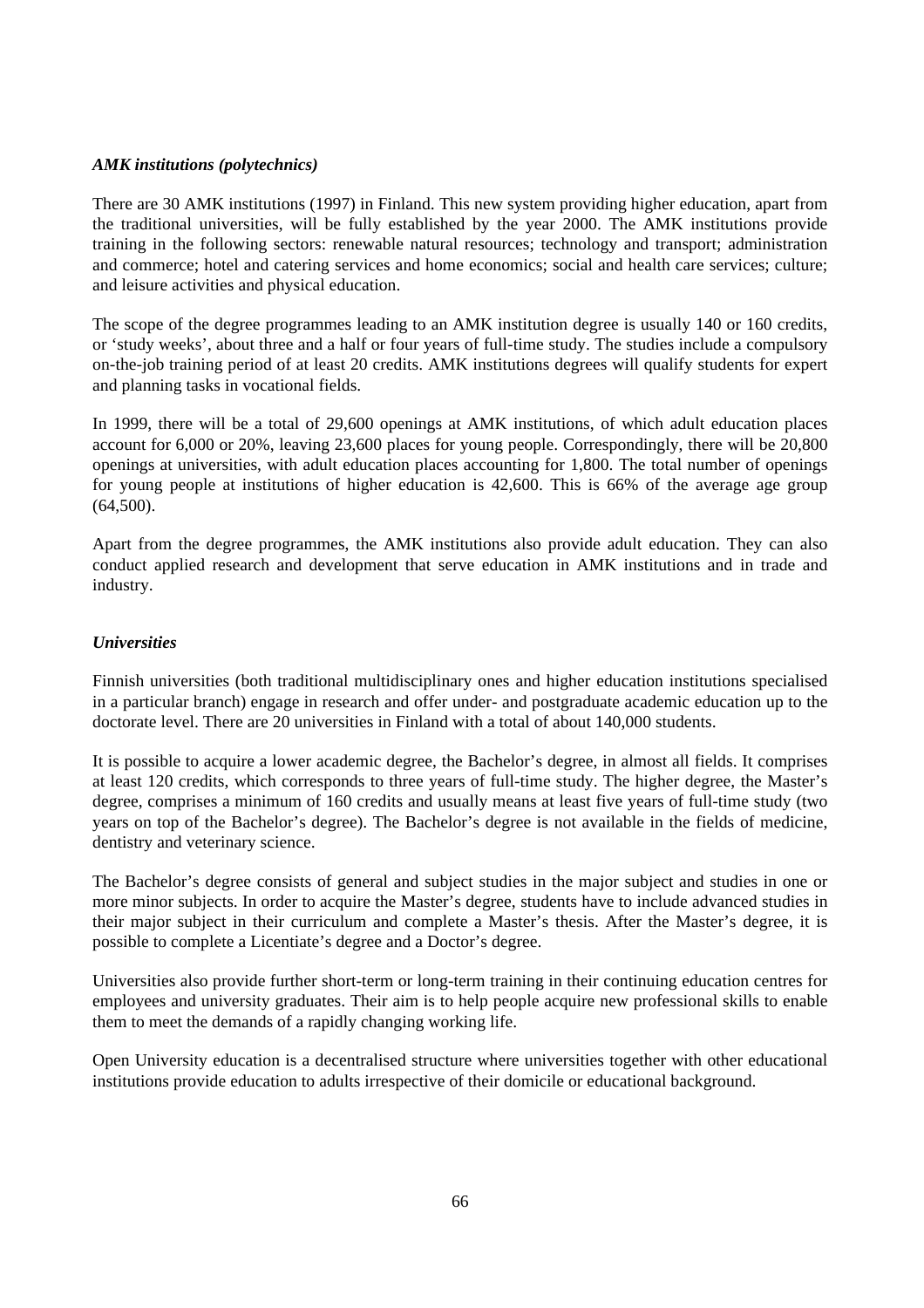#### *Admission to upper secondary and higher education institutions*

The main way to apply for admission to upper secondary education institutions, such as upper secondary schools, vocational schools and folk high schools, and to AMK institutions in the higher education sector, is the national joint application system. Most students are selected on the basis of their school certificates and grades, but in some cases work experience or individual traits can also be taken into account. Different kinds of entrance examinations and aptitude tests are also used.

Admission to universities is based on school certificates and entrance examinations, which are compulsory in nearly all fields of study.

#### *Adult education*

The Finnish adult education system can be divided into two main sectors:

- − liberal and general education
- − vocational education and training

#### *Liberal and general education*

The history of 'liberal education' in Finland dates back more than a hundred years. Liberal education consists of folk high schools, study centres and summer universities that offer non-formal education for adults.

Adults can also complete a whole comprehensive school or upper secondary school course or individual subjects. The open university is currently a very popular form of adult education. Finns can also have their language skills tested in a special examination irrespective of how and where they have acquired their skills.

#### *Vocational education and training*

Vocational education and training is provided for adults who are or have been actively working. It comprises self-motivated training, labour market training, in-service training and apprenticeship training. Vocational institutions and vocational adult education centres offer upper secondary and higher level education for adults. At the beginning of studies, a personal study plan is drawn up for each student.

**Self-motivated training** gives adults the opportunity to develop their vocational skills independently of their employer. It is planned to serve the long-term educational needs of adults. The goals of selfmotivated training leading to a qualification are usually the same as at vocational institutions for young people. Students can receive a national student grant to finance their studies. In the autumn of 1997, a reform was introduced in Finland allowing the long-term unemployed with good enough work records to continue to receive unemployment benefits even while training.

**In-service training** includes the largest number of participants in adult education. It serves the needs and requirements of industry. Employers finance this training, which is usually short-term.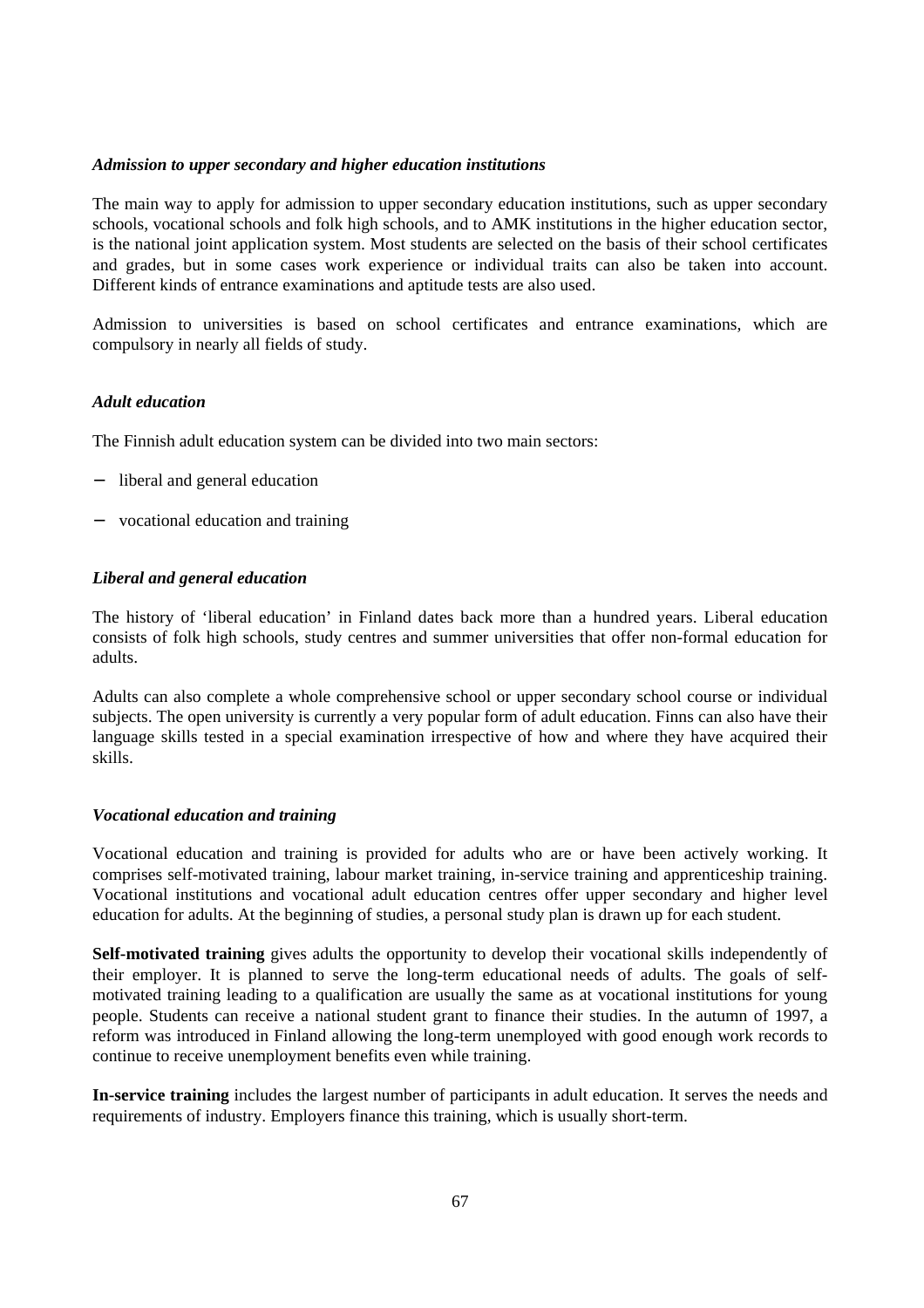The Finnish employment authorities provide a wide range of **labour market training** for their customers. It is practice-oriented and comprises basic, further and supplementary training. Special orientation courses on training and working life are also given. They are mainly targeted at unemployed adults and those at risk of losing their jobs. The courses are free of charge. Participants can receive a grant equalling their unemployment benefit during the training.

**Competence-based vocational qualifications**: Adults have the opportunity to obtain a formal vocational qualification through competence-based examinations irrespective of how they acquired their skills in the first place. No previous training or work experience is required in order to take the tests. There are three levels of qualifications to acquire: a vocational qualification shows that the person has a good command of the basic skills in the chosen field, a further vocational qualification shows that the person has the vocational skills required of a skilled employee, and a specialist vocational qualification shows that the person has a good command of the most demanding skills and knowledge in the chosen field.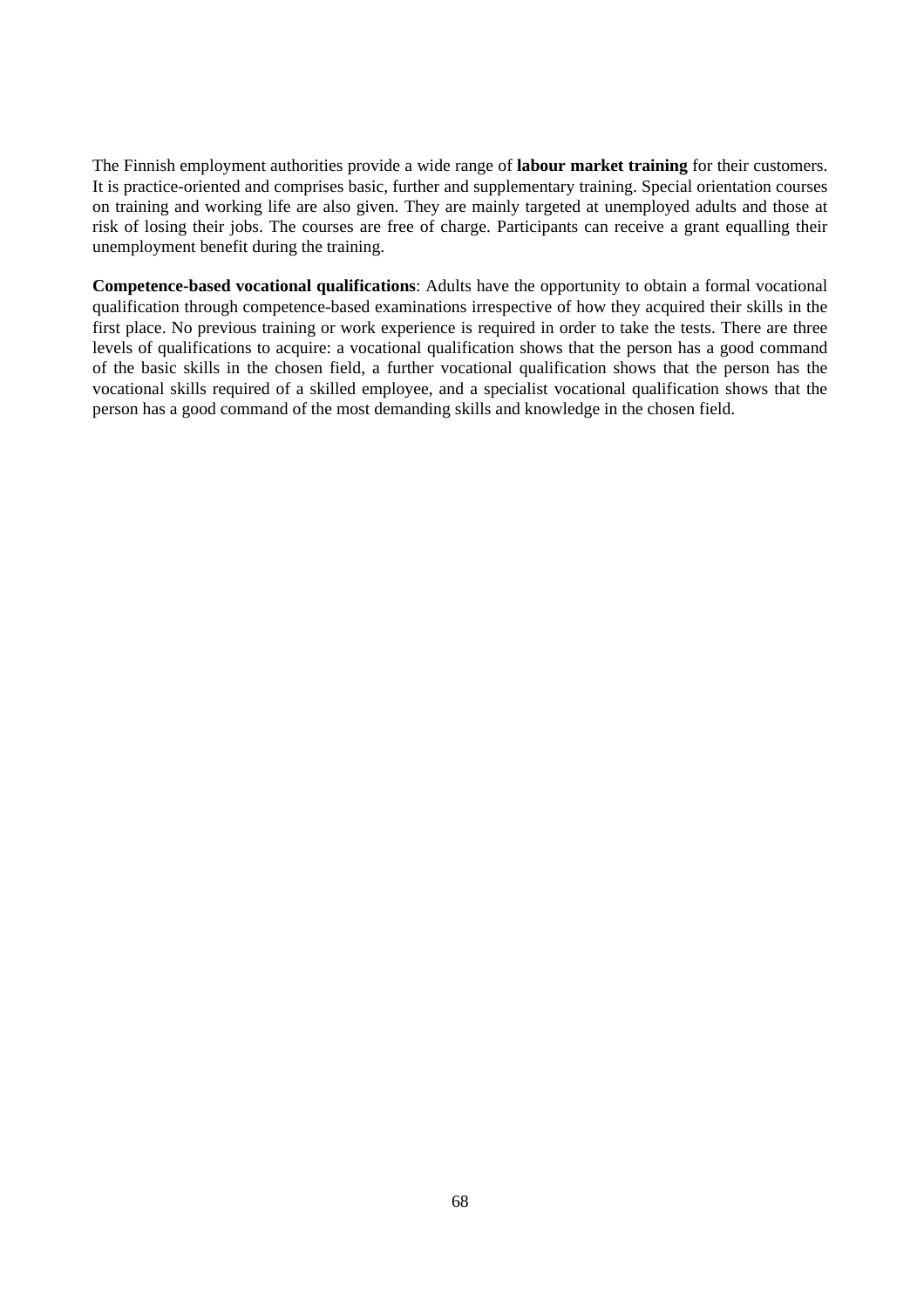#### **APPENDIX II: Primary occupation of those aged 15-29 in 1990-1996**

#### (Compiled by the Advisory Council for Youth Affairs, NUORA)

The following discussion presents a cross-section of young people's primary occupations in 1990-1996. The age groups have been divided into four mutually exclusive categories: gainfully employed, unemployed, students and others. The 'Others' category includes conscripts, those doing household work, disabled people, pensioners and people with no specific occupation. With regard to the unemployed, the percentage shows the proportion of unemployed people in the entire age groups, not the unemployment rate, which in turn means the proportion of unemployed people in the total labour force of the age group.

In 1990, based on figures from the Labour Force Survey, the total number of people aged 15-29 in Finland was 1,027,000. In 1996, the figure was 975,000, which means that the age group had decreased by about 52,000 people. There were approximately 20,000 more men in the 15-29 age group than there were women.

#### *Primary occupation of those aged 15-19 in 1990-1996*

In 1990, the 15-19 age group comprised approximately 302,000 people, whereas the figure for 1996 was about 326,000. The proportion of gainfully employed people dropped dramatically in this age group at the beginning of the decade. Whereas in 1990, about a third of the age group had jobs, the proportion of gainfully employed people since 1993 has been at a level of about 15%. The number of gainfully employed people decreased from 100,000 people to less than 50,000 people, and as late as during the last 12 months of the period, the number has dropped by about 1,000 people. Correspondingly, the proportion of students in the 15-19 age group has grown by about 12 percentage points (or approximately 53,000 people) during 1990-1996.

The proportion of unemployed people reached its peak in 1993 (9.3%), since when it has decreased by about three percentage points. The proportion of the 'Others' category in the age group has increased almost in proportion to the decrease in the amount in the unemployed category. The largest increase has been in the number of conscripts, but the figures for those in household work and those without a specific occupation have also grown.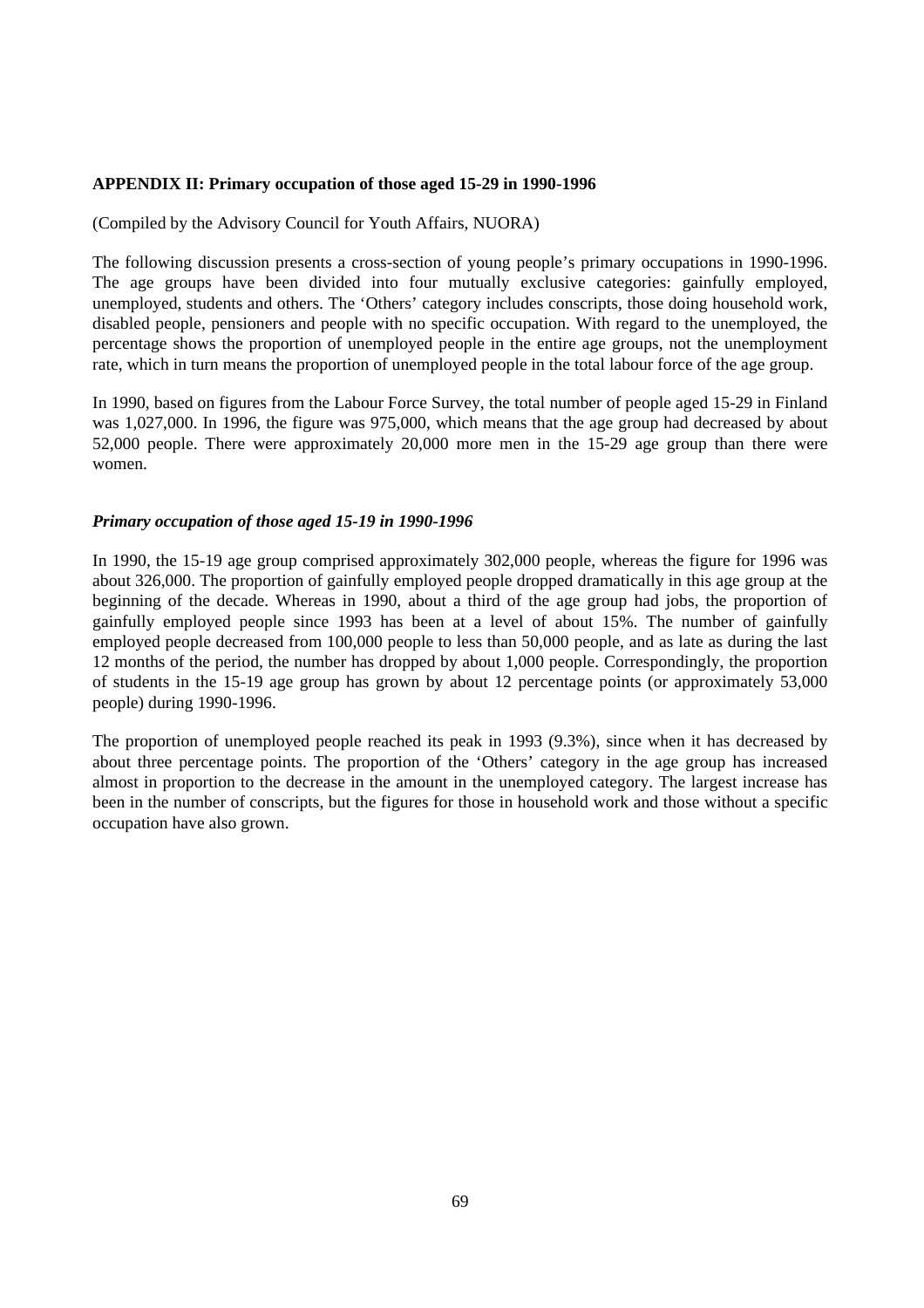

## **Table: Primary occupation of those aged 15-19 in 1990-1996**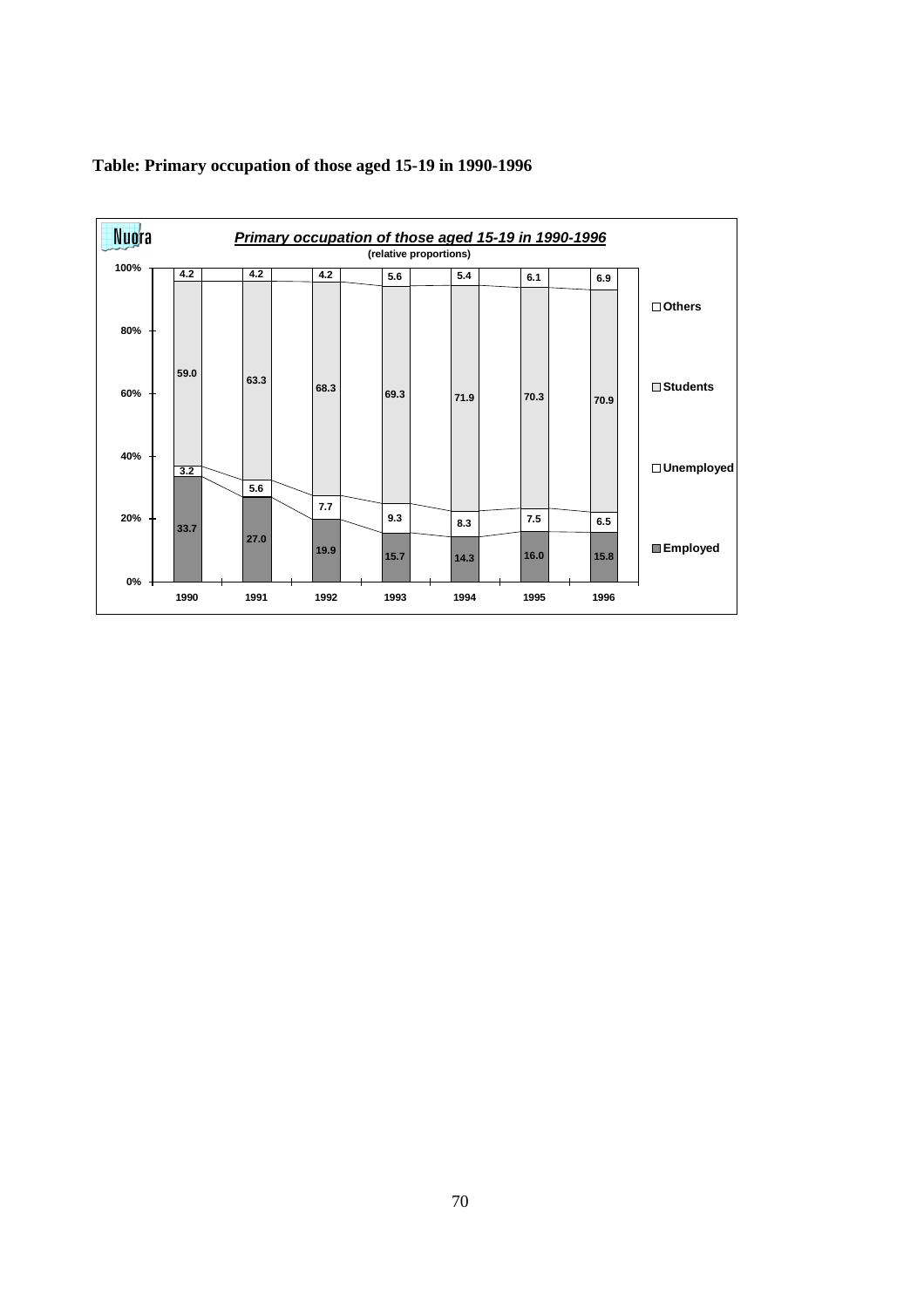#### **Primary occupation of those aged 20-24 in 1990-1996**

In 1990, the 20-24 age group comprised approximately 348,000 persons, whereas the figure for 1996 was about 308,000. This age group also experienced a dramatic decline in the proportion of gainfully employed people at the beginning of the decade, amounting to about 25 percentage points. The number of gainfully employed people in the age group decreased by some 100,000 people between 1990 and 1994. During the last 12 months of the period, the number of gainfully employed people has grown by approximately 5,000.

The proportion of unemployed people in the age group reached its peak in 1993 (20.3%), since when unemployment has dropped by just under five percentage points. In 1996, 49,000 people aged 20-24 were unemployed on average. The proportion of students increased by 10 percentage points during the period in question. The proportion of the 'Others' category remained at about 10%. The majority of these were either conscripts or people doing household work.

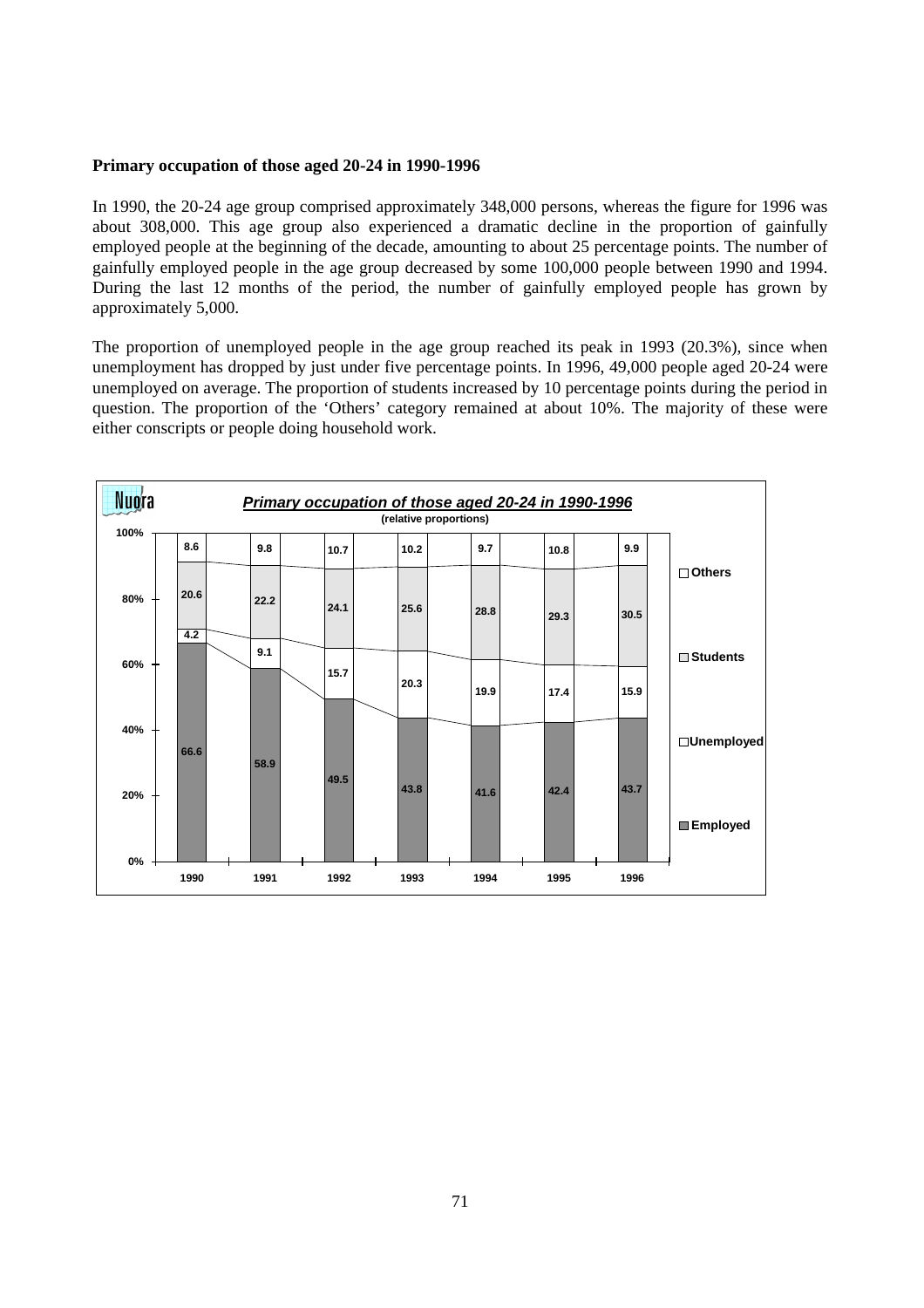#### **Primary occupation of those aged 25-29 in 1990-1996**

In 1990, the 25-29 age group comprised approximately 376,000 people, whereas the figure for 1996 was about 341,000. Also this age group experienced a distinct decline in the proportion of gainfully employed people at the beginning of the decade, amounting to about 20 percentage points. The number of gainfully employed people in the age group decreased by some 80,000 people, and the decline in the number of gainfully employed people continued during the last two years, regardless of the slight growth in their relative proportions.

The proportion of unemployed people in the age group reached its peak in 1993 (17.4%), since when unemployment has dropped by about 3.5 percentage points. In 1996, 47,400 people were unemployed on average. The proportion of students increased by about three percentage points. The proportion of the 'Others' category grew by 2.3 percentage points. The majority of these were women doing household work.

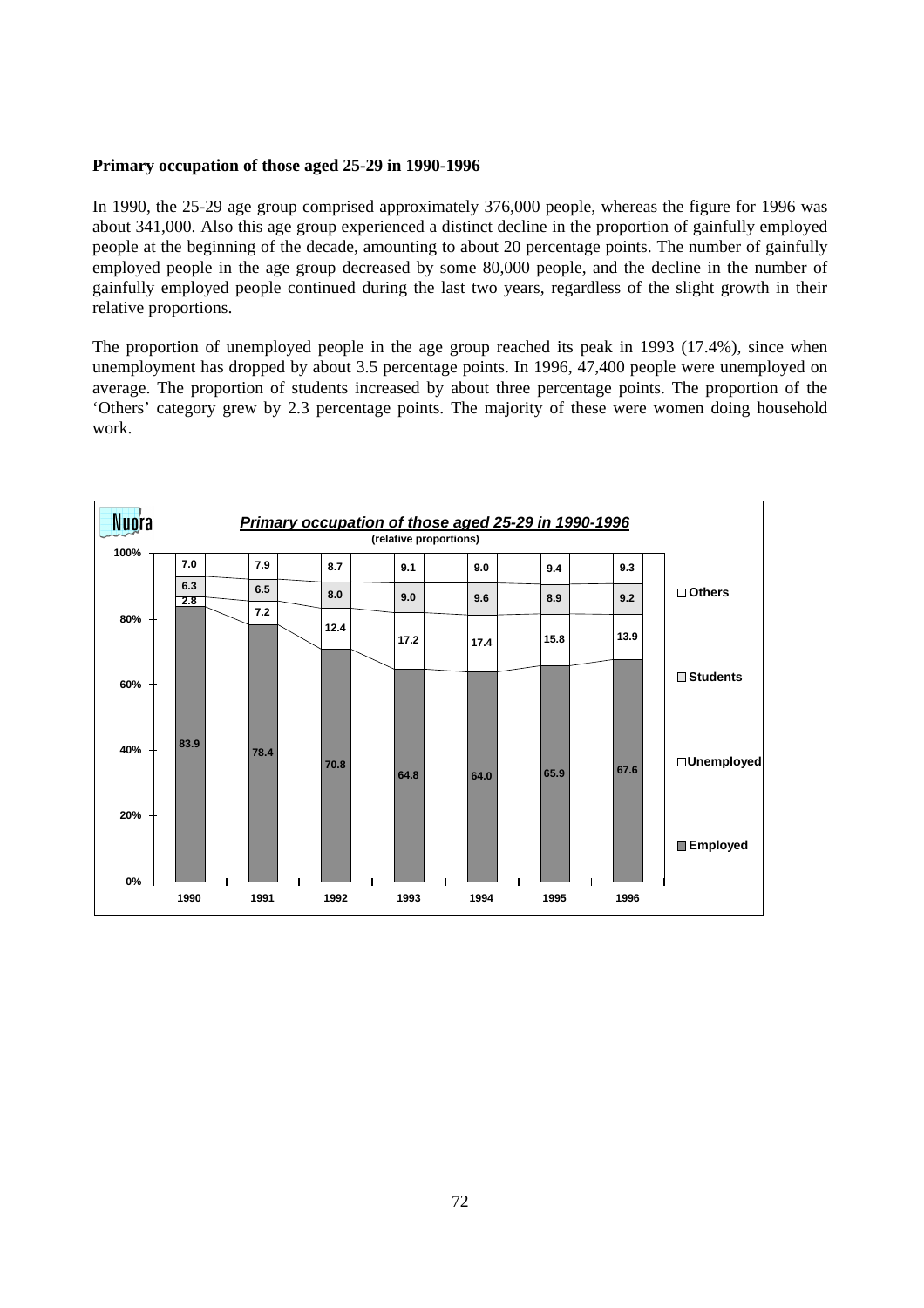## **APPENDIX III: Exclusion**

# **Exclusion**

| Those excluded from education and working life, no post-lower secondary qualification |           |           |           |           |         |
|---------------------------------------------------------------------------------------|-----------|-----------|-----------|-----------|---------|
|                                                                                       | $15 - 19$ | $20 - 24$ | $25 - 29$ | $15 - 29$ | 15-64   |
| 1990                                                                                  | 24 118    | 23 044    | 17 680    | 64 842    | 432 509 |
| 1992                                                                                  | 34 062    | 36 990    | 30 322    | 101 374   | 528 894 |
| 1994                                                                                  | 25 063    | 31 957    | 32 036    | 89 056    | 534 637 |
| 1995                                                                                  | 24 8 28   | 33 0 35   | 35 638    | 93 501    | 530 268 |
| 1996                                                                                  | 29 7 69   | 26 743    | 33 301    | 89813     | 527 195 |
| - females                                                                             |           |           |           |           |         |
|                                                                                       | $15 - 19$ | $20 - 24$ | 25-29     | $15 - 29$ | 15-64   |
| 1990                                                                                  | 9802      | 8928      | 8739      | 27 469    | 220 169 |
| 1992                                                                                  | 15 2 28   | 14 753    | 12918     | 42 899    | 253 735 |
| 1994                                                                                  | 10 342    | 13 397    | 14 589    | 38 328    | 257 988 |
| 1995                                                                                  | 8 2 9 2   | 17 277    | 19 265    | 44 834    | 259 942 |
| 1996                                                                                  | 9633      | 15 392    | 18 164    | 43 189    | 258 978 |
| - males                                                                               |           |           |           |           |         |
|                                                                                       | $15 - 19$ | $20 - 24$ | $25 - 29$ | $15 - 29$ | 15-64   |
| 1990                                                                                  | 14 316    | 14 116    | 8941      | 37 373    | 212 340 |
| 1992                                                                                  | 18834     | 22 237    | 17 404    | 58 475    | 275 159 |
| 1994                                                                                  | 14721     | 18 560    | 17447     | 50728     | 276 649 |
| 1995                                                                                  | 16 536    | 15758     | 16 373    | 48 667    | 270 326 |
| 1996                                                                                  | 20 136    | 11 351    | 15 137    | 46 624    | 268 217 |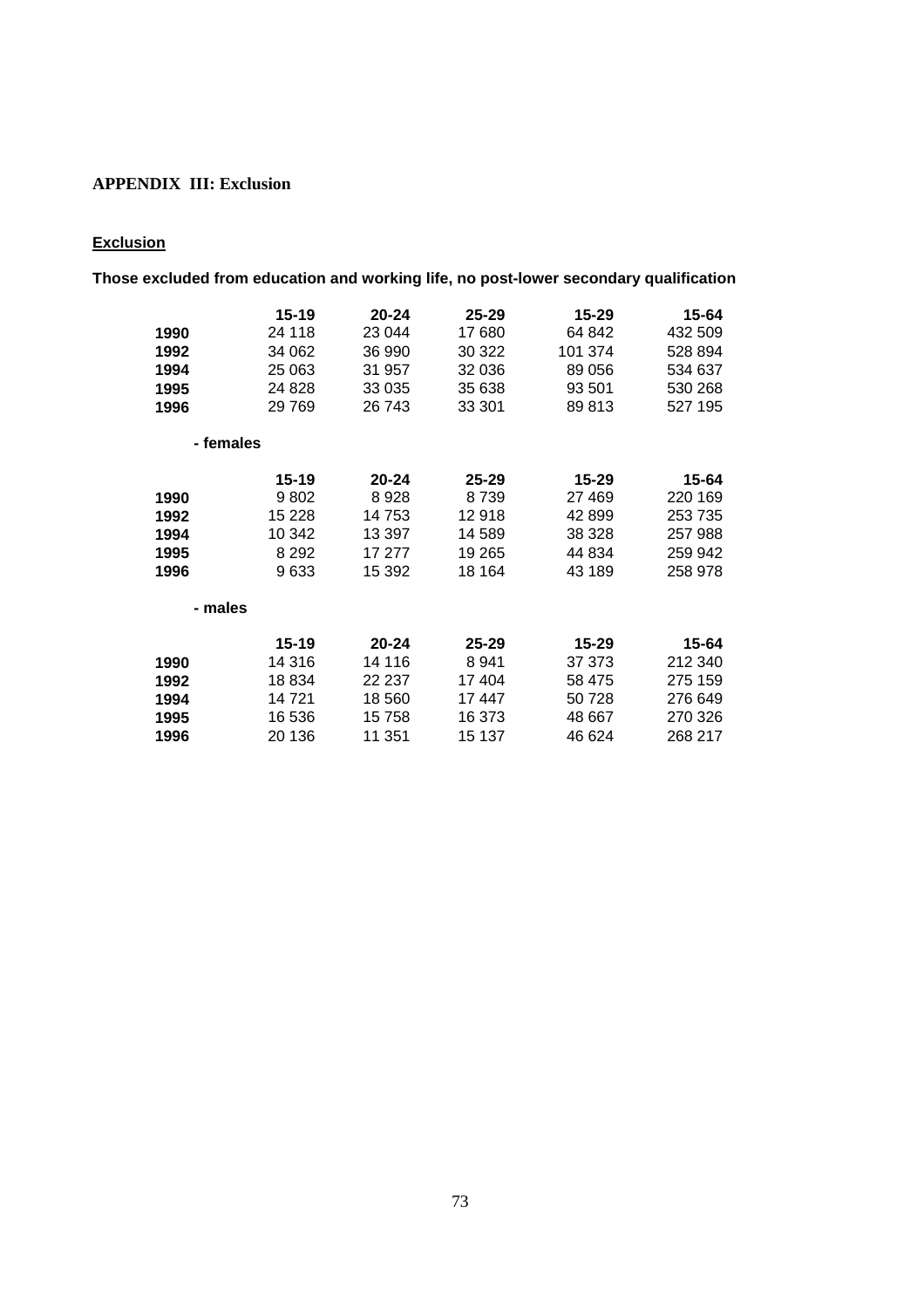

## **Proportion in the age group**

|      | $15 - 19$ | $20 - 24$ | $25 - 29$ | $15 - 29$ | 15-64 |
|------|-----------|-----------|-----------|-----------|-------|
| 1990 | 7.9       | 6.7       | 4.7       | 6.3       | 12.9  |
| 1992 | 10.7      | 11,6      | 8.1       | 10.0      | 15,6  |
| 1994 | 7.6       | 10,5      | 9.0       | 9.0       | 15,7  |
| 1995 | 7,6       | 10,8      | 10,3      | 9.5       | 15,5  |
| 1996 | 9.2       | 8.6       | 10.0      | 9.3       | 15,4  |

### **- females**

|      | 15-19 | 20-24 | 25-29 | 15-29 | 15-64 |
|------|-------|-------|-------|-------|-------|
| 1990 | 6.6   | 5,3   | 4.7   | 5,5   | 13,2  |
| 1992 | 9.8   | 9.4   | 7,1   | 8.7   | 15,1  |
| 1994 | 6,4   | 9.0   | 8,3   | 7.9   | 15,3  |
| 1995 | 5.2   | 11,6  | 11,3  | 9.4   | 15,4  |
| 1996 | 6.0   | 10,2  | 11,1  | 9.1   | 15,3  |
|      |       |       |       |       |       |

#### **- males**

|      | $15 - 19$ | $20 - 24$ | $25 - 29$ | 15-29 | 15-64 |
|------|-----------|-----------|-----------|-------|-------|
| 1990 | 9.2       | 8.1       | 4.6       | 7.1   | 12.5  |
| 1992 | 11.6      | 13,6      | 9.1       | 11.3  | 16,1  |
| 1994 | 8.8       | 12,0      | 9.6       | 10.0  | 16,1  |
| 1995 | 9.9       | 10,1      | 9.2       | 9.7   | 15,7  |
| 1996 | 12,1      | 7.1       | 8,9       | 9,4   | 15,5  |